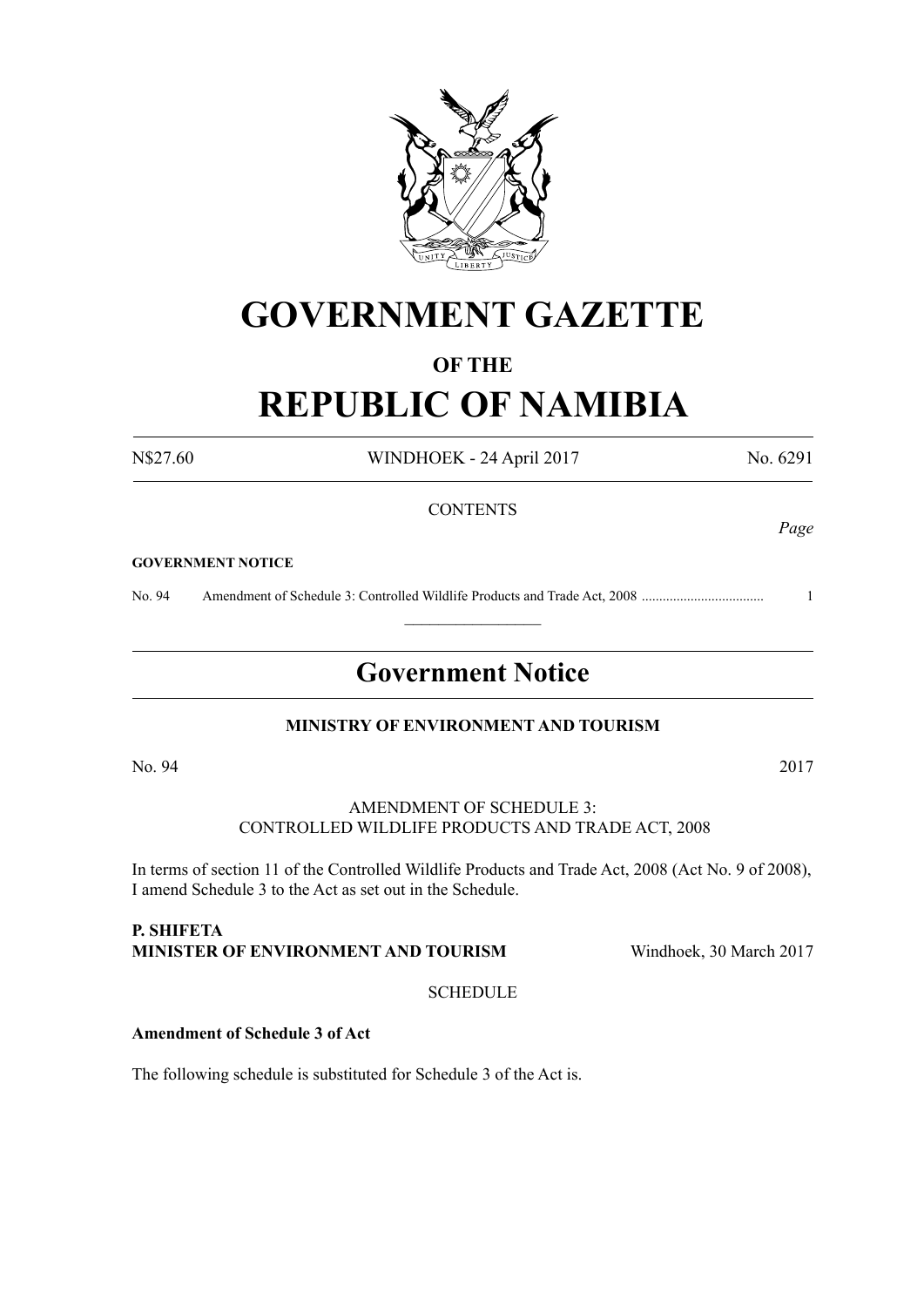#### "**SCHEDULE 3 APPENDICES TO CONVENTION** (Section 1)

#### **Interpretations**

- 1. Species included in these Appendices are referred to:
	- a) by the name of the species; or
	- b) as being all of the species included in a higher taxon or designated part thereof.
- 2. The abbreviation "spp." is used to denote all species of a higher taxon.
- 3. Otherreferencesto taxa higherthan species are forthe purposes ofinformation or classification only. The common names included after the scientific names of families are for reference only. They are intended to indicate the species within the family concerned that are included in the Appendices. In most cases this is not all of the species within the family.
- 4. The following abbreviations are used for plant taxa below the level of species:
	- a) "ssp." is used to denote subspecies; and
	- b) "var(s)." is used to denote variety (varieties).
- 5. As none of the species or higher taxa of FLORA included in Appendix I is annotated to the effect that its hybrids shall be treated in accordance with the provisions of Article III of the Convention, this means that artificially propagated hybrids produced from one or more of these species or taxa may be traded with a certificate of artificial propagation, and that seeds and pollen (including pollinia), cut flowers, seedling or tissue cultures obtained *in vitro*, in solid or liquid media, transported in sterile containers of these hybrids are not subject to the provisions of the Convention.
- 6. The names of the countries in parentheses placed against the names of species in Appendix III are those of the Parties submitting these species for inclusion in this Appendix.
- 7. When a species is included in one of the Appendices, all parts and derivatives of the species are also included in the same Appendix unless the species is annotated to indicate that only specific parts and derivatives are included. The symbol # followed by a number placed against the name of a species or higher taxon included in Appendix II or III refers to a footnote that indicates the parts or derivatives of plants that are designated as 'specimens' subject to the provisions of the Convention in accordance with Article I, paragraph (b), subparagraph (iii).
- 8. The terms and expressions below, used in annotations in these Appendices, are defined as follows:

Extract

*Any substance obtained directly from plant material by physical or chemical means regardless of the manufacturing process. An extract may be solid (e.g. crystals, resin, fine or coarse particles), semi-solid (e.g. gums, waxes) or liquid (e.g. solutions, tinctures, oil and essential oils).*

Finished products packaged and ready for retail trade

*Products, shipped singly or in bulk, requiring no further processing, packaged, labelled for final use or the retail trade in a state fit for being sold to or used by the general public.* Powder

*A dry, solid substance in the form of fine or coarse particles.*

Woodchips

*Wood that has been reduced to small pieces.*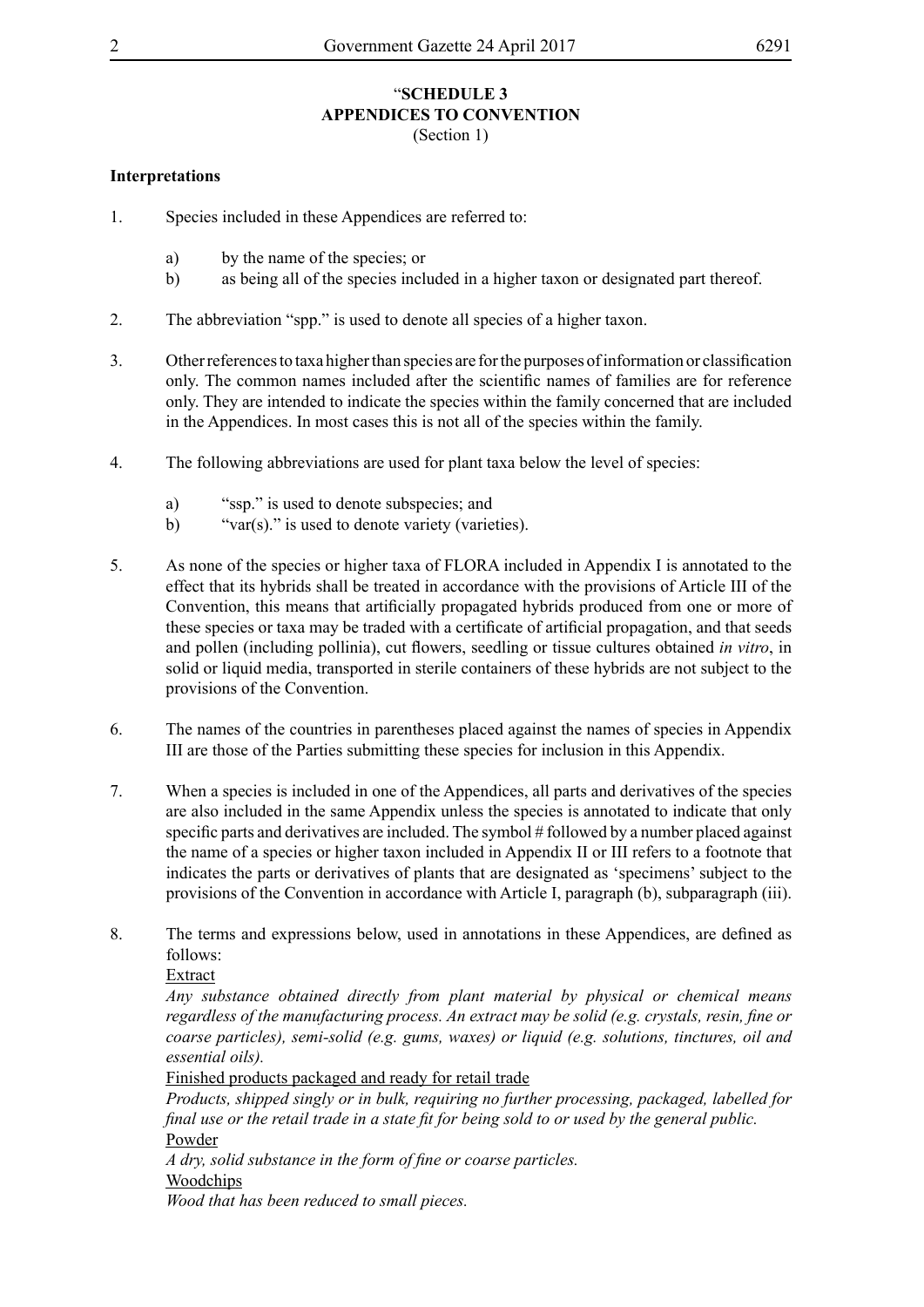|                                                                                 | I                                                                                                                                                              | <b>Appendices</b><br>$\mathbf{H}$           | Ш                                                                                                                                                                                  |
|---------------------------------------------------------------------------------|----------------------------------------------------------------------------------------------------------------------------------------------------------------|---------------------------------------------|------------------------------------------------------------------------------------------------------------------------------------------------------------------------------------|
| <b>FAUNA (ANIMALS)</b><br>PHYLUM CHORDATA<br><b>CLASS MAMMALIA</b><br>(MAMMALS) |                                                                                                                                                                |                                             |                                                                                                                                                                                    |
| <b>ARTIODACTYLA</b>                                                             |                                                                                                                                                                |                                             |                                                                                                                                                                                    |
| <b>Antilocapridae</b> Pronghorns                                                |                                                                                                                                                                |                                             |                                                                                                                                                                                    |
|                                                                                 | <b>Antilocapra</b><br>americana<br>(Only the population of<br>Mexico; no other population<br>is included in the<br>Appendices)                                 |                                             |                                                                                                                                                                                    |
| Bovidae Antelopes, cattle,<br>duikers, gazelles, goats,<br>sheep, etc.          |                                                                                                                                                                |                                             |                                                                                                                                                                                    |
|                                                                                 | <b>Addax nasomaculatus</b>                                                                                                                                     |                                             |                                                                                                                                                                                    |
|                                                                                 |                                                                                                                                                                | Ammotragus lervia                           |                                                                                                                                                                                    |
|                                                                                 |                                                                                                                                                                |                                             | Antilope cervicapra (Nepal,<br>Pakistan)                                                                                                                                           |
|                                                                                 | <b>Bos gaurus</b> (Excludes the<br>domesticated form, which is<br>referenced as Bos frontalis,<br>and is not subject to the pro-<br>visions of the Convention) |                                             |                                                                                                                                                                                    |
|                                                                                 | <b>Bos mutus</b> (Excludes the<br>domesticated form, which is<br>referenced as Bos grunniens,<br>and is not subject to the pro-<br>visions of the Convention)  |                                             |                                                                                                                                                                                    |
|                                                                                 | <b>Bos sauveli</b>                                                                                                                                             |                                             |                                                                                                                                                                                    |
|                                                                                 |                                                                                                                                                                |                                             | <b>Boselaphus tragocamelus</b><br>(Pakistan)                                                                                                                                       |
|                                                                                 |                                                                                                                                                                |                                             | <b>Bubalus arnee</b> (Excludes<br>the domesticated form.<br>which is referenced as<br><i>Bubalus bubalis</i> and is not<br>subject to the provisions of<br>the Convention) (Nepal) |
|                                                                                 | <b>Bubalus depressicornis</b>                                                                                                                                  |                                             |                                                                                                                                                                                    |
|                                                                                 | <b>Bubalus mindorensis</b>                                                                                                                                     |                                             |                                                                                                                                                                                    |
|                                                                                 | <b>Bubalus</b> quarlesi                                                                                                                                        |                                             |                                                                                                                                                                                    |
|                                                                                 |                                                                                                                                                                | <b>Budorcas taxicolor</b>                   |                                                                                                                                                                                    |
|                                                                                 |                                                                                                                                                                | Capra caucasica                             |                                                                                                                                                                                    |
|                                                                                 | Capra falconeri                                                                                                                                                |                                             | Capra hircus aegagrus<br>(Specimens of the domes-<br>ticated form are not subject<br>to the provisions of the<br>Convention) (Pakistan)                                            |
|                                                                                 |                                                                                                                                                                |                                             | Capra sibirica (Pakistan)                                                                                                                                                          |
|                                                                                 | Capricornis milneedwardsii                                                                                                                                     |                                             |                                                                                                                                                                                    |
|                                                                                 | Capricornis rubidus                                                                                                                                            |                                             |                                                                                                                                                                                    |
|                                                                                 | Capricornis sumatraensis                                                                                                                                       |                                             |                                                                                                                                                                                    |
|                                                                                 | <b>Capricornis</b> thar                                                                                                                                        |                                             |                                                                                                                                                                                    |
|                                                                                 |                                                                                                                                                                | Cephalophus brookei<br>Cephalophus dorsalis |                                                                                                                                                                                    |
|                                                                                 | Cephalophus jentinki                                                                                                                                           |                                             |                                                                                                                                                                                    |
|                                                                                 |                                                                                                                                                                | Cephalophus ogilbyi                         |                                                                                                                                                                                    |
|                                                                                 |                                                                                                                                                                | Cephalophus silvicultor                     |                                                                                                                                                                                    |
|                                                                                 |                                                                                                                                                                | Cephalophus zebra                           |                                                                                                                                                                                    |
|                                                                                 |                                                                                                                                                                | <b>Damaliscus</b> pygargus<br>pygargus      |                                                                                                                                                                                    |
|                                                                                 |                                                                                                                                                                |                                             | Gazella bennettii (Pakistan)                                                                                                                                                       |
|                                                                                 | Gazella cuvieri                                                                                                                                                |                                             | Gazella dorcas (Algeria,                                                                                                                                                           |
|                                                                                 |                                                                                                                                                                |                                             | Tunisia)                                                                                                                                                                           |
|                                                                                 | Gazella leptoceros                                                                                                                                             |                                             |                                                                                                                                                                                    |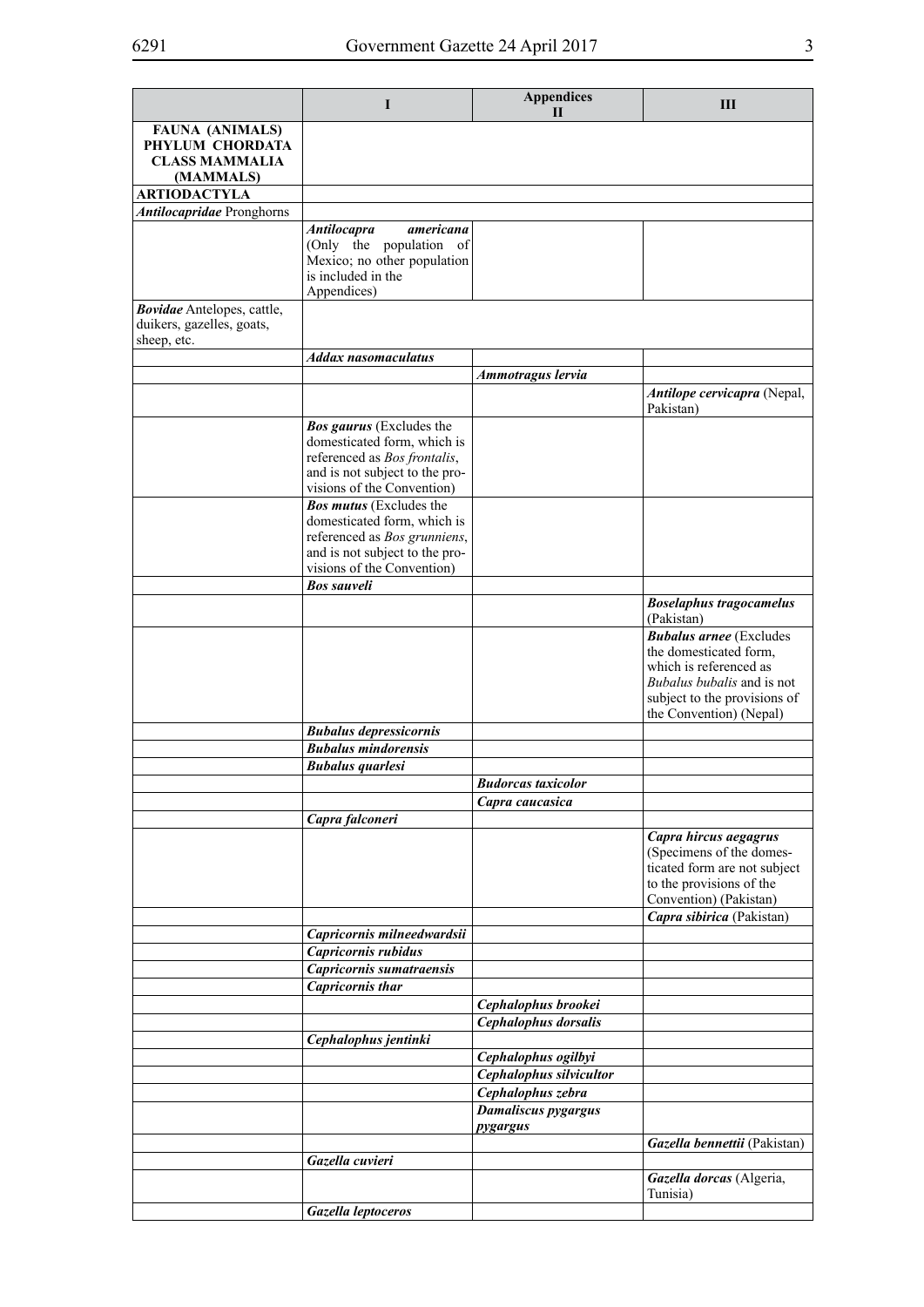|                                        | I                                                                                                                                                                                                                                                                                                                                                                                                                                                                               | <b>Appendices</b><br>$\mathbf{H}$                                                                                                                                                                                                                                                                                               | Ш                                  |
|----------------------------------------|---------------------------------------------------------------------------------------------------------------------------------------------------------------------------------------------------------------------------------------------------------------------------------------------------------------------------------------------------------------------------------------------------------------------------------------------------------------------------------|---------------------------------------------------------------------------------------------------------------------------------------------------------------------------------------------------------------------------------------------------------------------------------------------------------------------------------|------------------------------------|
|                                        | Hippotragus niger variani                                                                                                                                                                                                                                                                                                                                                                                                                                                       |                                                                                                                                                                                                                                                                                                                                 |                                    |
|                                        |                                                                                                                                                                                                                                                                                                                                                                                                                                                                                 | Kobus leche                                                                                                                                                                                                                                                                                                                     |                                    |
|                                        | Naemorhedus baileyi                                                                                                                                                                                                                                                                                                                                                                                                                                                             |                                                                                                                                                                                                                                                                                                                                 |                                    |
|                                        | Naemorhedus caudatus                                                                                                                                                                                                                                                                                                                                                                                                                                                            |                                                                                                                                                                                                                                                                                                                                 |                                    |
|                                        | Naemorhedus goral                                                                                                                                                                                                                                                                                                                                                                                                                                                               |                                                                                                                                                                                                                                                                                                                                 |                                    |
|                                        | Naemorhedus griseus                                                                                                                                                                                                                                                                                                                                                                                                                                                             |                                                                                                                                                                                                                                                                                                                                 |                                    |
|                                        | Nanger dama                                                                                                                                                                                                                                                                                                                                                                                                                                                                     |                                                                                                                                                                                                                                                                                                                                 |                                    |
|                                        | Oryx dammah                                                                                                                                                                                                                                                                                                                                                                                                                                                                     |                                                                                                                                                                                                                                                                                                                                 |                                    |
|                                        | Oryx leucoryx                                                                                                                                                                                                                                                                                                                                                                                                                                                                   |                                                                                                                                                                                                                                                                                                                                 |                                    |
|                                        |                                                                                                                                                                                                                                                                                                                                                                                                                                                                                 | Ovis ammon (Except the<br>subspecies included in<br>Appendix I)                                                                                                                                                                                                                                                                 |                                    |
|                                        | Ovis ammon hodgsonii                                                                                                                                                                                                                                                                                                                                                                                                                                                            |                                                                                                                                                                                                                                                                                                                                 |                                    |
|                                        | Ovis ammon nigrimontana                                                                                                                                                                                                                                                                                                                                                                                                                                                         |                                                                                                                                                                                                                                                                                                                                 |                                    |
|                                        |                                                                                                                                                                                                                                                                                                                                                                                                                                                                                 | Ovis aries (Except the sub-<br>species included in Appendix<br>I, the subspecies $O$ . a. ispha-<br>hanica, O. a. laristanica, O.<br>a. musimon and O. a. orien-<br>talis which are not included<br>in the Appendices, and the<br>domesticated form Ovis ar-<br>ies aries which is not subject<br>to the provisions of the Con- |                                    |
|                                        | Ovis aries ophion                                                                                                                                                                                                                                                                                                                                                                                                                                                               | vention)                                                                                                                                                                                                                                                                                                                        |                                    |
|                                        | Ovis aries vignei                                                                                                                                                                                                                                                                                                                                                                                                                                                               |                                                                                                                                                                                                                                                                                                                                 |                                    |
|                                        |                                                                                                                                                                                                                                                                                                                                                                                                                                                                                 | Ovis canadensis (Only the<br>population of Mexico; no<br>other population is included<br>in the Appendices)                                                                                                                                                                                                                     |                                    |
|                                        | Pantholops hodgsonii                                                                                                                                                                                                                                                                                                                                                                                                                                                            |                                                                                                                                                                                                                                                                                                                                 |                                    |
|                                        |                                                                                                                                                                                                                                                                                                                                                                                                                                                                                 | Philantomba monticola                                                                                                                                                                                                                                                                                                           |                                    |
|                                        |                                                                                                                                                                                                                                                                                                                                                                                                                                                                                 |                                                                                                                                                                                                                                                                                                                                 | Pseudois nayaur (Pakistan)         |
|                                        | Pseudoryx nghetinhensis                                                                                                                                                                                                                                                                                                                                                                                                                                                         |                                                                                                                                                                                                                                                                                                                                 |                                    |
|                                        |                                                                                                                                                                                                                                                                                                                                                                                                                                                                                 | Rupicapra pyrenaica ornata                                                                                                                                                                                                                                                                                                      |                                    |
|                                        |                                                                                                                                                                                                                                                                                                                                                                                                                                                                                 | Saiga borealis                                                                                                                                                                                                                                                                                                                  |                                    |
|                                        |                                                                                                                                                                                                                                                                                                                                                                                                                                                                                 | Saiga tatarica                                                                                                                                                                                                                                                                                                                  |                                    |
|                                        |                                                                                                                                                                                                                                                                                                                                                                                                                                                                                 |                                                                                                                                                                                                                                                                                                                                 | Tetracerus quadricornis<br>(Nepal) |
| Camelidae Camels,<br>guanacos, vicunas |                                                                                                                                                                                                                                                                                                                                                                                                                                                                                 |                                                                                                                                                                                                                                                                                                                                 |                                    |
|                                        |                                                                                                                                                                                                                                                                                                                                                                                                                                                                                 | Lama guanicoe                                                                                                                                                                                                                                                                                                                   |                                    |
|                                        | Vicugna vicugna (Except<br>the populations of: Argen-<br>tina (the populations of the<br>Provinces of Jujuy and Cata-<br>marca and the semi-captive<br>populations of the Provinces<br>of Jujuy, Salta, Catamarca,<br>La Rioja and San Juan),<br>Chile (population of the<br>Primera Región), Ecuador<br>(the whole population), Peru<br>(the whole population) and<br>the Plurinational State of<br>Bolivia (the whole popula-<br>tion), which are included in<br>Appendix II) |                                                                                                                                                                                                                                                                                                                                 |                                    |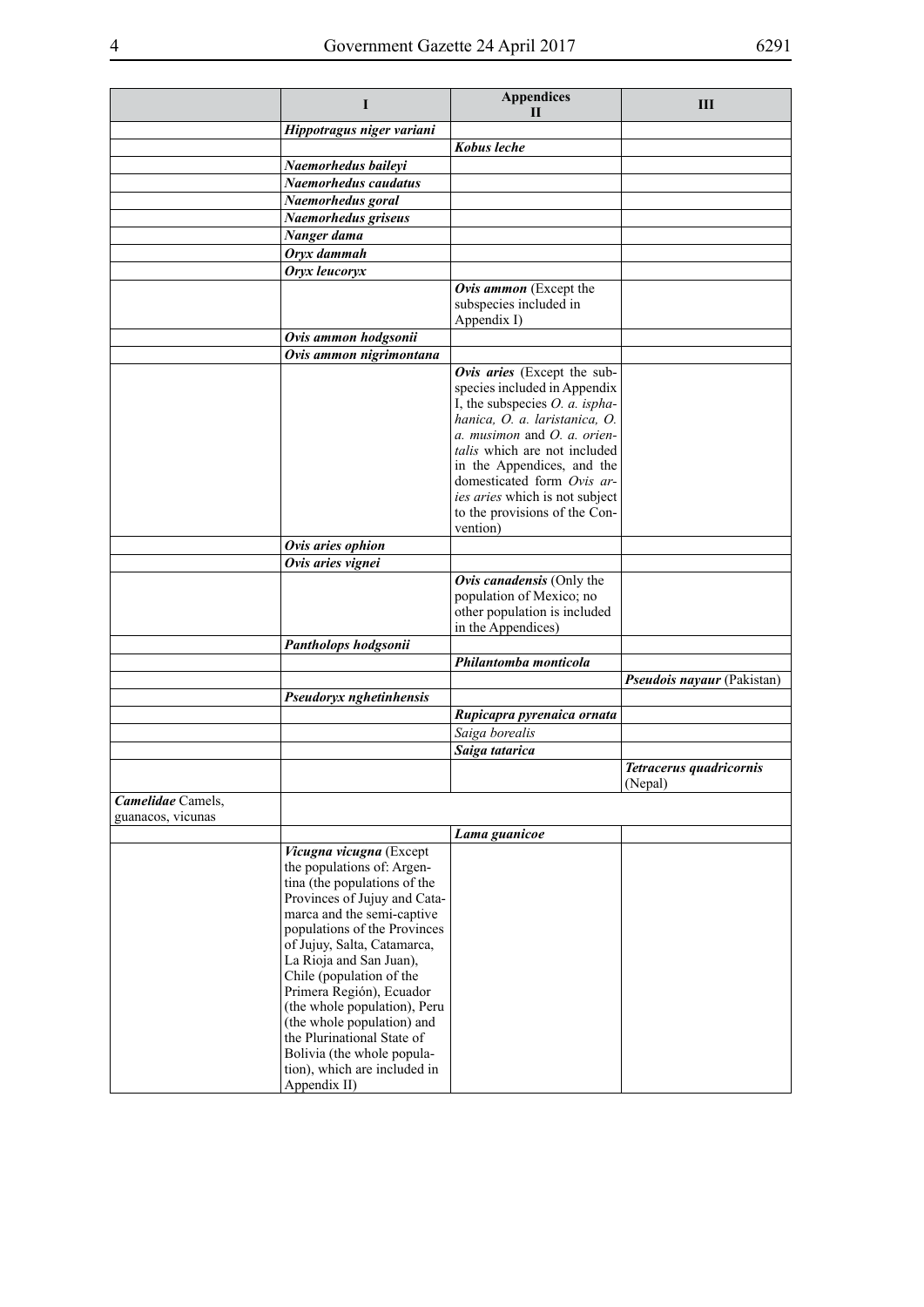|                                            |                               | <b>Appendices</b>                                                                           | Ш                         |
|--------------------------------------------|-------------------------------|---------------------------------------------------------------------------------------------|---------------------------|
|                                            |                               | Vicugna vicugna (Only the                                                                   |                           |
|                                            |                               | populations of Argentina                                                                    |                           |
|                                            |                               | (the populations of the Prov-                                                               |                           |
|                                            |                               | inces of Jujuy and Catama-                                                                  |                           |
|                                            |                               | rca and the semi-captive                                                                    |                           |
|                                            |                               | populations of the Provinces                                                                |                           |
|                                            |                               | of Jujuy, Salta, Catamarca,                                                                 |                           |
|                                            |                               | La Rioja and San Juan),                                                                     |                           |
|                                            |                               | Chile (population of the                                                                    |                           |
|                                            |                               | Primera Región), Ecuador                                                                    |                           |
|                                            |                               | (the whole population), Peru                                                                |                           |
|                                            |                               | (the whole population) and<br>the Plurinational State of                                    |                           |
|                                            |                               |                                                                                             |                           |
|                                            |                               | Bolivia (the whole popula-                                                                  |                           |
|                                            |                               | tion); all other populations<br>are included in Appendix $I$ <sup><math>\prime</math></sup> |                           |
|                                            |                               |                                                                                             |                           |
| Cervidae Deer, huemuls,<br>muntiacs, pudus |                               |                                                                                             |                           |
|                                            | Axis calamianensis            |                                                                                             |                           |
|                                            |                               |                                                                                             |                           |
|                                            | Axis kuhlii                   |                                                                                             |                           |
|                                            |                               |                                                                                             | Axis porcinus (Except the |
|                                            |                               |                                                                                             | subspecies included in    |
|                                            |                               |                                                                                             | Appendix I) (Pakistan)    |
|                                            | Axis porcinus annamiticus     |                                                                                             |                           |
|                                            | <b>Blastocerus dichotomus</b> |                                                                                             |                           |
|                                            |                               | Cervus elaphus bactrianus                                                                   |                           |

<sup>1</sup> For the exclusive purpose of allowing international trade in fibre from vicuñas (Vicugna vicugna) and their derivative products, only if the fibre comes from the shearing of live vicuñas. Trade in products derived from the fibre may only take place in accordance with the following provisions:

- a) Any person or entity processing vicuña fibre to manufacture cloth and garments must request authorization from the relevant authorities of the country of origin (Countries of origin: The countries where the species occurs, that is, Argentina, Bolivia, Chile, Ecuador and Peru) to use the "vicuña country of origin" wording, mark or logo adopted by the range States of the species that are signatories to the Convention for the Conservation and Management of the Vicuña.
- b) Marketed cloth or garments must be marked or identified in accordance with the following provisions:
	- i) For international trade in cloth made from live-sheared vicuña fibre, whether the cloth was produced within or outside of the range States of the species, the wording, mark or logo must be used so that the country of origin can be identified. The VICUÑA (COUNTRY OF ORIGIN) wording, mark or logo has the format as detailed below:



This wording, mark or logo must appear on the reverse side of the cloth. In addition, the selvages of the cloth must bear the words VICUÑA (COUNTRY OF ORIGIN).

- ii) For international trade in garments made from live-sheared vicuña fibre, whether the garments were produced within or outside of the range States of the species, the wording, mark or logo indicated in paragraph b) i) must be used. This wording, mark or logo must appear on a label on the garment itself. If the garments are produced outside of the country of origin, the name of the country where the garment was produced should also be indicated, in addition to the wording, mark or logo referred to in paragraph b) i).
- c) For international trade in handicraft products made from live-sheared vicuña fibre produced within the range States of the species, the VICUÑA (COUNTRY OF ORIGIN) - ARTESANÍA wording, mark or logo must be used as detailed below:



- d) If live-sheared vicuña fibre from various countries of origin is used for the production of cloth and garments, the wording, mark or logo of each of the countries of origin of the fibre must be indicated, as detailed in paragraphs b) i) and ii).
- e) All other specimens shall be deemed to be specimens of species listed in Appendix I and the trade in them shall be regulated accordingly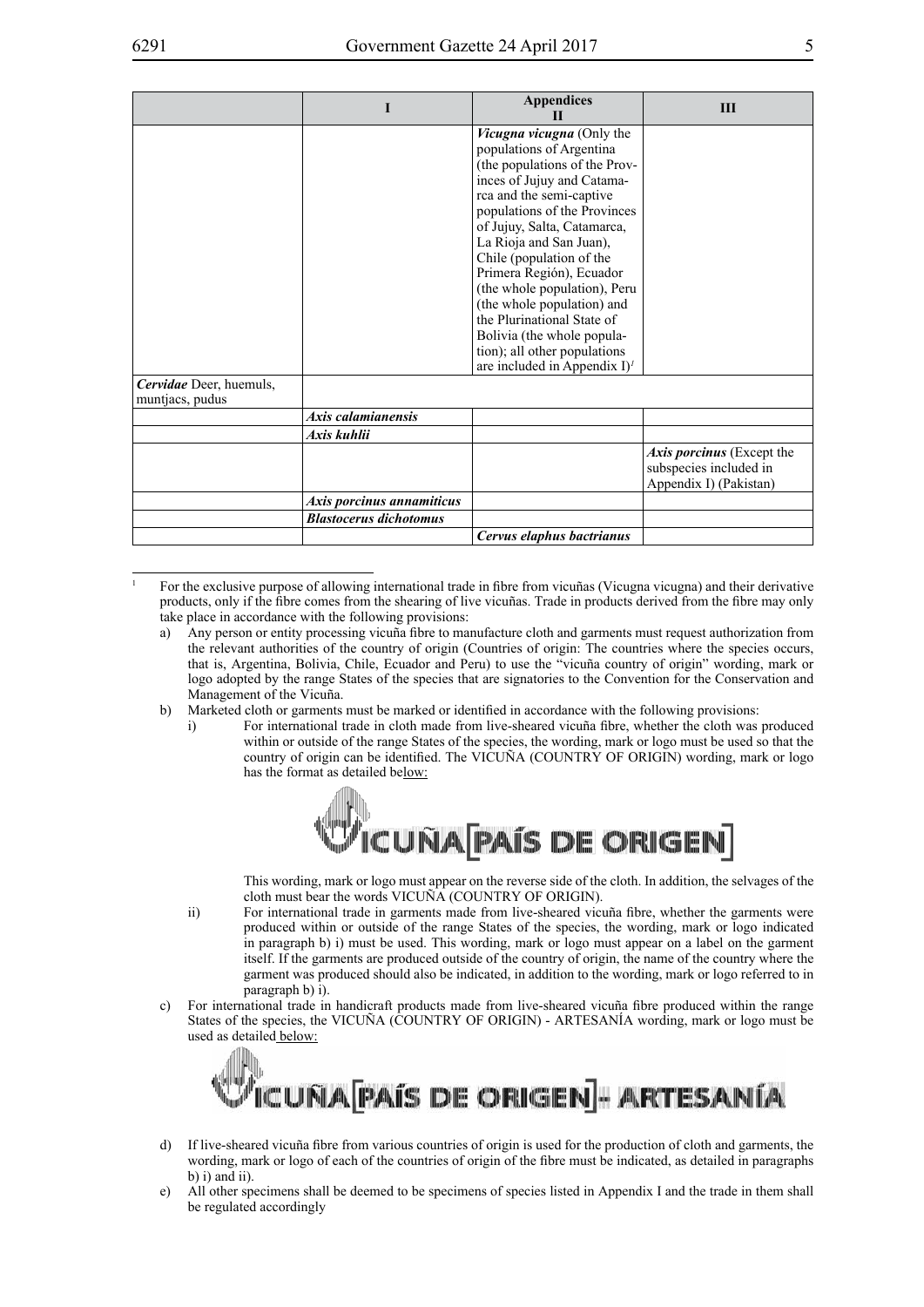|                                  | I                                                                                                                                                                                                                                                                                                                                                                  | <b>Appendices</b><br>Н                                                                                                                                                                                     | Ш                                              |
|----------------------------------|--------------------------------------------------------------------------------------------------------------------------------------------------------------------------------------------------------------------------------------------------------------------------------------------------------------------------------------------------------------------|------------------------------------------------------------------------------------------------------------------------------------------------------------------------------------------------------------|------------------------------------------------|
|                                  |                                                                                                                                                                                                                                                                                                                                                                    |                                                                                                                                                                                                            | Cervus elaphus barbarus<br>(Algeria, Tunisia)  |
|                                  | Cervus elaphus hanglu                                                                                                                                                                                                                                                                                                                                              |                                                                                                                                                                                                            |                                                |
|                                  | Dama dama mesopotamica                                                                                                                                                                                                                                                                                                                                             |                                                                                                                                                                                                            |                                                |
|                                  | Hippocamelus spp.                                                                                                                                                                                                                                                                                                                                                  |                                                                                                                                                                                                            |                                                |
|                                  |                                                                                                                                                                                                                                                                                                                                                                    |                                                                                                                                                                                                            | Mazama temama cerasina<br>(Guatemala)          |
|                                  | <b>Muntiacus</b> crinifrons                                                                                                                                                                                                                                                                                                                                        |                                                                                                                                                                                                            |                                                |
|                                  | Muntiacus vuquangensis                                                                                                                                                                                                                                                                                                                                             |                                                                                                                                                                                                            |                                                |
|                                  |                                                                                                                                                                                                                                                                                                                                                                    |                                                                                                                                                                                                            | Odocoileus virginianus<br>mayensis (Guatemala) |
|                                  | Ozotoceros bezoarticus                                                                                                                                                                                                                                                                                                                                             |                                                                                                                                                                                                            |                                                |
|                                  |                                                                                                                                                                                                                                                                                                                                                                    | <b>Pudu mephistophiles</b>                                                                                                                                                                                 |                                                |
|                                  | Pudu puda                                                                                                                                                                                                                                                                                                                                                          |                                                                                                                                                                                                            |                                                |
|                                  | Rucervus duvaucelii                                                                                                                                                                                                                                                                                                                                                |                                                                                                                                                                                                            |                                                |
|                                  | Rucervus eldii                                                                                                                                                                                                                                                                                                                                                     |                                                                                                                                                                                                            |                                                |
| Hippopotamidae<br>Hippopotamuses |                                                                                                                                                                                                                                                                                                                                                                    |                                                                                                                                                                                                            |                                                |
|                                  |                                                                                                                                                                                                                                                                                                                                                                    | Hexaprotodon liberiensis                                                                                                                                                                                   |                                                |
|                                  |                                                                                                                                                                                                                                                                                                                                                                    | Hippopotamus amphibius                                                                                                                                                                                     |                                                |
| Moschidae Musk deer              |                                                                                                                                                                                                                                                                                                                                                                    |                                                                                                                                                                                                            |                                                |
|                                  | Moschus spp. (Only the<br>populations of Afghanistan,<br>Bhutan, India, Myanmar,<br>Nepal and Pakistan; all other<br>populations are included in<br>Appendix II)                                                                                                                                                                                                   |                                                                                                                                                                                                            |                                                |
|                                  |                                                                                                                                                                                                                                                                                                                                                                    | Moschus spp. (Except the<br>populations of Afghanistan,<br>Bhutan, India, Myanmar,<br>Nepal and Pakistan, which<br>are included in Appendix I)                                                             |                                                |
| Suidae Babirusa, hogs, pigs      |                                                                                                                                                                                                                                                                                                                                                                    |                                                                                                                                                                                                            |                                                |
|                                  | Babyrousa babyrussa                                                                                                                                                                                                                                                                                                                                                |                                                                                                                                                                                                            |                                                |
|                                  | <b>Babyrousa bolabatuensis</b>                                                                                                                                                                                                                                                                                                                                     |                                                                                                                                                                                                            |                                                |
|                                  | <b>Babyrousa celebensis</b>                                                                                                                                                                                                                                                                                                                                        |                                                                                                                                                                                                            |                                                |
|                                  | <b>Babyrousa</b> togeanensis                                                                                                                                                                                                                                                                                                                                       |                                                                                                                                                                                                            |                                                |
|                                  | <b>Sus salvanius</b>                                                                                                                                                                                                                                                                                                                                               |                                                                                                                                                                                                            |                                                |
| Tayassuidae Peccaries            |                                                                                                                                                                                                                                                                                                                                                                    |                                                                                                                                                                                                            |                                                |
|                                  |                                                                                                                                                                                                                                                                                                                                                                    | Tayassuidae spp. (Except<br>the species included in Ap-<br>pendix I and the populations<br>of Pecari tajacu of Mexico<br>and the United States of<br>America, which are not<br>included in the Appendices) |                                                |
|                                  | Catagonus wagneri                                                                                                                                                                                                                                                                                                                                                  |                                                                                                                                                                                                            |                                                |
| <b>CARNIVORA</b>                 |                                                                                                                                                                                                                                                                                                                                                                    |                                                                                                                                                                                                            |                                                |
| Ailuridae Red pandas             |                                                                                                                                                                                                                                                                                                                                                                    |                                                                                                                                                                                                            |                                                |
| Canidae Dogs, foxes,<br>wolves   | <b>Ailurus fulgens</b>                                                                                                                                                                                                                                                                                                                                             |                                                                                                                                                                                                            |                                                |
|                                  |                                                                                                                                                                                                                                                                                                                                                                    |                                                                                                                                                                                                            | Canis aureus (India)                           |
|                                  | <b>Canis lupus</b> (Only the popu-<br>lations of Bhutan, India,<br>Nepal and Pakistan; all other<br>populations are included in<br>Appendix II. Excludes the<br>domesticated form and the<br>dingo which are referenced<br>as Canis lupus familiaris and<br>Canis lupus dingo, respec-<br>tively, which are not subject<br>to the provisions of the<br>Convention) |                                                                                                                                                                                                            |                                                |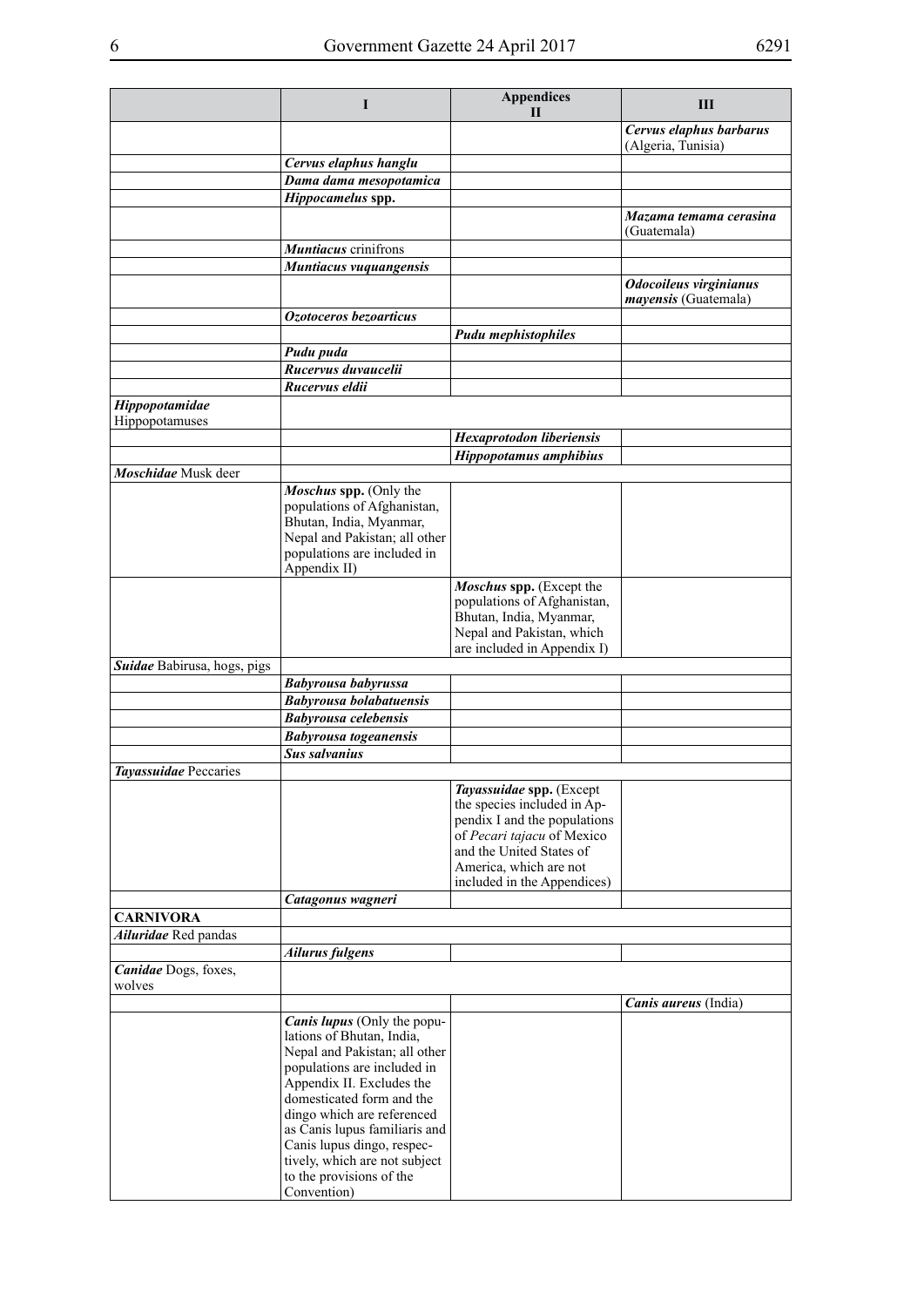|                                                | I                  | <b>Appendices</b><br>Н                                    | Ш                                       |
|------------------------------------------------|--------------------|-----------------------------------------------------------|-----------------------------------------|
|                                                |                    | Canis lupus (Except the<br>populations of Bhutan,         |                                         |
|                                                |                    | India, Nepal and Pakistan,                                |                                         |
|                                                |                    | which are included in<br>Appendix I. Excludes the         |                                         |
|                                                |                    | domesticated form and the                                 |                                         |
|                                                |                    | dingo which are referenced                                |                                         |
|                                                |                    | as Canis lupus familiaris and                             |                                         |
|                                                |                    | Canis lupus dingo, respec-                                |                                         |
|                                                |                    | tively, which are not subject                             |                                         |
|                                                |                    | to the provisions of the<br>Convention)                   |                                         |
|                                                |                    | <b>Cerdocyon thous</b>                                    |                                         |
|                                                |                    | Chrysocyon brachyurus                                     |                                         |
|                                                |                    | <b>Cuon</b> alpinus                                       |                                         |
|                                                |                    | Lycalopex culpaeus                                        |                                         |
|                                                |                    | Lycalopex fulvipes                                        |                                         |
|                                                |                    | Lycalopex griseus                                         |                                         |
|                                                |                    | Lycalopex gymnocercus                                     |                                         |
|                                                | Speothos venaticus |                                                           |                                         |
|                                                |                    |                                                           | <i>Vulpes bengalensis</i> (India)       |
|                                                |                    | <i>Vulpes cana</i>                                        |                                         |
|                                                |                    |                                                           | Vulpes vulpes griffithi<br>(India)      |
|                                                |                    |                                                           | <b>Vulpes vulpes montana</b><br>(India) |
|                                                |                    |                                                           | Vulpes vulpes pusilla (India)           |
|                                                |                    | Vulpes zerda                                              |                                         |
| Eupleridae Fossa, falanouc,<br>Malagasy civets |                    |                                                           |                                         |
|                                                |                    | Cryptoprocta ferox                                        |                                         |
|                                                |                    | Eupleres goudotii                                         |                                         |
|                                                |                    | Fossa fossana                                             |                                         |
| Felidae Cats                                   |                    |                                                           |                                         |
|                                                |                    | Felidae spp. (Except the<br>species included in Appen-    |                                         |
|                                                |                    | dix I. Excludes specimens                                 |                                         |
|                                                |                    | of the domesticated form,                                 |                                         |
|                                                |                    | which are not subject to the                              |                                         |
|                                                |                    | provisions of the Conven-                                 |                                         |
|                                                |                    | tion. For <i>Panthera leo</i>                             |                                         |
|                                                |                    | (African populations): a                                  |                                         |
|                                                |                    | zero annual export quota is                               |                                         |
|                                                |                    | established for specimens<br>of bones, bone pieces, bone  |                                         |
|                                                |                    | products, claws, skel-                                    |                                         |
|                                                |                    | etonscro, skulls and teeth                                |                                         |
|                                                |                    | removed from the wild                                     |                                         |
|                                                |                    | and traded for commercial                                 |                                         |
|                                                |                    | purposes. Annual export                                   |                                         |
|                                                |                    | quotas for trade in bones,                                |                                         |
|                                                |                    | bone pieces, bone products,                               |                                         |
|                                                |                    | claws, skeletons, skulls and<br>teeth for commercial pur- |                                         |
|                                                |                    | poses, derived from captive                               |                                         |
|                                                |                    | breeding operations in South                              |                                         |
|                                                |                    | Africa, will be established                               |                                         |
|                                                |                    | and communicated annually                                 |                                         |
|                                                |                    | to the CITES Secretariat.)                                |                                         |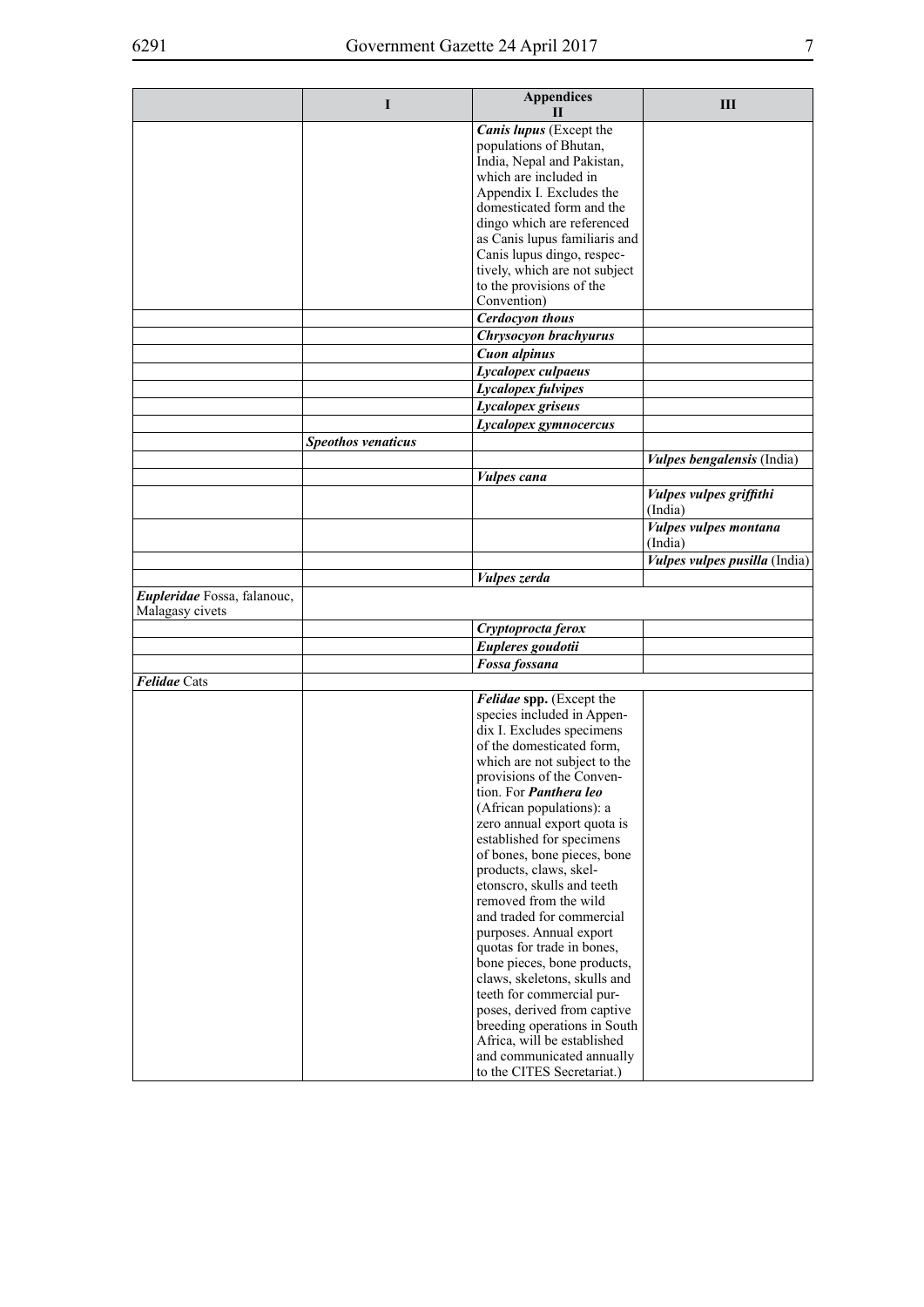|                                | I                                                            | <b>Appendices</b><br>$\mathbf{I}$ | Ш                                                   |
|--------------------------------|--------------------------------------------------------------|-----------------------------------|-----------------------------------------------------|
|                                | Acinonyx jubatus (Annual                                     |                                   |                                                     |
|                                | export quotas for live speci-                                |                                   |                                                     |
|                                | mens and hunting trophies<br>are granted as follows:         |                                   |                                                     |
|                                | Botswana: 5; Namibia: 150;                                   |                                   |                                                     |
|                                | Zimbabwe: 50. The trade in                                   |                                   |                                                     |
|                                | such specimens is subject to                                 |                                   |                                                     |
|                                | the provisions of Article III                                |                                   |                                                     |
|                                | of the Convention)                                           |                                   |                                                     |
|                                | Caracal caracal (Only the                                    |                                   |                                                     |
|                                | population of Asia; all other<br>populations are included in |                                   |                                                     |
|                                | Appendix II)                                                 |                                   |                                                     |
|                                | Catopuma temminckii                                          |                                   |                                                     |
|                                | <b>Felis nigripes</b>                                        |                                   |                                                     |
|                                | Leopardus geoffroyi                                          |                                   |                                                     |
|                                | Leopardus jacobitus                                          |                                   |                                                     |
|                                | Leopardus pardalis                                           |                                   |                                                     |
|                                | Leopardus tigrinus                                           |                                   |                                                     |
|                                | Leopardus wiedii                                             |                                   |                                                     |
|                                | Lynx pardinus                                                |                                   |                                                     |
|                                | Neofelis nebulosa                                            |                                   |                                                     |
|                                | Panthera leo persica                                         |                                   |                                                     |
|                                | Panthera onca                                                |                                   |                                                     |
|                                | Panthera pardus                                              |                                   |                                                     |
|                                | Panthera tigris                                              |                                   |                                                     |
|                                | Pardofelis marmorata                                         |                                   |                                                     |
|                                | Prionailurus bengalen-                                       |                                   |                                                     |
|                                | sis bengalensis (Only the<br>populations of Bangladesh,      |                                   |                                                     |
|                                | India and Thailand; all other                                |                                   |                                                     |
|                                | populations are included in                                  |                                   |                                                     |
|                                | Appendix II)                                                 |                                   |                                                     |
|                                | Prionailurus planiceps                                       |                                   |                                                     |
|                                | Prionailurus rubiginosus                                     |                                   |                                                     |
|                                | (Only the population of In-                                  |                                   |                                                     |
|                                | dia; all other populations are<br>included in Appendix II)   |                                   |                                                     |
|                                | Puma concolor costaricensis                                  |                                   |                                                     |
|                                | Puma yagouaroundi (Only                                      |                                   |                                                     |
|                                | the populations of Central                                   |                                   |                                                     |
|                                | and North America; all other                                 |                                   |                                                     |
|                                | populations are included in                                  |                                   |                                                     |
|                                | Appendix II)<br>Uncia uncia                                  |                                   |                                                     |
| Herpestidae Mongooses          |                                                              |                                   |                                                     |
|                                |                                                              |                                   | Herpestes edwardsi (India,                          |
|                                |                                                              |                                   | Pakistan)                                           |
|                                |                                                              |                                   | Herpestes fuscus (India)                            |
|                                |                                                              |                                   | Herpestes javanicus                                 |
|                                |                                                              |                                   | (Pakistan)                                          |
|                                |                                                              |                                   | Herpestes javanicus<br><i>auropunctatus</i> (India) |
|                                |                                                              |                                   | Herpestes smithii (India)                           |
|                                |                                                              |                                   | Herpestes urva (India)                              |
|                                |                                                              |                                   | Herpestes vitticollis (India)                       |
| Hyaenidae Aardwolf,            |                                                              |                                   |                                                     |
| hyenas                         |                                                              |                                   |                                                     |
|                                |                                                              |                                   | Hyaena hyaena (Pakistan)                            |
|                                |                                                              |                                   | Proteles cristata (Botswana)                        |
| Mephitidae Skunks              |                                                              | Conepatus humboldtii              |                                                     |
| Mustelidae Badgers,            |                                                              |                                   |                                                     |
| martens, otters, weasels, etc. |                                                              |                                   |                                                     |
| <b>Lutrinae Otters</b>         |                                                              |                                   |                                                     |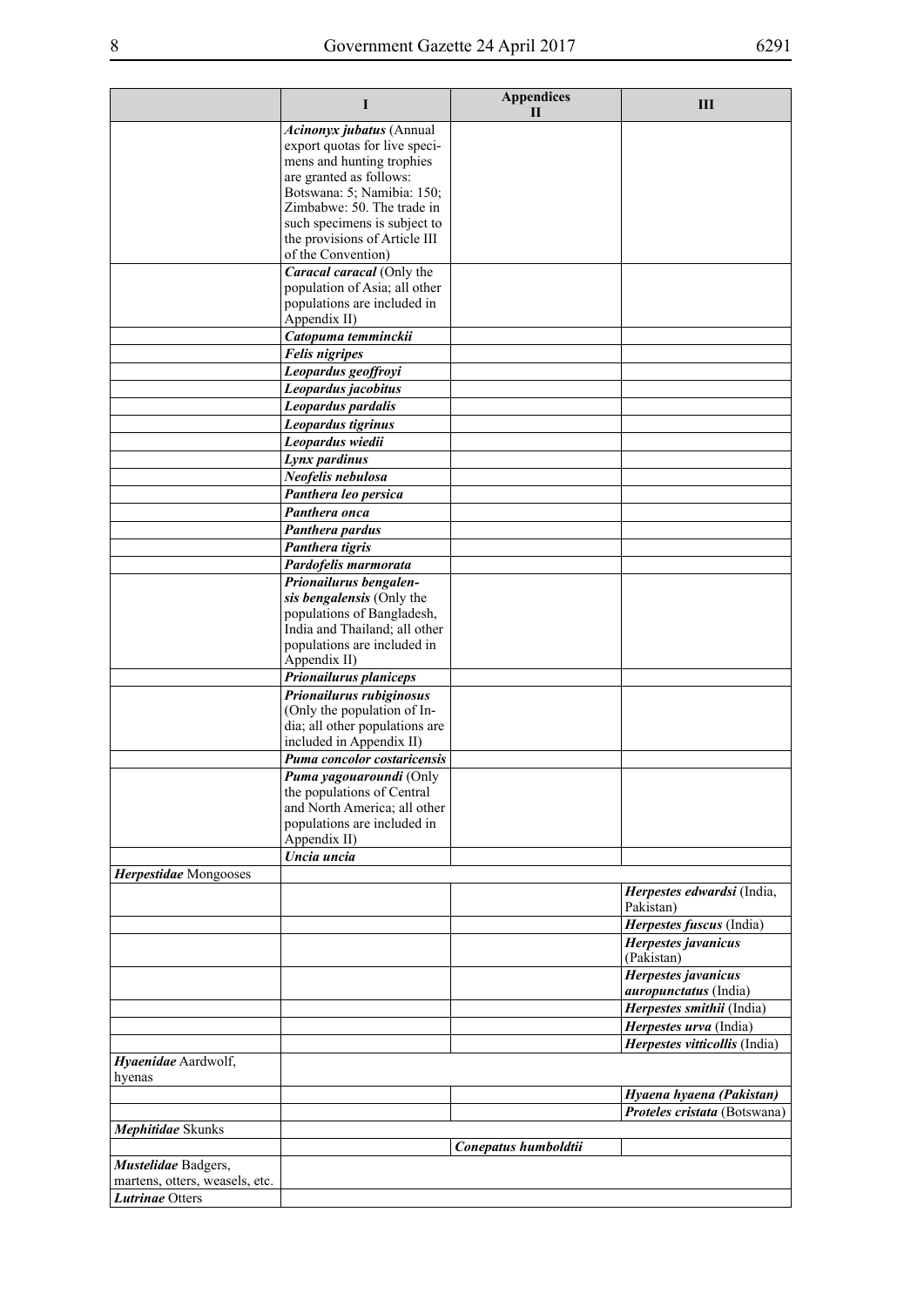|                                                                  | L                                                                                                                                          | <b>Appendices</b><br>Н                                               | Ш                                              |
|------------------------------------------------------------------|--------------------------------------------------------------------------------------------------------------------------------------------|----------------------------------------------------------------------|------------------------------------------------|
|                                                                  |                                                                                                                                            | Lutrinae spp. (Except the<br>species included in<br>Appendix I)      |                                                |
|                                                                  | Aonyx capensis microdon<br>(Only the populations of<br>Cameroon and Nigeria;<br>all other populations are<br>included in Appendix II)      |                                                                      |                                                |
|                                                                  | Enhydra lutris nereis                                                                                                                      |                                                                      |                                                |
|                                                                  | Lontra felina                                                                                                                              |                                                                      |                                                |
|                                                                  | Lontra longicaudis                                                                                                                         |                                                                      |                                                |
|                                                                  | Lontra provocax                                                                                                                            |                                                                      |                                                |
|                                                                  | Lutra lutra                                                                                                                                |                                                                      |                                                |
|                                                                  | Lutra nippon                                                                                                                               |                                                                      |                                                |
|                                                                  | Pteronura brasiliensis                                                                                                                     |                                                                      |                                                |
| Mustelinae Grisons, honey<br>badgers, martens, tayra,<br>weasels |                                                                                                                                            |                                                                      | Eira barbara (Honduras)                        |
|                                                                  |                                                                                                                                            |                                                                      | Galictis vittata (Costa Rica)                  |
|                                                                  |                                                                                                                                            |                                                                      | Martes flavigula (India)                       |
|                                                                  |                                                                                                                                            |                                                                      | Martes foina intermedia                        |
|                                                                  |                                                                                                                                            |                                                                      | (India)                                        |
|                                                                  |                                                                                                                                            |                                                                      | Martes gwatkinsii (India)                      |
|                                                                  |                                                                                                                                            |                                                                      | Mellivora capensis                             |
|                                                                  |                                                                                                                                            |                                                                      | (Botswana)                                     |
|                                                                  |                                                                                                                                            |                                                                      | Mustela altaica (India)                        |
|                                                                  |                                                                                                                                            |                                                                      | Mustela erminea ferghanae                      |
|                                                                  |                                                                                                                                            |                                                                      | (India)                                        |
|                                                                  |                                                                                                                                            |                                                                      | Mustela kathiah (India)                        |
|                                                                  | Mustela nigripes                                                                                                                           |                                                                      |                                                |
|                                                                  |                                                                                                                                            |                                                                      | Mustela sibirica (India)                       |
| <b>Odobenidae</b> Walruses                                       |                                                                                                                                            |                                                                      |                                                |
|                                                                  |                                                                                                                                            |                                                                      | <b>Odobenus</b> rosmarus<br>(Canada)           |
| <b>Otariidae</b> Fur seals, sealions                             |                                                                                                                                            |                                                                      |                                                |
|                                                                  |                                                                                                                                            | Arctocephalus spp. (Except<br>the species included in<br>Appendix I) |                                                |
|                                                                  | Arctocephalus townsendi                                                                                                                    |                                                                      |                                                |
| <b>Phocidae Seals</b>                                            |                                                                                                                                            |                                                                      |                                                |
|                                                                  |                                                                                                                                            | Mirounga leonina                                                     |                                                |
|                                                                  | Monachus spp.                                                                                                                              |                                                                      |                                                |
| Procyonidae Coatis, kinka-<br>jous, olingos                      |                                                                                                                                            |                                                                      |                                                |
|                                                                  |                                                                                                                                            |                                                                      | Bassaricyon gabbii (Costa<br>Rica)             |
|                                                                  |                                                                                                                                            |                                                                      | <b>Bassariscus sumichrasti</b><br>(Costa Rica) |
|                                                                  |                                                                                                                                            |                                                                      | Nasua narica (Honduras)                        |
|                                                                  |                                                                                                                                            |                                                                      | Nasua nasua solitaria<br>(Uruguay)             |
|                                                                  |                                                                                                                                            |                                                                      | Potos flavus (Honduras)                        |
| <b>Ursidae</b> Bears, giant pandas                               |                                                                                                                                            | Ursidae spp. (Except the<br>species included in Appen-               |                                                |
|                                                                  |                                                                                                                                            | $\operatorname{dix} I$                                               |                                                |
|                                                                  | Ailuropoda melanoleuca                                                                                                                     |                                                                      |                                                |
|                                                                  | <b>Helarctos malayanus</b>                                                                                                                 |                                                                      |                                                |
|                                                                  | Melursus ursinus                                                                                                                           |                                                                      |                                                |
|                                                                  | <b>Tremarctos ornatus</b>                                                                                                                  |                                                                      |                                                |
|                                                                  | Ursus arctos (Only the<br>populations of Bhutan,<br>China, Mexico and Mongo-<br>lia; all other populations are<br>included in Appendix II) |                                                                      |                                                |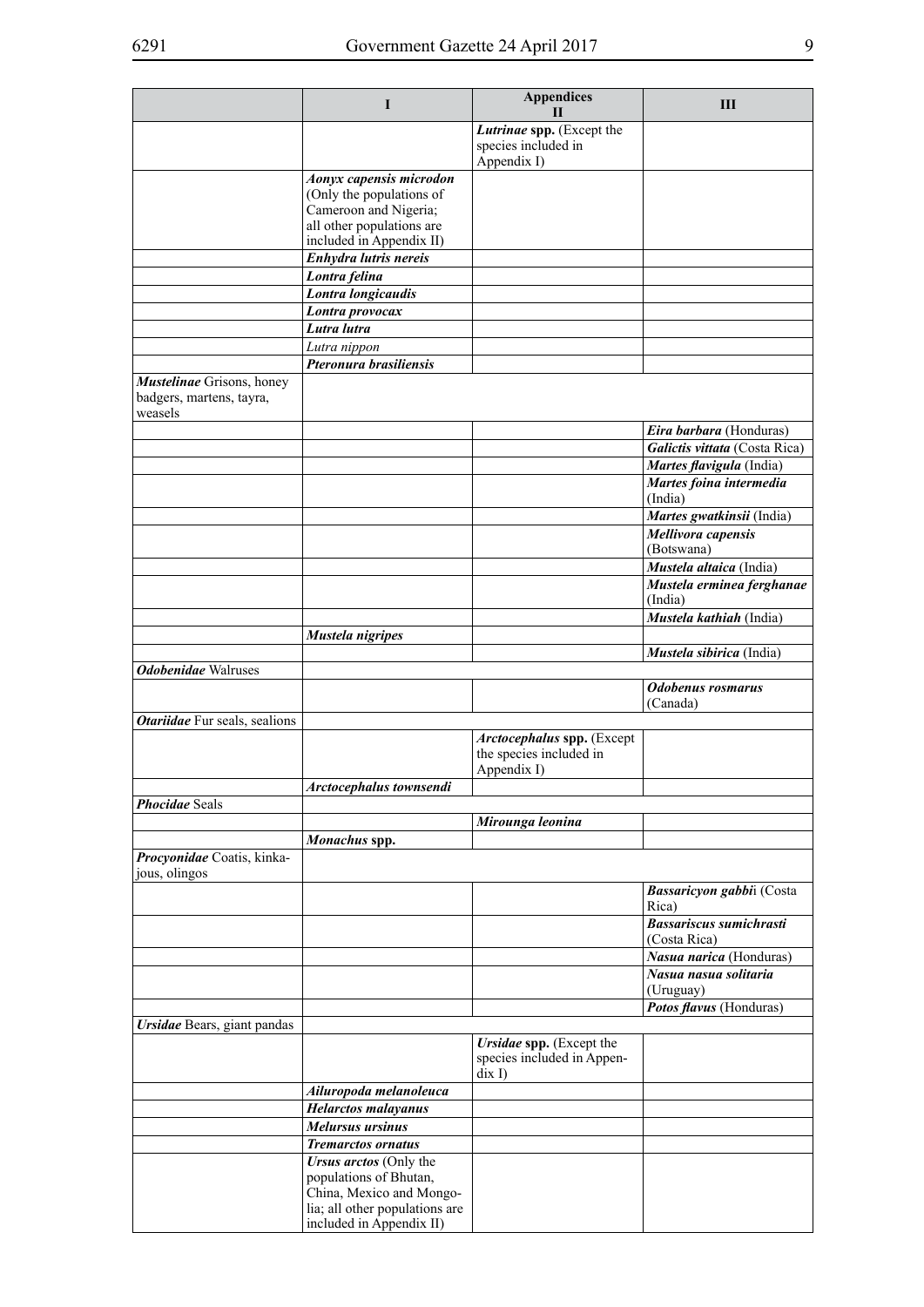|                                                                        | I                                                    | <b>Appendices</b><br>$\mathbf{H}$                             | Ш                                  |
|------------------------------------------------------------------------|------------------------------------------------------|---------------------------------------------------------------|------------------------------------|
|                                                                        | Ursus arctos isabellinus                             |                                                               |                                    |
|                                                                        | <b>Ursus thibetanus</b>                              |                                                               |                                    |
| Viverridae Binturong,<br>civets, linsangs, otter-civet,<br>palm civets |                                                      |                                                               |                                    |
|                                                                        |                                                      |                                                               | <i>Arctictis binturong</i> (India) |
|                                                                        |                                                      |                                                               | Civettictis civetta                |
|                                                                        |                                                      | Cynogale bennettii                                            | (Botswana)                         |
|                                                                        |                                                      | Hemigalus derbyanus                                           |                                    |
|                                                                        |                                                      |                                                               | Paguma larvata (India)             |
|                                                                        |                                                      |                                                               | Paradoxurus hermaphroditus         |
|                                                                        |                                                      |                                                               | (India)                            |
|                                                                        |                                                      |                                                               | Paradoxurus jerdoni (India)        |
|                                                                        | Prionodon pardicolor                                 | <b>Prionodon linsang</b>                                      |                                    |
|                                                                        |                                                      |                                                               | Viverra civettina (India)          |
|                                                                        |                                                      |                                                               | Viverra zibetha (India)            |
|                                                                        |                                                      |                                                               | Viverricula indica (India)         |
| <b>CETACEA</b> Dolphins,                                               |                                                      |                                                               |                                    |
| porpoises, whales                                                      |                                                      |                                                               |                                    |
|                                                                        |                                                      | <b>CETACEA</b> spp. (Except the<br>species included in Appen- |                                    |
|                                                                        |                                                      | dix I. A zero annual export                                   |                                    |
|                                                                        |                                                      | quota has been established                                    |                                    |
|                                                                        |                                                      | for live specimens from the                                   |                                    |
|                                                                        |                                                      | Black Sea population of                                       |                                    |
|                                                                        |                                                      | Tursiops truncatus removed<br>from the wild and traded        |                                    |
|                                                                        |                                                      | for primarily commercial                                      |                                    |
|                                                                        |                                                      | purposes)                                                     |                                    |
| <b>Balaenidae</b> Bowhead whale,<br>right whales                       |                                                      |                                                               |                                    |
|                                                                        | <b>Balaena</b> mysticetus                            |                                                               |                                    |
|                                                                        | Eubalaena spp.                                       |                                                               |                                    |
| Balaenopteridae Fin whales,<br>humpback whales, rorquals               |                                                      |                                                               |                                    |
|                                                                        | Balaenoptera acutorostrata                           |                                                               |                                    |
|                                                                        | (Except the population of                            |                                                               |                                    |
|                                                                        | West Greenland, which is<br>included in Appendix II) |                                                               |                                    |
|                                                                        | <b>Balaenoptera bonaerensis</b>                      |                                                               |                                    |
|                                                                        | <b>Balaenoptera borealis</b>                         |                                                               |                                    |
|                                                                        | Balaenoptera edeni                                   |                                                               |                                    |
|                                                                        | <b>Balaenoptera musculus</b>                         |                                                               |                                    |
|                                                                        | <b>Balaenoptera omurai</b>                           |                                                               |                                    |
|                                                                        | <b>Balaenoptera physalus</b>                         |                                                               |                                    |
|                                                                        | Megaptera novaeangliae                               |                                                               |                                    |
| <b>Delphinidae</b> Dolphins                                            | Orcaella brevirostris                                |                                                               |                                    |
|                                                                        | Orcaella heinsohni                                   |                                                               |                                    |
|                                                                        | Sotalia spp.                                         |                                                               |                                    |
|                                                                        | Sousa spp.                                           |                                                               |                                    |
| Eschrichtiidae Grey whale                                              |                                                      |                                                               |                                    |
|                                                                        | <b>Eschrichtius robustus</b>                         |                                                               |                                    |
| <b>Iniidae</b> River dolphins                                          |                                                      |                                                               |                                    |
|                                                                        | Lipotes vexillifer                                   |                                                               |                                    |
| Neobalaenidae Pygmy right<br>whale                                     |                                                      |                                                               |                                    |
|                                                                        | Caperea marginata                                    |                                                               |                                    |
| Phocoenidae Porpoises                                                  |                                                      |                                                               |                                    |
|                                                                        | Neophocaena asiaeorientalis                          |                                                               |                                    |
|                                                                        | Neophocaena phocaenoides<br>Phocoena sinus           |                                                               |                                    |
|                                                                        |                                                      |                                                               |                                    |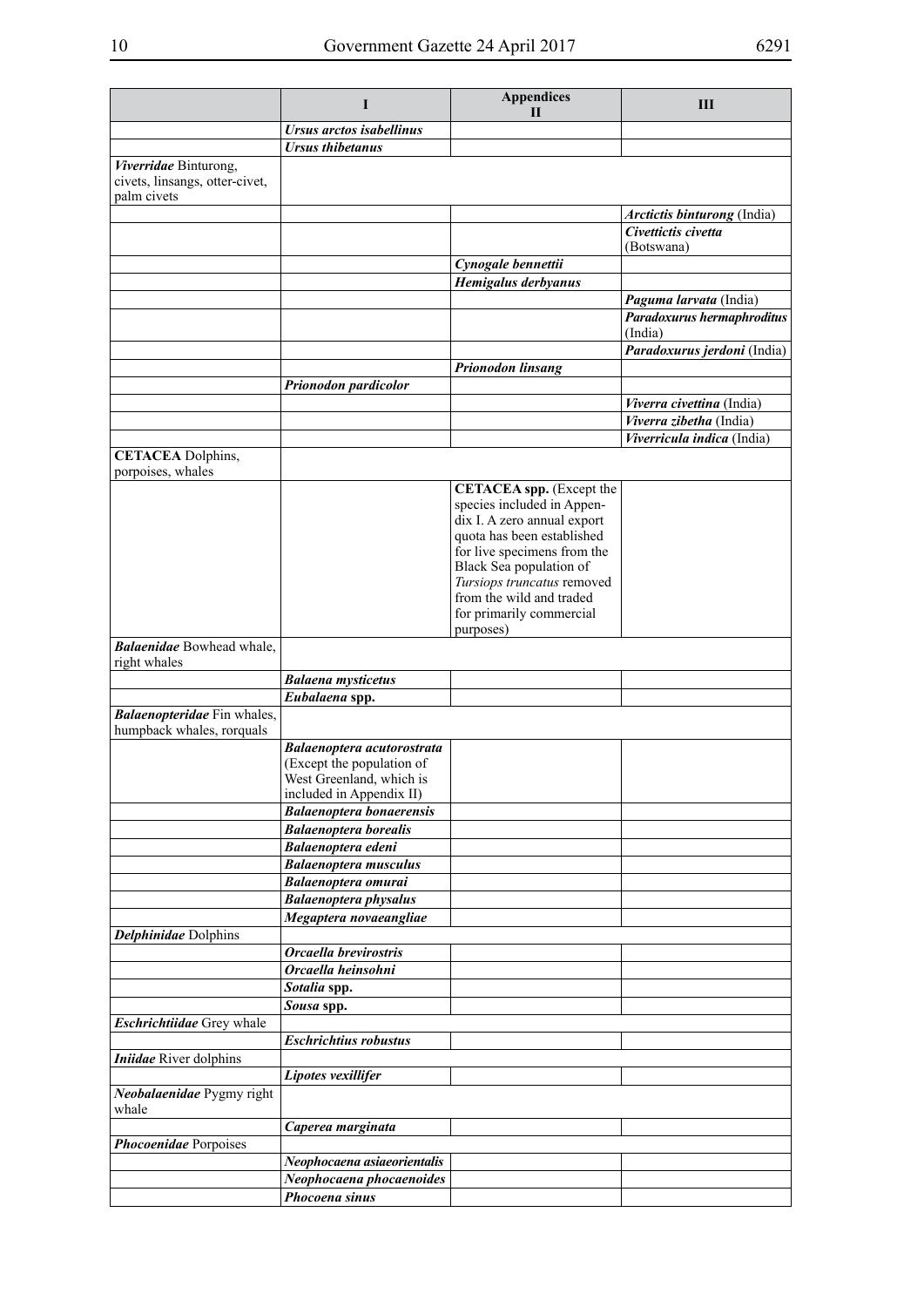|                                                 | I                                          | <b>Appendices</b>                                        | Ш                                   |
|-------------------------------------------------|--------------------------------------------|----------------------------------------------------------|-------------------------------------|
|                                                 |                                            | $\mathbf{I}$                                             |                                     |
| Physeteridae Sperm whales                       | <b>Physeter macrocephalus</b>              |                                                          |                                     |
| Platanistidae River dolphins                    |                                            |                                                          |                                     |
|                                                 | Platanista spp.                            |                                                          |                                     |
| Ziphiidae Beaked whales,                        |                                            |                                                          |                                     |
| bottle-nosed whales                             |                                            |                                                          |                                     |
|                                                 | Berardius spp.                             |                                                          |                                     |
|                                                 | Hyperoodon spp.                            |                                                          |                                     |
| <b>CHIROPTERA</b>                               |                                            |                                                          |                                     |
| Phyllostomidae Broad-<br>nosed bats             |                                            |                                                          |                                     |
|                                                 |                                            |                                                          | <b>Platyrrhinus lineatus</b>        |
|                                                 |                                            |                                                          | (Uruguay)                           |
| Pteropodidae Fruit bats,                        |                                            |                                                          |                                     |
| flying foxes                                    |                                            |                                                          |                                     |
|                                                 |                                            | Acerodon spp. (Except the                                |                                     |
|                                                 |                                            | species included in Appen-<br>$\operatorname{dix} I$     |                                     |
|                                                 | <b>Acerodon</b> jubatus                    |                                                          |                                     |
|                                                 |                                            | Pteropus spp. (Except the                                |                                     |
|                                                 |                                            | species included in Appen-                               |                                     |
|                                                 |                                            | dix I and Pteropus brun-                                 |                                     |
|                                                 |                                            | neus)                                                    |                                     |
|                                                 | <b>Pteropus insularis</b>                  |                                                          |                                     |
|                                                 | Pteropus loochoensis<br>Pteropus mariannus |                                                          |                                     |
|                                                 | Pteropus molossinus                        |                                                          |                                     |
|                                                 | Pteropus pelewensis                        |                                                          |                                     |
|                                                 | Pteropus pilosus                           |                                                          |                                     |
|                                                 | Pteropus samoensis                         |                                                          |                                     |
|                                                 | <b>Pteropus tonganus</b>                   |                                                          |                                     |
|                                                 | Pteropus ualanus                           |                                                          |                                     |
|                                                 | Pteropus yapensis                          |                                                          |                                     |
| <b>CINGULATA</b>                                |                                            |                                                          |                                     |
| Dasypodidae Armadillos                          |                                            |                                                          |                                     |
|                                                 |                                            |                                                          | Cabassous centralis<br>(Costa Rica) |
|                                                 |                                            |                                                          | Cabassous tatouay                   |
|                                                 |                                            |                                                          | (Uruguay)                           |
|                                                 |                                            | Chaetophractus nationi (A                                |                                     |
|                                                 |                                            | zero annual export quota                                 |                                     |
|                                                 |                                            | has been established. All                                |                                     |
|                                                 |                                            | specimens shall be deemed                                |                                     |
|                                                 |                                            | to be specimens of species                               |                                     |
|                                                 |                                            | included in Appendix I and<br>the trade in them shall be |                                     |
|                                                 |                                            | regulated accordingly)                                   |                                     |
|                                                 | <b>Priodontes maximus</b>                  |                                                          |                                     |
| <b>DASYUROMORPHIA</b>                           |                                            |                                                          |                                     |
| Dasyuridae Dunnarts                             |                                            |                                                          |                                     |
|                                                 | Sminthopsis longicaudata                   |                                                          |                                     |
|                                                 | Sminthopsis psammophila                    |                                                          |                                     |
| <b>DIPROTODONTIA</b><br>Macropodidae Kangaroos, |                                            |                                                          |                                     |
| wallabies                                       |                                            |                                                          |                                     |
|                                                 |                                            | <b>Dendrolagus inustus</b>                               |                                     |
|                                                 |                                            | <b>Dendrolagus ursinus</b>                               |                                     |
|                                                 | <b>Lagorchestes hirsutus</b>               |                                                          |                                     |
|                                                 | Lagostrophus fasciatus                     |                                                          |                                     |
|                                                 | Onychogalea fraenata                       |                                                          |                                     |
| <b>Phalangeridae</b> Cuscuses                   |                                            |                                                          |                                     |
|                                                 |                                            | <b>Phalanger intercastellanus</b>                        |                                     |
|                                                 |                                            | <b>Phalanger mimicus</b>                                 |                                     |
|                                                 |                                            | <b>Phalanger orientalis</b>                              |                                     |
|                                                 |                                            | Spilocuscus kraemeri                                     |                                     |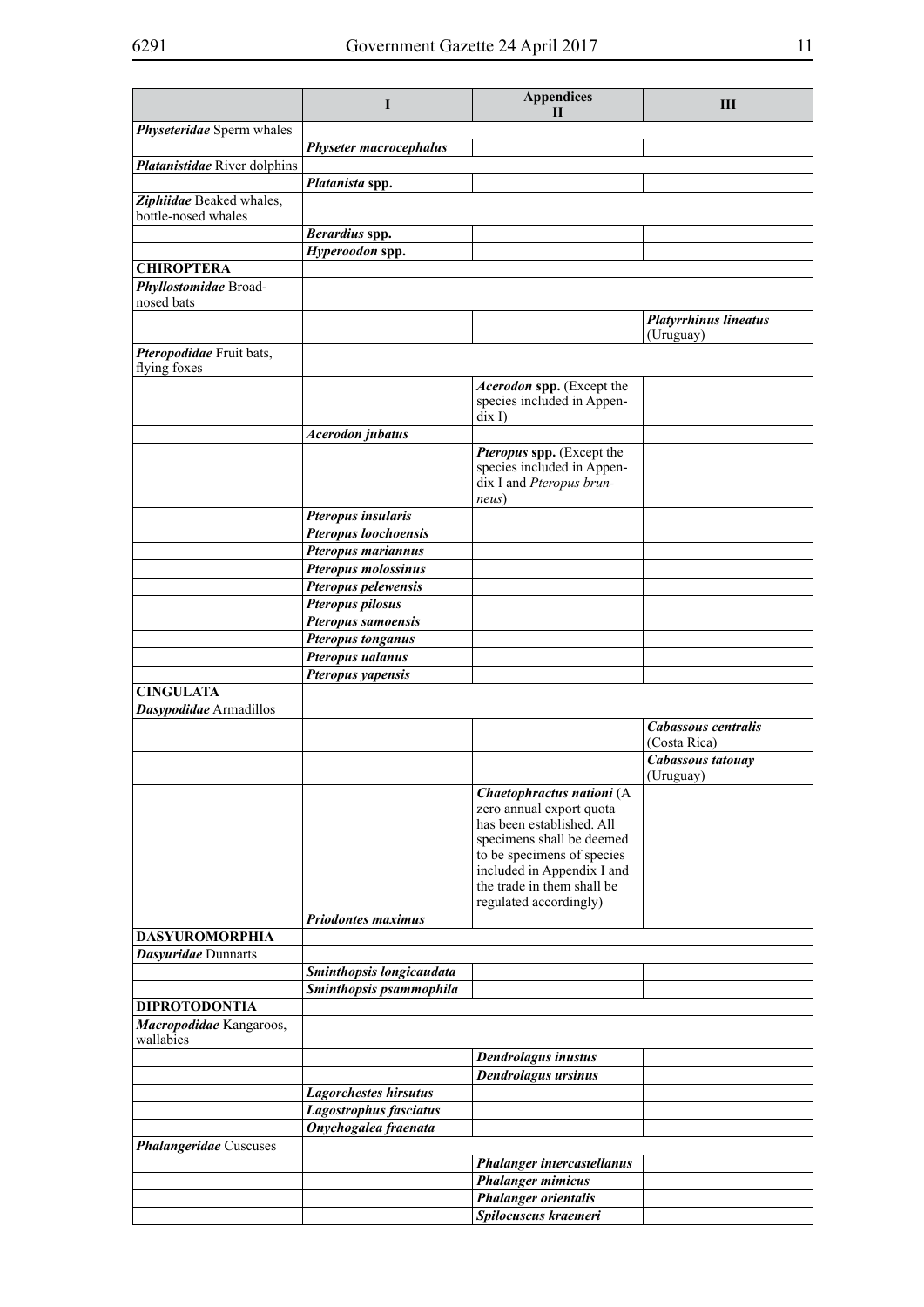|                                        | $\bf{I}$                                                                                                                                                     | <b>Appendices</b><br>Н                                                                                                                                                                                                                                                                                                                                                                                                                                                    | Ш |
|----------------------------------------|--------------------------------------------------------------------------------------------------------------------------------------------------------------|---------------------------------------------------------------------------------------------------------------------------------------------------------------------------------------------------------------------------------------------------------------------------------------------------------------------------------------------------------------------------------------------------------------------------------------------------------------------------|---|
|                                        |                                                                                                                                                              | Spilocuscus maculatus                                                                                                                                                                                                                                                                                                                                                                                                                                                     |   |
|                                        |                                                                                                                                                              | Spilocuscus papuensis                                                                                                                                                                                                                                                                                                                                                                                                                                                     |   |
| Potoroidae Rat-kangaroos               |                                                                                                                                                              |                                                                                                                                                                                                                                                                                                                                                                                                                                                                           |   |
|                                        | Bettongia spp.                                                                                                                                               |                                                                                                                                                                                                                                                                                                                                                                                                                                                                           |   |
| Vombatidae Wombats                     |                                                                                                                                                              |                                                                                                                                                                                                                                                                                                                                                                                                                                                                           |   |
|                                        | Lasiorhinus krefftii                                                                                                                                         |                                                                                                                                                                                                                                                                                                                                                                                                                                                                           |   |
| <b>LAGOMORPHA</b>                      |                                                                                                                                                              |                                                                                                                                                                                                                                                                                                                                                                                                                                                                           |   |
| Leporidae Hares, rabbits               | Caprolagus hispidus                                                                                                                                          |                                                                                                                                                                                                                                                                                                                                                                                                                                                                           |   |
|                                        | Romerolagus diazi                                                                                                                                            |                                                                                                                                                                                                                                                                                                                                                                                                                                                                           |   |
| <b>MONOTREMATA</b>                     |                                                                                                                                                              |                                                                                                                                                                                                                                                                                                                                                                                                                                                                           |   |
| Tachyglossidae Echidnas,               |                                                                                                                                                              |                                                                                                                                                                                                                                                                                                                                                                                                                                                                           |   |
| spiny anteaters                        |                                                                                                                                                              |                                                                                                                                                                                                                                                                                                                                                                                                                                                                           |   |
|                                        |                                                                                                                                                              | Zaglossus spp.                                                                                                                                                                                                                                                                                                                                                                                                                                                            |   |
| <b>PERAMELEMORPHIA</b>                 |                                                                                                                                                              |                                                                                                                                                                                                                                                                                                                                                                                                                                                                           |   |
| Peramelidae Bandicoots,<br>echymiperas |                                                                                                                                                              |                                                                                                                                                                                                                                                                                                                                                                                                                                                                           |   |
|                                        | Perameles bougainville                                                                                                                                       |                                                                                                                                                                                                                                                                                                                                                                                                                                                                           |   |
| Thylacomyidae Bilbies                  |                                                                                                                                                              |                                                                                                                                                                                                                                                                                                                                                                                                                                                                           |   |
|                                        | <b>Macrotis lagotis</b>                                                                                                                                      |                                                                                                                                                                                                                                                                                                                                                                                                                                                                           |   |
| <b>PERISSODACTYLA</b>                  |                                                                                                                                                              |                                                                                                                                                                                                                                                                                                                                                                                                                                                                           |   |
| Equidae Horses, wild asses,<br>zebras  |                                                                                                                                                              |                                                                                                                                                                                                                                                                                                                                                                                                                                                                           |   |
|                                        | Equus africanus (Excludes<br>the domesticated form,<br>which is referenced as<br>Equus asinus, and is not<br>subject to the provisions of<br>the Convention) |                                                                                                                                                                                                                                                                                                                                                                                                                                                                           |   |
|                                        |                                                                                                                                                              |                                                                                                                                                                                                                                                                                                                                                                                                                                                                           |   |
|                                        | Equus grevyi                                                                                                                                                 | Equus hemionus (Except                                                                                                                                                                                                                                                                                                                                                                                                                                                    |   |
|                                        |                                                                                                                                                              | the subspecies included in<br>Appendix I)                                                                                                                                                                                                                                                                                                                                                                                                                                 |   |
|                                        | <b>Equus hemionus hemionus</b>                                                                                                                               |                                                                                                                                                                                                                                                                                                                                                                                                                                                                           |   |
|                                        | Equus hemionus khur                                                                                                                                          |                                                                                                                                                                                                                                                                                                                                                                                                                                                                           |   |
|                                        |                                                                                                                                                              | <b>Equus kiang</b>                                                                                                                                                                                                                                                                                                                                                                                                                                                        |   |
|                                        | Equus przewalskii                                                                                                                                            |                                                                                                                                                                                                                                                                                                                                                                                                                                                                           |   |
|                                        |                                                                                                                                                              | Equus zebra hartmannae                                                                                                                                                                                                                                                                                                                                                                                                                                                    |   |
| <b>Rhinocerotidae</b> Rhinoceroses     |                                                                                                                                                              | Equus zebra zebra                                                                                                                                                                                                                                                                                                                                                                                                                                                         |   |
|                                        | Rhinocerotidae spp. (Ex-                                                                                                                                     |                                                                                                                                                                                                                                                                                                                                                                                                                                                                           |   |
|                                        | cept the subspecies included<br>in Appendix II)                                                                                                              |                                                                                                                                                                                                                                                                                                                                                                                                                                                                           |   |
| <b>Tapiridae</b> Tapirs                |                                                                                                                                                              | Ceratotherium simum simum<br>(Only the populations of<br>South Africa and Swaziland;<br>all other populations are in-<br>cluded in Appendix I. For the<br>exclusive purpose of allow-<br>ing international trade in live<br>animals to appropriate and<br>acceptable destinations and<br>hunting trophies. All other<br>specimens shall be deemed<br>to be specimens of species in-<br>cluded in Appendix I and the<br>trade in them shall be regu-<br>lated accordingly) |   |
|                                        | Tapiridae spp. (Except the                                                                                                                                   |                                                                                                                                                                                                                                                                                                                                                                                                                                                                           |   |
|                                        | species included in Appen-                                                                                                                                   |                                                                                                                                                                                                                                                                                                                                                                                                                                                                           |   |
|                                        | dix II)                                                                                                                                                      |                                                                                                                                                                                                                                                                                                                                                                                                                                                                           |   |
| <b>PHOLIDOTA</b>                       |                                                                                                                                                              | <b>Tapirus terrestris</b>                                                                                                                                                                                                                                                                                                                                                                                                                                                 |   |
| <b>Manidae</b> Pangolins               |                                                                                                                                                              |                                                                                                                                                                                                                                                                                                                                                                                                                                                                           |   |
|                                        |                                                                                                                                                              |                                                                                                                                                                                                                                                                                                                                                                                                                                                                           |   |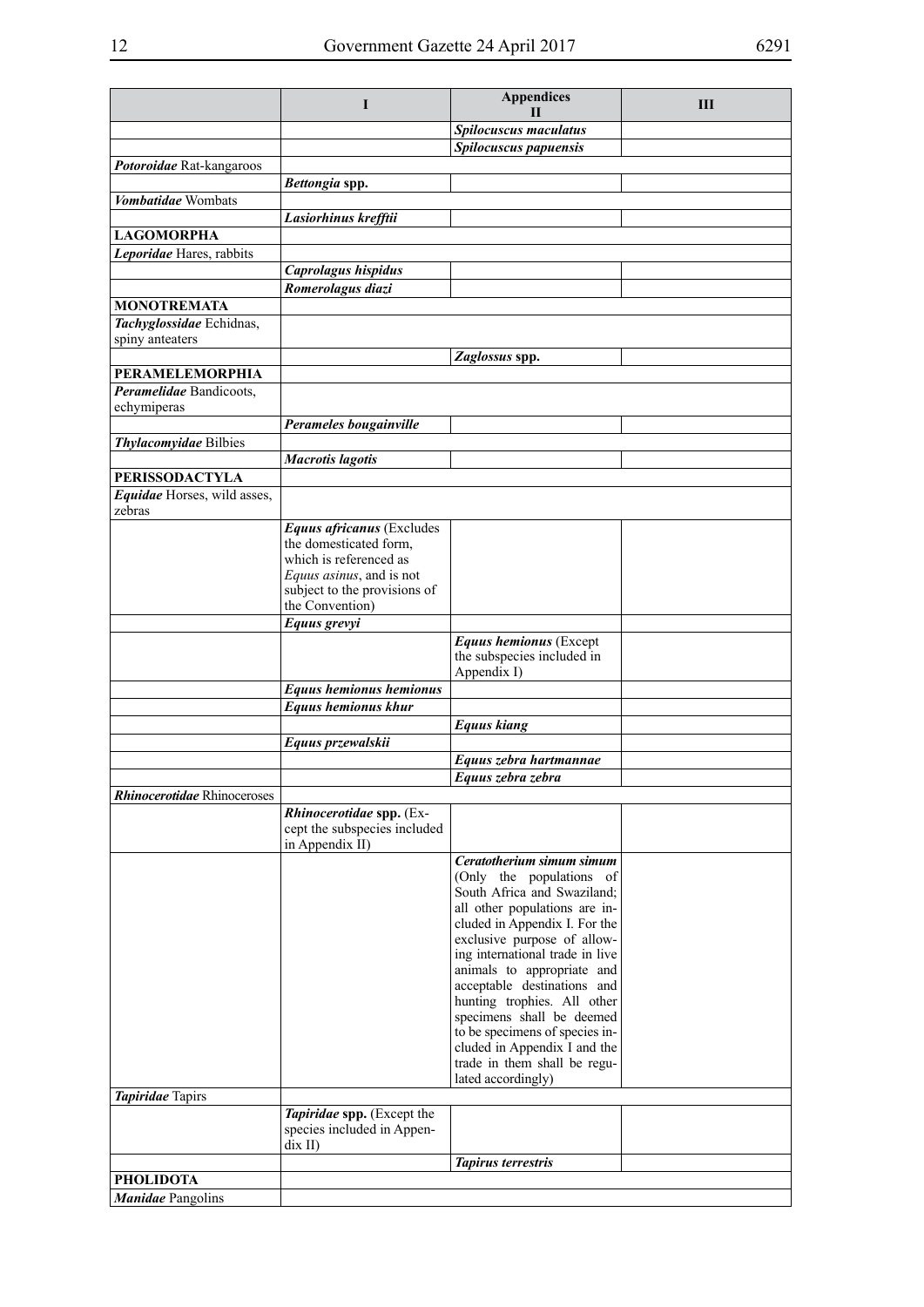|                                                     | L                              | <b>Appendices</b><br>Н                                      | Ш                                |
|-----------------------------------------------------|--------------------------------|-------------------------------------------------------------|----------------------------------|
|                                                     |                                | Manis spp. (Except the spe-<br>cies included in Appendix I) |                                  |
|                                                     | Manis crassicaudata            |                                                             |                                  |
|                                                     | <b>Manis culionensis</b>       |                                                             |                                  |
|                                                     | Manis gigantea                 |                                                             |                                  |
|                                                     | Manis javanica                 |                                                             |                                  |
|                                                     | Manis pentadactyla             |                                                             |                                  |
|                                                     | Manis temminckii               |                                                             |                                  |
|                                                     | Manis tetradactyla             |                                                             |                                  |
|                                                     | Manis tricuspis                |                                                             |                                  |
| <b>PILOSA</b>                                       |                                |                                                             |                                  |
| <b>Bradypodidae</b> Three-toed<br>sloths            |                                |                                                             |                                  |
|                                                     |                                | <b>Bradypus pygmaeus</b>                                    |                                  |
|                                                     |                                | <b>Bradypus variegatus</b>                                  |                                  |
| Megalonychidae Two-toed<br>sloths                   |                                |                                                             |                                  |
|                                                     |                                |                                                             | Choloepus hoffmanni              |
|                                                     |                                |                                                             | (Costa Rica)                     |
| Myrmecophagidae Ameri-<br>can anteaters             |                                |                                                             |                                  |
|                                                     |                                | Myrmecophaga tridactyla                                     |                                  |
|                                                     |                                |                                                             | Tamandua mexicana<br>(Guatemala) |
| PRIMATES Apes, monkeys                              |                                |                                                             |                                  |
|                                                     |                                | <b>PRIMATES spp.</b> (Except                                |                                  |
|                                                     |                                | the species included in                                     |                                  |
|                                                     |                                | Appendix I)                                                 |                                  |
| Atelidae Howler monkeys,<br>spider monkeys          |                                |                                                             |                                  |
|                                                     | Alouatta coibensis             |                                                             |                                  |
|                                                     | Alouatta palliata              |                                                             |                                  |
|                                                     | Alouatta pigra                 |                                                             |                                  |
|                                                     | Ateles geoffroyi frontatus     |                                                             |                                  |
|                                                     | Ateles geoffroyi ornatus       |                                                             |                                  |
|                                                     | <b>Brachyteles arachnoides</b> |                                                             |                                  |
|                                                     | <b>Brachyteles hypoxanthus</b> |                                                             |                                  |
|                                                     | Oreonax flavicauda             |                                                             |                                  |
| Cebidae Marmosets, tama-<br>rins, new-world monkeys |                                |                                                             |                                  |
|                                                     | Callimico goeldii              |                                                             |                                  |
|                                                     | Callithrix aurita              |                                                             |                                  |
|                                                     | <b>Callithrix flaviceps</b>    |                                                             |                                  |
|                                                     | Leontopithecus spp.            |                                                             |                                  |
|                                                     | Saguinus bicolor               |                                                             |                                  |
|                                                     | Saguinus geoffroyi             |                                                             |                                  |
|                                                     | <b>Saguinus leucopus</b>       |                                                             |                                  |
|                                                     | Saguinus martinsi              |                                                             |                                  |
|                                                     | Saguinus oedipus               |                                                             |                                  |
|                                                     | Saimiri oerstedii              |                                                             |                                  |
| Cercopithecidae Old-world<br>monkeys                |                                |                                                             |                                  |
|                                                     | Cercocebus galeritus           |                                                             |                                  |
|                                                     | Cercopithecus diana            |                                                             |                                  |
|                                                     | Cercopithecus roloway          |                                                             |                                  |
|                                                     | Macaca silenus                 |                                                             |                                  |
|                                                     | Macaca sylvanus                |                                                             |                                  |
|                                                     | <b>Mandrillus leucophaeus</b>  |                                                             |                                  |
|                                                     | <b>Mandrillus sphinx</b>       |                                                             |                                  |
|                                                     | Nasalis larvatus               |                                                             |                                  |
|                                                     | Piliocolobus kirkii            |                                                             |                                  |
|                                                     | Piliocolobus rufomitratus      |                                                             |                                  |
|                                                     | Presbytis potenziani           |                                                             |                                  |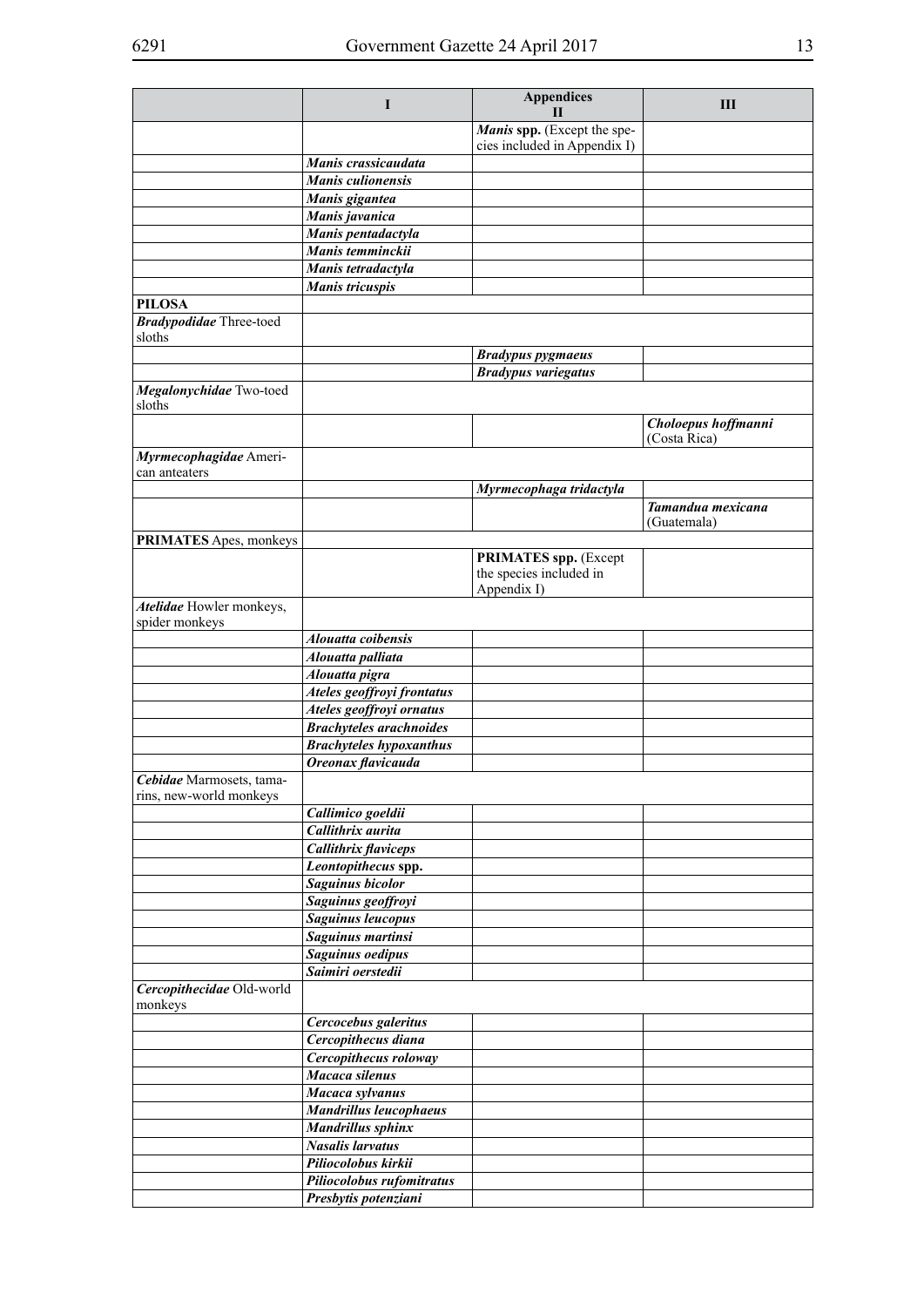|                                             | I                                                                                                                                           | <b>Appendices</b><br>Н                                                                       | Ш                         |
|---------------------------------------------|---------------------------------------------------------------------------------------------------------------------------------------------|----------------------------------------------------------------------------------------------|---------------------------|
|                                             | Pygathrix spp.                                                                                                                              |                                                                                              |                           |
|                                             | Rhinopithecus spp.                                                                                                                          |                                                                                              |                           |
|                                             | Semnopithecus ajax                                                                                                                          |                                                                                              |                           |
|                                             | Semnopithecus dussumieri                                                                                                                    |                                                                                              |                           |
|                                             | Semnopithecus entellus                                                                                                                      |                                                                                              |                           |
|                                             | Semnopithecus hector                                                                                                                        |                                                                                              |                           |
|                                             | Semnopithecus hypoleucos                                                                                                                    |                                                                                              |                           |
|                                             | Semnopithecus priam                                                                                                                         |                                                                                              |                           |
|                                             | Semnopithecus schistaceus                                                                                                                   |                                                                                              |                           |
|                                             | <b>Simias concolor</b>                                                                                                                      |                                                                                              |                           |
|                                             | Trachypithecus geei                                                                                                                         |                                                                                              |                           |
|                                             | <b>Trachypithecus pileatus</b>                                                                                                              |                                                                                              |                           |
|                                             | Trachypithecus shortridgei                                                                                                                  |                                                                                              |                           |
| Cheirogaleidae Dwarf<br>lemurs              |                                                                                                                                             |                                                                                              |                           |
|                                             | Cheirogaleidae spp.                                                                                                                         |                                                                                              |                           |
| Daubentoniidae Aye-aye                      |                                                                                                                                             |                                                                                              |                           |
|                                             | <b>Daubentonia</b>                                                                                                                          |                                                                                              |                           |
|                                             | madagascariensis                                                                                                                            |                                                                                              |                           |
| Hominidae Apes, chimpan-                    |                                                                                                                                             |                                                                                              |                           |
| zees, gorillas, orang-utans                 |                                                                                                                                             |                                                                                              |                           |
|                                             | Gorilla beringei                                                                                                                            |                                                                                              |                           |
|                                             | Gorilla gorilla                                                                                                                             |                                                                                              |                           |
|                                             | Pan spp.                                                                                                                                    |                                                                                              |                           |
|                                             | Pongo abelii                                                                                                                                |                                                                                              |                           |
|                                             | Pongo pygmaeus                                                                                                                              |                                                                                              |                           |
| Hylobatidae Gibbons                         |                                                                                                                                             |                                                                                              |                           |
|                                             | Hylobatidae spp.                                                                                                                            |                                                                                              |                           |
| Indriidae Indris, sifakas,<br>woolly lemurs |                                                                                                                                             |                                                                                              |                           |
|                                             | Indriidae spp.                                                                                                                              |                                                                                              |                           |
| Lemuridae Large lemurs                      |                                                                                                                                             |                                                                                              |                           |
|                                             | Lemuridae spp.                                                                                                                              |                                                                                              |                           |
| Lepilemuridae Sportive<br>lemurs            |                                                                                                                                             |                                                                                              |                           |
|                                             | Lepilemuridae spp.                                                                                                                          |                                                                                              |                           |
| Lorisidae Lorises                           |                                                                                                                                             |                                                                                              |                           |
|                                             | Nycticebus spp.                                                                                                                             |                                                                                              |                           |
| Pitheciidae Sakis, uakaris                  |                                                                                                                                             |                                                                                              |                           |
|                                             | Cacajao spp.                                                                                                                                |                                                                                              |                           |
|                                             | <b>Chiropotes albinasus</b>                                                                                                                 |                                                                                              |                           |
| <b>PROBOSCIDEA</b>                          |                                                                                                                                             |                                                                                              |                           |
| Elephantidae Elephants                      |                                                                                                                                             |                                                                                              |                           |
|                                             | <b>Elephas maximus</b>                                                                                                                      |                                                                                              |                           |
|                                             | Loxodonta africana (Except<br>the populations of Botswa-<br>na, Namibia, South Africa<br>and Zimbabwe, which are<br>included in Appendix II |                                                                                              |                           |
|                                             | subject to annotation 2)                                                                                                                    | Loxodonta africana <sup>2</sup> (Only the                                                    |                           |
|                                             |                                                                                                                                             | populations of Botswana, Na-<br>mibia, South Africa and Zim-<br>babwe; all other populations |                           |
|                                             |                                                                                                                                             | are included in Appendix I)                                                                  |                           |
| <b>RODENTIA</b>                             |                                                                                                                                             |                                                                                              |                           |
| <b>Chinchillidae</b> Chinchillas            |                                                                                                                                             |                                                                                              |                           |
|                                             | Chinchilla spp. (Specimens<br>of the domesticated form are                                                                                  |                                                                                              |                           |
|                                             | not subject to the provisions<br>of the Convention)                                                                                         |                                                                                              |                           |
| Cuniculidae Pacas                           |                                                                                                                                             |                                                                                              |                           |
|                                             |                                                                                                                                             |                                                                                              | Cuniculus paca (Honduras) |
| Dasyproctidae Agoutis                       |                                                                                                                                             |                                                                                              |                           |
|                                             |                                                                                                                                             |                                                                                              |                           |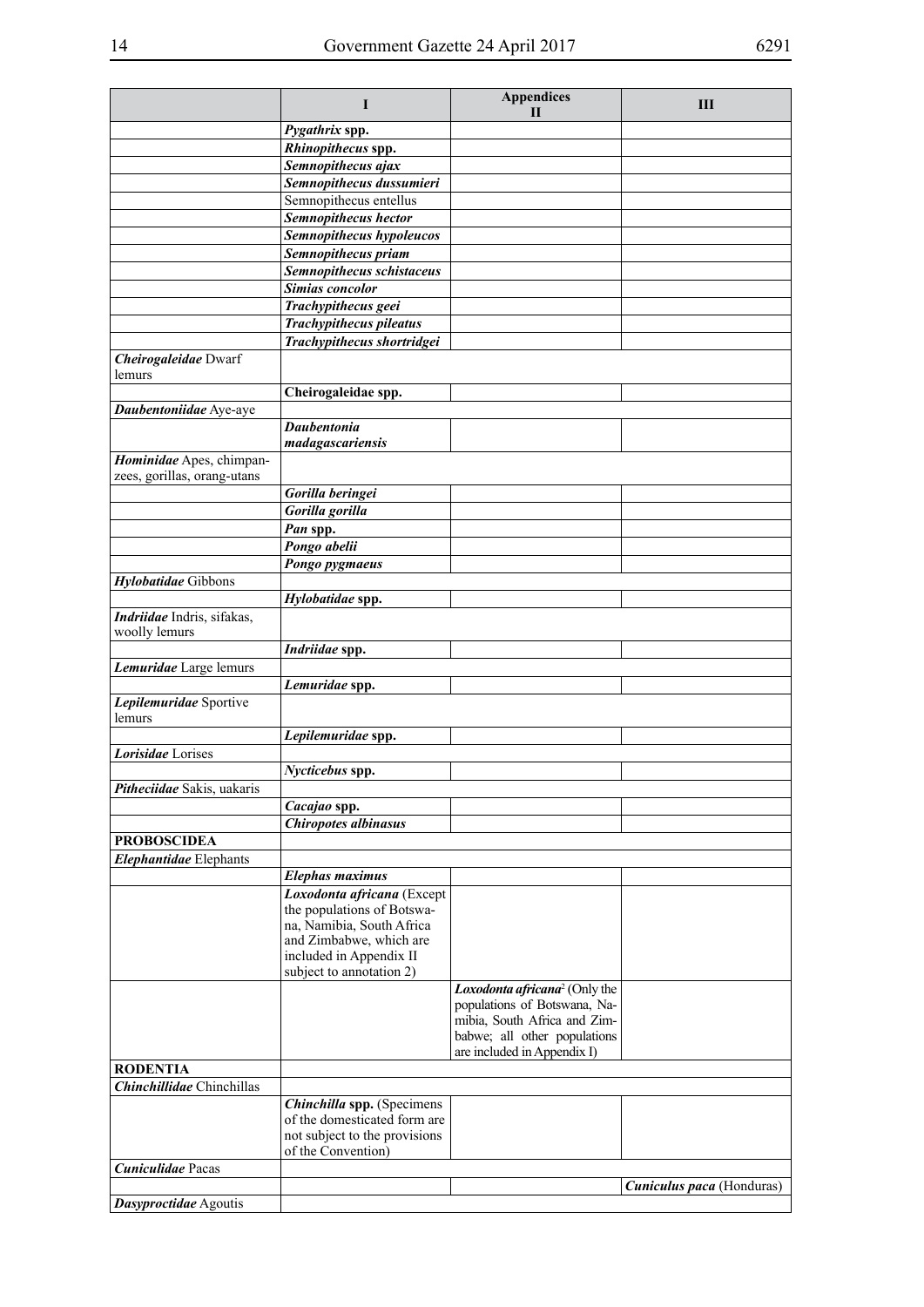|                                               |                            | <b>Appendices</b><br>$\mathbf{H}$ | $\mathbf{H}$                       |
|-----------------------------------------------|----------------------------|-----------------------------------|------------------------------------|
|                                               |                            |                                   | Dasyprocta punctata<br>(Honduras)  |
| Erethizontidae New-world<br>porcupines        |                            |                                   |                                    |
|                                               |                            |                                   | Sphiggurus mexicanus<br>(Honduras) |
|                                               |                            |                                   | Sphiggurus spinosus<br>(Uruguay)   |
| Muridae Mice, rats                            |                            |                                   |                                    |
|                                               | Leporillus conditor        |                                   |                                    |
|                                               | Pseudomys fieldi praeconis |                                   |                                    |
|                                               | Xeromys myoides            |                                   |                                    |
|                                               | Zyzomys pedunculatus       |                                   |                                    |
| Sciuridae Ground squirrels,<br>tree squirrels |                            |                                   |                                    |
|                                               | Cynomys mexicanus          |                                   |                                    |
|                                               |                            |                                   | Marmota caudata (India)            |
|                                               |                            |                                   | Marmota himalayana<br>(India)      |
|                                               |                            | Ratufa spp.                       |                                    |
|                                               |                            |                                   | Sciurus deppei (Costa Rica)        |
| <b>SCANDENTIA</b>                             |                            |                                   |                                    |
| Tree shrews                                   |                            |                                   |                                    |

<sup>2</sup> Populations of Botswana, Namibia, South Africa and Zimbabwe (listed in Appendix II): For the exclusive purpose of allowing:

- a) trade in hunting trophies for non-commercial purposes;
- b) trade in live animals to appropriate and acceptable destinations, as defined in Resolution Conf. 11.20 (Rev. CoP17), for Botswana and Zimbabwe and for in situ conservation programmes for Namibia and South Africa; c) trade in hides;
- d) trade in hair;
- 
- e) trade in leather goods for commercial or non-commercial purposes for Botswana, Namibia and South Africa and for non-commercial purposes for Zimbabwe;
- f) trade in individually marked and certified ekipas incorporated in finished jewellery for non-commercial purposes for Namibia and ivory carvings for non-commercial purposes for Zimbabwe;
- g) trade in registered raw ivory (for Botswana, Namibia, South Africa and Zimbabwe, whole tusks and pieces) subject to the foll*owing:*
	- i) only registered government-owned stocks, originating in the State (excluding seized ivory and ivory of unknown origin);
	- ii) only to trading partners that have been verified by the Secretariat, in consultation with the Standing Committee, to have sufficient national legislation and domestic trade controls to ensure that the imported ivory will not be re-exported and will be managed in accordance with all requirements of Resolution Conf. 10.10 (Rev. CoP17) concerning domestic manufacturing and trade;
	- iii) not before the Secretariat has verified the prospective importing countries and the registered government-owned stocks;
	- iv) raw ivory pursuant to the conditional sale of registered government-owned ivory stocks agreed at CoP12, which are 20,000 kg (Botswana), 10,000 kg (Namibia) and 30,000 kg (South Africa);
	- v) in addition to the quantities agreed at CoP12, government-owned ivory from Botswana, Namibia, South Africa and Zimbabwe registered by 31 January 2007 and verified by the Secretariat may be traded and despatched, with the ivory in paragraph g) iv) above, in a single sale per destination under strict supervision of the Secretariat;
	- vi) the proceeds of the trade are used exclusively for elephant conservation and community conservation and development programmes within or adjacent to the elephant range; and
	- vii) the additional quantities specified in paragraph g) v) above shall be traded only after the Standing Committee has agreed that the above conditions have been met; and
- h) no further proposals to allow trade in elephant ivory from populations already in Appendix II shall be submitted to the Conference of the Parties for the period from CoP14 and ending nine years from the date of the single sale of ivory that is to take place in accordance with provisions in paragraphs g) i), g) ii), g) iii), g) vi) and g) vii). In addition such further proposals shall be dealt with in accordance with Decisions 16.55 and 14.78 (Rev. CoP16). On a proposal from the Secretariat, the Standing Committee can decide to cause this trade to cease partially or completely in the event of non-compliance by exporting or importing countries, or in the case of proven detrimental impacts of the trade on other elephant populations.

All other specimens shall be deemed to be specimens of species included in Appendix I and the trade in them shall be regulated accordingly.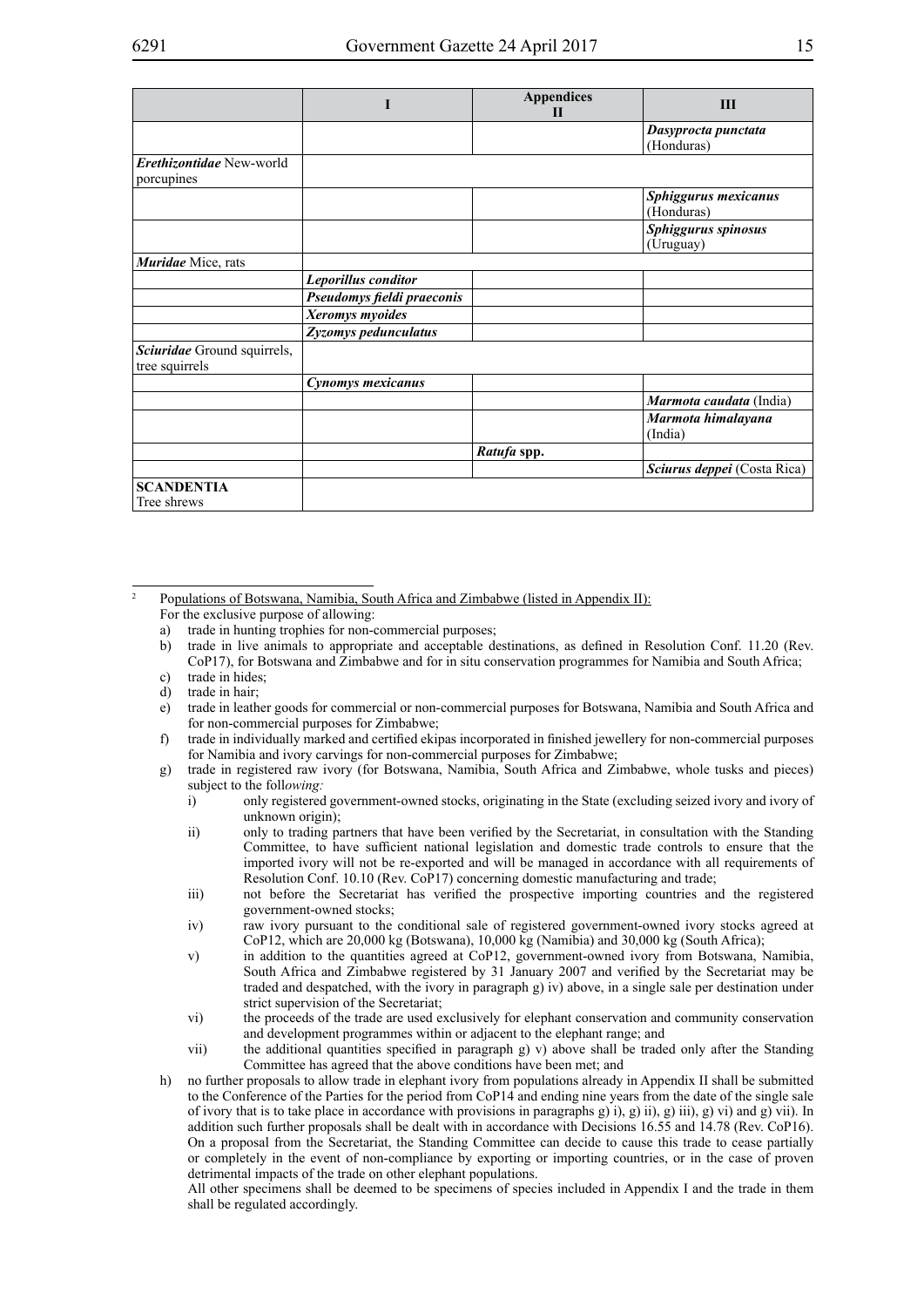|                                                    | $\bf{I}$                   | <b>Appendices</b><br>Н                               | Ш                                 |
|----------------------------------------------------|----------------------------|------------------------------------------------------|-----------------------------------|
|                                                    |                            | <b>SCANDENTIA</b> spp.                               |                                   |
| <b>SIRENIA</b>                                     |                            |                                                      |                                   |
| Dugongidae Dugong                                  |                            |                                                      |                                   |
|                                                    | Dugong dugon               |                                                      |                                   |
| <b>Trichechidae</b> Manatees                       |                            |                                                      |                                   |
|                                                    | Trichechus inunguis        |                                                      |                                   |
|                                                    | <b>Trichechus manatus</b>  |                                                      |                                   |
| <b>CLASS AVES (BIRDS)</b>                          | Trichechus senegalensis    |                                                      |                                   |
| <b>ANSERIFORMES</b>                                |                            |                                                      |                                   |
| Anatidae Ducks, geese,                             |                            |                                                      |                                   |
| swans, etc.                                        |                            |                                                      |                                   |
|                                                    | Anas aucklandica           |                                                      |                                   |
|                                                    |                            | Anas bernieri                                        |                                   |
|                                                    | <b>Anas chlorotis</b>      | Anas formosa                                         |                                   |
|                                                    | <b>Anas laysanensis</b>    |                                                      |                                   |
|                                                    | <b>Anas nesiotis</b>       |                                                      |                                   |
|                                                    | Asarcornis scutulata       |                                                      |                                   |
|                                                    | <b>Branta</b> canadensis   |                                                      |                                   |
|                                                    | leucopareia                |                                                      |                                   |
|                                                    |                            | <b>Branta ruficollis</b>                             |                                   |
|                                                    | <b>Branta sandvicensis</b> | Coscoroba coscoroba                                  |                                   |
|                                                    |                            | Cygnus melancoryphus                                 |                                   |
|                                                    |                            | Dendrocygna arborea                                  |                                   |
|                                                    |                            |                                                      | Dendrocygna autumnalis            |
|                                                    |                            |                                                      | (Honduras)                        |
|                                                    |                            |                                                      | Dendrocygna bicolor<br>(Honduras) |
|                                                    |                            | Oxyura leucocephala                                  |                                   |
|                                                    | Rhodonessa caryophyllacea  |                                                      |                                   |
|                                                    |                            | Sarkidiornis melanotos                               |                                   |
| <b>APODIFORMES</b><br>Trochilidae Hummingbirds     |                            |                                                      |                                   |
|                                                    |                            | Trochilidae spp. (Except the                         |                                   |
|                                                    |                            | species included in Appen-<br>$\operatorname{dix} I$ |                                   |
|                                                    | Glaucis dohrnii            |                                                      |                                   |
| <b>CHARADRIIFORMES</b>                             |                            |                                                      |                                   |
| <b>Burhinidae</b> Thick-knees                      |                            |                                                      |                                   |
|                                                    |                            |                                                      | <b>Burhinus bistriatus</b>        |
| Laridae Gulls                                      |                            |                                                      | (Guatemala)                       |
|                                                    | <b>Larus relictus</b>      |                                                      |                                   |
| Scolopacidae Curlews,<br>greenshanks               |                            |                                                      |                                   |
|                                                    | <b>Numenius borealis</b>   |                                                      |                                   |
|                                                    | Numenius tenuirostris      |                                                      |                                   |
|                                                    | Tringa guttifer            |                                                      |                                   |
| <b>CICONIIFORMES</b>                               |                            |                                                      |                                   |
| Balaenicipitidae Shoebills,<br>whale-headed storks |                            |                                                      |                                   |
|                                                    |                            | <b>Balaeniceps rex</b>                               |                                   |
| <b>Ciconiidae Storks</b>                           |                            |                                                      |                                   |
|                                                    | Ciconia boyciana           |                                                      |                                   |
|                                                    |                            | Ciconia nigra                                        |                                   |
|                                                    | Jabiru mycteria            |                                                      |                                   |
|                                                    | Mycteria cinerea           |                                                      |                                   |
| Phoenicopteridae Flamingos                         |                            | Phoenicopteridae spp.                                |                                   |
| <b>Threskiornithidae</b> Ibises,                   |                            |                                                      |                                   |
| spoonbills                                         |                            |                                                      |                                   |
|                                                    |                            | <b>Eudocimus ruber</b>                               |                                   |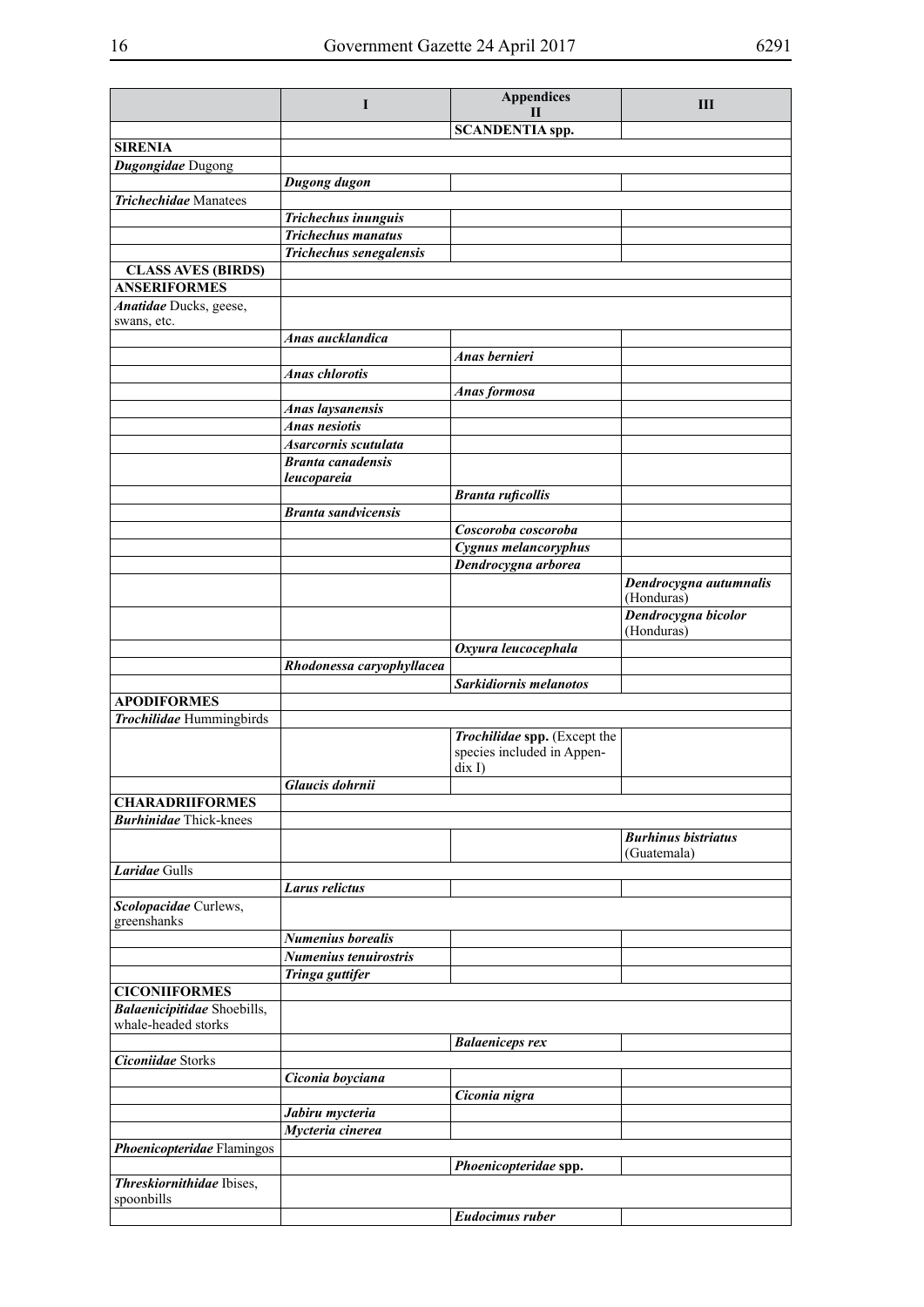|                                                             | I                                                    | <b>Appendices</b><br>$\mathbf{I}$                            | Ш                              |
|-------------------------------------------------------------|------------------------------------------------------|--------------------------------------------------------------|--------------------------------|
|                                                             |                                                      | <b>Geronticus calvus</b>                                     |                                |
|                                                             | Geronticus eremita                                   |                                                              |                                |
|                                                             | Nipponia nippon                                      |                                                              |                                |
|                                                             |                                                      | Platalea leucorodia                                          |                                |
| <b>COLUMBIFORMES</b>                                        |                                                      |                                                              |                                |
| Columbidae Doves, pigeons                                   |                                                      |                                                              |                                |
|                                                             | Caloenas nicobarica                                  |                                                              |                                |
|                                                             | Ducula mindorensis                                   |                                                              |                                |
|                                                             |                                                      | Gallicolumba luzonica                                        |                                |
|                                                             |                                                      | Goura spp.                                                   |                                |
|                                                             |                                                      |                                                              | Nesoenas mayeri<br>(Mauritius) |
| <b>CORACIIFORMES</b>                                        |                                                      |                                                              |                                |
| <b>Bucerotidae</b> Hornbills                                |                                                      |                                                              |                                |
|                                                             |                                                      | Aceros spp. (Except the spe-<br>cies included in Appendix I) |                                |
|                                                             | <b>Aceros nipalensis</b>                             |                                                              |                                |
|                                                             |                                                      | Anorrhinus spp.                                              |                                |
|                                                             |                                                      | Anthracoceros spp.                                           |                                |
|                                                             |                                                      | Berenicornis spp.                                            |                                |
|                                                             |                                                      | <b>Buceros spp.</b> (Except the                              |                                |
|                                                             |                                                      | species included in                                          |                                |
|                                                             |                                                      | Appendix I)                                                  |                                |
|                                                             | <b>Buceros bicornis</b>                              |                                                              |                                |
|                                                             |                                                      | Penelopides spp.                                             |                                |
|                                                             | Rhinoplax vigil                                      | Rhyticeros spp. (Except the                                  |                                |
|                                                             |                                                      | species included in                                          |                                |
|                                                             |                                                      | Appendix I)                                                  |                                |
|                                                             | Rhyticeros subruficollis                             |                                                              |                                |
| <b>CUCULIFORMES</b>                                         |                                                      |                                                              |                                |
| Musophagidae Turacos                                        |                                                      |                                                              |                                |
|                                                             |                                                      | Tauraco spp.                                                 |                                |
| <b>FALCONIFORMES</b><br>Eagles, falcons, hawks,<br>vultures |                                                      |                                                              |                                |
|                                                             |                                                      | <b>FALCONIFORMES spp.</b>                                    |                                |
|                                                             |                                                      | (Except Caracara lutosa and                                  |                                |
|                                                             |                                                      | the species of the family                                    |                                |
|                                                             |                                                      | Cathartidae, which are not                                   |                                |
|                                                             |                                                      | included in the Appendices;<br>and the species included in   |                                |
|                                                             |                                                      | Appendices I and III)                                        |                                |
| Accipitridae Hawks, eagles                                  |                                                      |                                                              |                                |
|                                                             | Aquila adalberti                                     |                                                              |                                |
|                                                             | Aquila heliaca                                       |                                                              |                                |
|                                                             | Chondrohierax uncinatus<br>wilsonii                  |                                                              |                                |
|                                                             | Haliaeetus albicilla                                 |                                                              |                                |
|                                                             | Harpia harpyja                                       |                                                              |                                |
|                                                             | Pithecophaga jefferyi                                |                                                              |                                |
| Cathartidae New-world<br>vultures                           |                                                      |                                                              |                                |
|                                                             | <b>Gymnogyps californianus</b>                       |                                                              |                                |
|                                                             |                                                      |                                                              | Sarcoramphus papa              |
|                                                             |                                                      |                                                              | (Honduras)                     |
|                                                             | <b>Vultur</b> gryphus                                |                                                              |                                |
| <b>Falconidae</b> Falcons                                   |                                                      |                                                              |                                |
|                                                             | <b>Falco</b> araeus                                  |                                                              |                                |
|                                                             | <b>Falco</b> jugger                                  |                                                              |                                |
|                                                             | Falco newtoni (Only the<br>population of Seychelles) |                                                              |                                |
|                                                             | <b>Falco pelegrinoides</b>                           |                                                              |                                |
|                                                             | <b>Falco peregrinus</b>                              |                                                              |                                |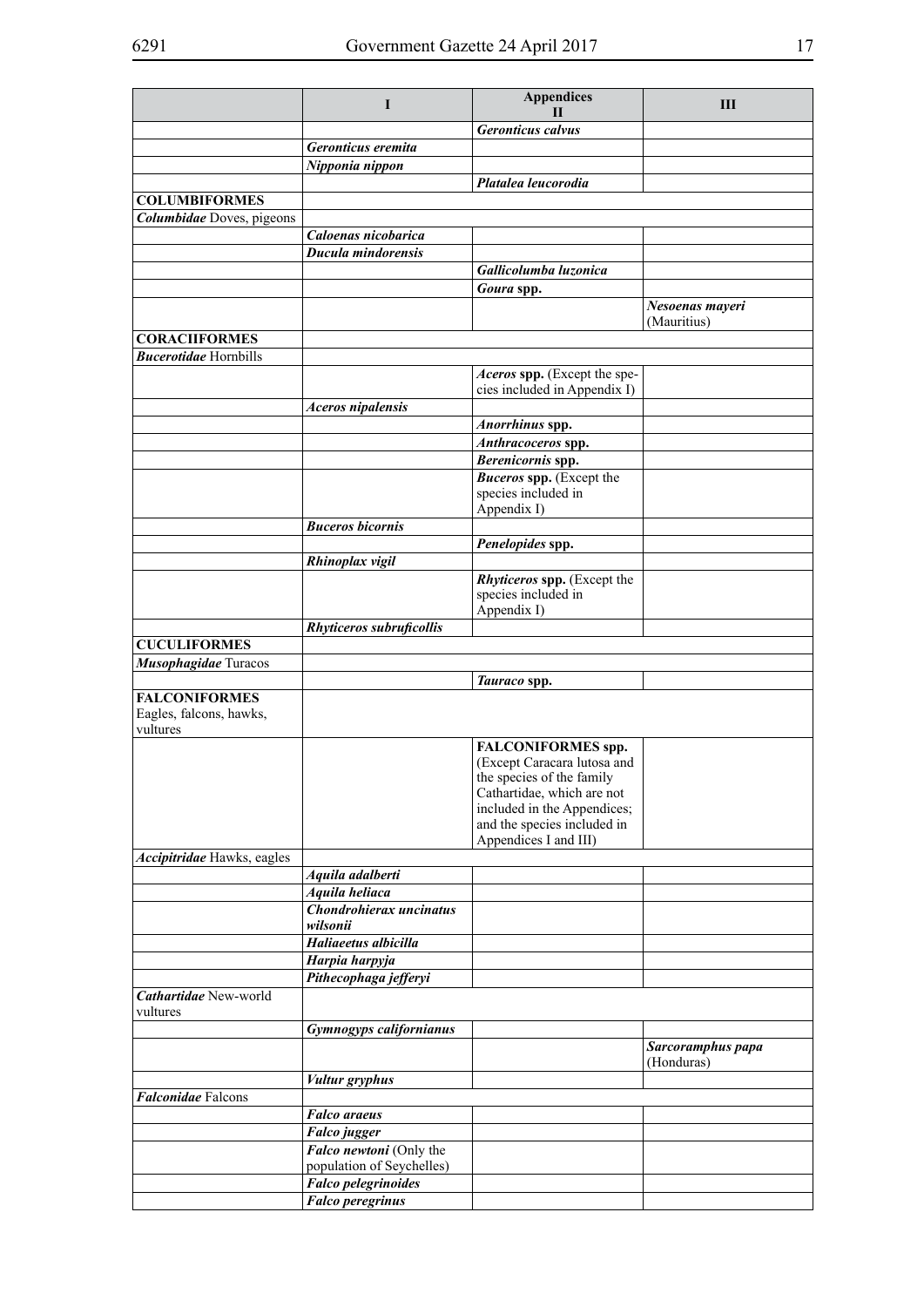|                                                                                   | $\bf{I}$                         | <b>Appendices</b><br>$\mathbf{H}$                  | Ш                                                         |
|-----------------------------------------------------------------------------------|----------------------------------|----------------------------------------------------|-----------------------------------------------------------|
|                                                                                   | <b>Falco punctatus</b>           |                                                    |                                                           |
|                                                                                   | <b>Falco</b> rusticolus          |                                                    |                                                           |
| <b>GALLIFORMES</b>                                                                |                                  |                                                    |                                                           |
| Cracidae Chachalacas, cur-<br>rassows, guans                                      |                                  |                                                    |                                                           |
|                                                                                   |                                  |                                                    | Crax alberti (Colombia)                                   |
|                                                                                   | Crax blumenbachii                |                                                    |                                                           |
|                                                                                   |                                  |                                                    | Crax daubentoni                                           |
|                                                                                   |                                  |                                                    | (Colombia)                                                |
|                                                                                   |                                  |                                                    | Crax globulosa (Colombia)                                 |
|                                                                                   |                                  |                                                    | Crax rubra (Colombia, Costa<br>Rica, Guatemala, Honduras) |
|                                                                                   | Mitu mitu                        |                                                    |                                                           |
|                                                                                   | Oreophasis derbianus             |                                                    |                                                           |
|                                                                                   |                                  |                                                    | Ortalis vetula (Guatemala,                                |
|                                                                                   |                                  |                                                    | Honduras)                                                 |
|                                                                                   |                                  |                                                    | Pauxi pauxi (Colombia)                                    |
|                                                                                   | Penelope albipennis              |                                                    | Penelope purpurascens                                     |
|                                                                                   |                                  |                                                    | (Honduras)                                                |
|                                                                                   |                                  |                                                    | Penelopina nigra<br>(Guatemala)                           |
|                                                                                   | Pipile jacutinga                 |                                                    |                                                           |
|                                                                                   | Pipile pipile                    |                                                    |                                                           |
| Megapodiidae Megapodes,                                                           |                                  |                                                    |                                                           |
| scrubfowl                                                                         |                                  |                                                    |                                                           |
|                                                                                   | Macrocephalon maleo              |                                                    |                                                           |
| Phasianidae Grouse, guin-<br>eafowl, partridges, peafowl,<br>pheasants, tragopans |                                  |                                                    |                                                           |
|                                                                                   |                                  | <b>Argusianus argus</b>                            |                                                           |
|                                                                                   | Catreus wallichii                |                                                    |                                                           |
|                                                                                   | Colinus virginianus ridgwayi     |                                                    |                                                           |
|                                                                                   | Crossoptilon crossoptilon        |                                                    |                                                           |
|                                                                                   | <b>Crossoptilon mantchuricum</b> |                                                    |                                                           |
|                                                                                   |                                  | Gallus sonneratii<br>Ithaginis cruentus            |                                                           |
|                                                                                   | Lophophorus impejanus            |                                                    |                                                           |
|                                                                                   | Lophophorus lhuysii              |                                                    |                                                           |
|                                                                                   | Lophophorus sclateri             |                                                    |                                                           |
|                                                                                   | Lophura edwardsi                 |                                                    |                                                           |
|                                                                                   |                                  |                                                    | Lophura leucomelanos                                      |
|                                                                                   |                                  |                                                    | (Pakistan)                                                |
|                                                                                   | Lophura swinhoii                 |                                                    |                                                           |
|                                                                                   |                                  |                                                    | Meleagris ocellata<br>(Guatemala)                         |
|                                                                                   |                                  |                                                    | Pavo cristatus (Pakistan)                                 |
|                                                                                   |                                  | <b>Pavo muticus</b>                                |                                                           |
|                                                                                   |                                  | Polyplectron bicalcaratum<br>Polyplectron germaini |                                                           |
|                                                                                   |                                  | Polyplectron malacense                             |                                                           |
|                                                                                   | Polyplectron napoleonis          |                                                    |                                                           |
|                                                                                   |                                  | Polyplectron schleiermacheri                       |                                                           |
|                                                                                   |                                  |                                                    | Pucrasia macrolopha                                       |
|                                                                                   | Rheinardia ocellata              |                                                    | (Pakistan)                                                |
|                                                                                   | Syrmaticus ellioti               |                                                    |                                                           |
|                                                                                   | <b>Syrmaticus humiae</b>         |                                                    |                                                           |
|                                                                                   | Syrmaticus mikado                |                                                    |                                                           |
|                                                                                   | Tetraogallus caspius             |                                                    |                                                           |
|                                                                                   | <b>Tetraogallus tibetanus</b>    |                                                    |                                                           |
|                                                                                   | Tragopan blythii                 |                                                    |                                                           |
|                                                                                   | Tragopan caboti                  |                                                    |                                                           |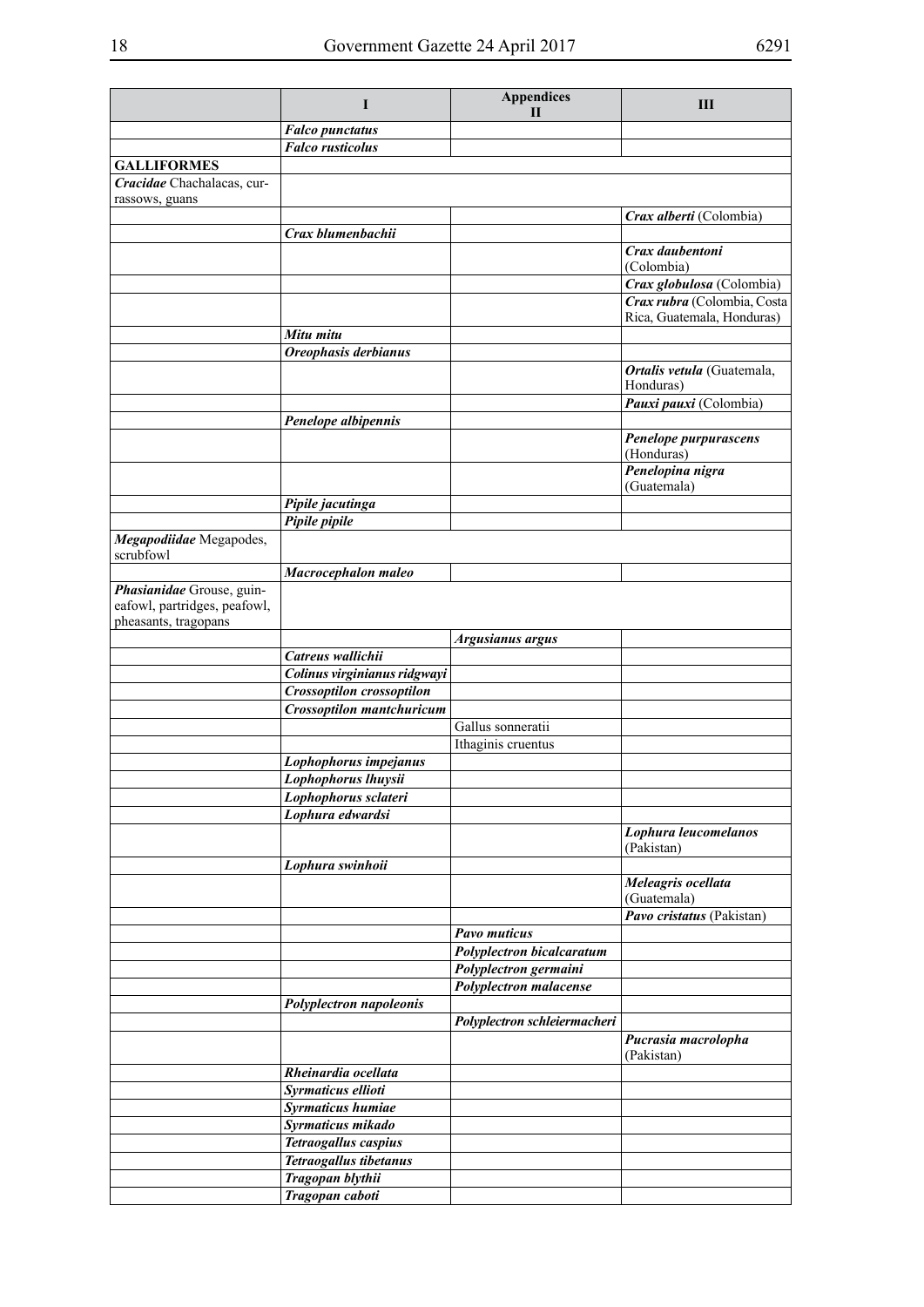|                                     | I                                    | <b>Appendices</b><br>Н                                                            | Ш                                                               |
|-------------------------------------|--------------------------------------|-----------------------------------------------------------------------------------|-----------------------------------------------------------------|
|                                     | Tragopan melanocephalus              |                                                                                   |                                                                 |
|                                     |                                      |                                                                                   | Tragopan satyra (Nepal)                                         |
|                                     |                                      | Tympanuchus cupido<br>attwateri                                                   |                                                                 |
| <b>GRUIFORMES</b>                   |                                      |                                                                                   |                                                                 |
| <b>Gruidae</b> Cranes               |                                      |                                                                                   |                                                                 |
|                                     |                                      | Gruidae spp. (Except the<br>species included in Appen-<br>$\operatorname{dix} I$  |                                                                 |
|                                     | Grus americana                       |                                                                                   |                                                                 |
|                                     | <b>Grus canadensis nesiotes</b>      |                                                                                   |                                                                 |
|                                     | Grus canadensis pulla                |                                                                                   |                                                                 |
|                                     | Grus japonensis<br>Grus leucogeranus |                                                                                   |                                                                 |
|                                     | Grus monacha                         |                                                                                   |                                                                 |
|                                     | <b>Grus nigricollis</b>              |                                                                                   |                                                                 |
|                                     | Grus vipio                           |                                                                                   |                                                                 |
| <b>Otididae</b> Bustards            |                                      |                                                                                   |                                                                 |
|                                     |                                      | Otididae spp. (Except the<br>species included in Appen-<br>$\operatorname{dix} I$ |                                                                 |
|                                     | <b>Ardeotis nigriceps</b>            |                                                                                   |                                                                 |
|                                     | Chlamydotis macqueenii               |                                                                                   |                                                                 |
|                                     | Chlamydotis undulata                 |                                                                                   |                                                                 |
| Rallidae Rails                      | Houbaropsis bengalensis              |                                                                                   |                                                                 |
|                                     | <b>Gallirallus sylvestris</b>        |                                                                                   |                                                                 |
| Rhynochetidae Kagu                  |                                      |                                                                                   |                                                                 |
|                                     | <b>Rhynochetos jubatus</b>           |                                                                                   |                                                                 |
| <b>PASSERIFORMES</b>                |                                      |                                                                                   |                                                                 |
| Atrichornithidae Scrub-birds        |                                      |                                                                                   |                                                                 |
|                                     | <b>Atrichornis clamosus</b>          |                                                                                   |                                                                 |
| <b>Cotingidae</b> Cotingas          |                                      |                                                                                   |                                                                 |
|                                     |                                      |                                                                                   | Cephalopterus ornatus<br>(Colombia)<br>Cephalopterus penduliger |
|                                     |                                      |                                                                                   | (Colombia)                                                      |
|                                     | Cotinga maculata                     |                                                                                   |                                                                 |
|                                     |                                      | Rupicola spp.                                                                     |                                                                 |
|                                     | Xipholena atropurpurea               |                                                                                   |                                                                 |
| Emberizidae Cardinals,<br>tanagers  |                                      |                                                                                   |                                                                 |
|                                     |                                      | Gubernatrix cristata                                                              |                                                                 |
|                                     |                                      | Paroaria capitata                                                                 |                                                                 |
|                                     |                                      | Paroaria coronata                                                                 |                                                                 |
| Estrildidae Mannikins,              |                                      | Tangara fastuosa                                                                  |                                                                 |
| waxbills                            |                                      |                                                                                   |                                                                 |
|                                     |                                      | Amandava formosa                                                                  |                                                                 |
|                                     |                                      | Lonchura oryzivora                                                                |                                                                 |
|                                     |                                      | Poephila cincta cincta                                                            |                                                                 |
| Fringillidae Finches                | Carduelis cucullata                  |                                                                                   |                                                                 |
|                                     |                                      | Carduelis yarrellii                                                               |                                                                 |
| <b>Hirundinidae</b> Martins         |                                      |                                                                                   |                                                                 |
|                                     | Pseudochelidon sirintarae            |                                                                                   |                                                                 |
| Icteridae New-world black-<br>birds |                                      |                                                                                   |                                                                 |
|                                     | Xanthopsar flavus                    |                                                                                   |                                                                 |
| Meliphagidae Honeyeaters            |                                      |                                                                                   |                                                                 |
|                                     |                                      | Lichenostomus melanops<br>cassidix                                                |                                                                 |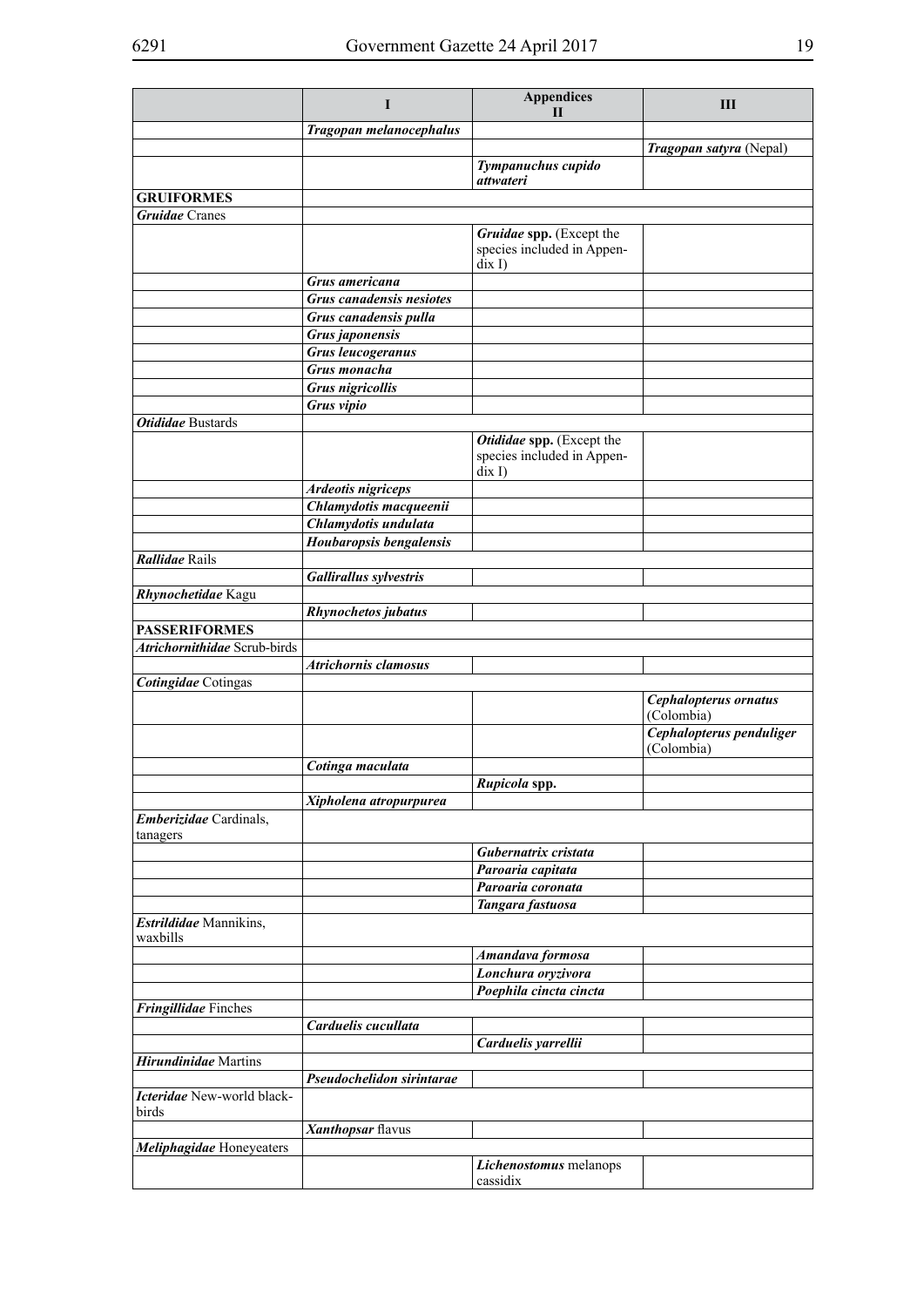|                                                  | I                                 | <b>Appendices</b><br>$\mathbf{H}$                   | Ш                                       |
|--------------------------------------------------|-----------------------------------|-----------------------------------------------------|-----------------------------------------|
| Muscicapidae Old-world                           |                                   |                                                     |                                         |
| flycatchers                                      |                                   |                                                     |                                         |
|                                                  |                                   |                                                     | Acrocephalus rodericanus<br>(Mauritius) |
|                                                  |                                   | Cyornis ruckii                                      |                                         |
|                                                  | Dasyornis broadbenti<br>litoralis |                                                     |                                         |
|                                                  | Dasyornis longirostris            |                                                     |                                         |
|                                                  |                                   | <b>Garrulax</b> canorus                             |                                         |
|                                                  |                                   | Garrulax taewanus                                   |                                         |
|                                                  |                                   | Leiothrix argentauris                               |                                         |
|                                                  |                                   | Leiothrix lutea<br>Liocichla omeiensis              |                                         |
|                                                  | Picathartes gymnocephalus         |                                                     |                                         |
|                                                  | <b>Picathartes oreas</b>          |                                                     |                                         |
|                                                  |                                   |                                                     | Terpsiphone bourbonnensis               |
|                                                  |                                   |                                                     | (Mauritius)                             |
| Paradisaeidae Birds of<br>paradise               |                                   |                                                     |                                         |
|                                                  |                                   | Paradisaeidae spp.                                  |                                         |
| Pittidae Pittas                                  |                                   |                                                     |                                         |
|                                                  |                                   | Pitta guajana                                       |                                         |
|                                                  | Pitta gurneyi<br>Pitta kochi      |                                                     |                                         |
|                                                  |                                   | Pitta nympha                                        |                                         |
| Pycnonotidae Bulbuls                             |                                   |                                                     |                                         |
|                                                  |                                   | Pycnonotus zeylanicus                               |                                         |
| Sturnidae Mynas, starlings                       |                                   |                                                     |                                         |
|                                                  |                                   | Gracula religiosa                                   |                                         |
|                                                  | Leucopsar rothschildi             |                                                     |                                         |
| Zosteropidae White-eyes                          |                                   |                                                     |                                         |
|                                                  | Zosterops albogularis             |                                                     |                                         |
| <b>PELECANIFORMES</b><br>Fregatidae Frigatebirds |                                   |                                                     |                                         |
|                                                  | Fregata andrewsi                  |                                                     |                                         |
| Pelecanidae Pelicans                             |                                   |                                                     |                                         |
|                                                  | Pelecanus crispus                 |                                                     |                                         |
| <b>Sulidae</b> Gannets                           |                                   |                                                     |                                         |
|                                                  | Papasula abbotti                  |                                                     |                                         |
| <b>PICIFORMES</b>                                |                                   |                                                     |                                         |
| <b>Capitonidae</b> Barbets                       |                                   |                                                     |                                         |
|                                                  |                                   |                                                     | Semnornis ramphastinus<br>(Colombia)    |
| Picidae Woodpeckers                              |                                   |                                                     |                                         |
|                                                  | Dryocopus javensis richardsi      |                                                     |                                         |
| Ramphastidae Toucans                             |                                   |                                                     | <b>Baillonius bailloni</b>              |
|                                                  |                                   |                                                     | (Argentina)                             |
|                                                  |                                   | Pteroglossus aracari                                |                                         |
|                                                  |                                   |                                                     | Pteroglossus castanotis                 |
|                                                  |                                   |                                                     | (Argentina)                             |
|                                                  |                                   | Pteroglossus viridis                                | Ramphastos dicolorus                    |
|                                                  |                                   |                                                     | (Argentina)                             |
|                                                  |                                   | Ramphastos sulfuratus                               |                                         |
|                                                  |                                   | <b>Ramphastos toco</b><br><b>Ramphastos tucanus</b> |                                         |
|                                                  |                                   | Ramphastos vitellinus                               |                                         |
|                                                  |                                   |                                                     | Selenidera maculirostris                |
|                                                  |                                   |                                                     | (Argentina)                             |
| <b>PODICIPEDIFORMES</b>                          |                                   |                                                     |                                         |
| <b>Podicipedidae</b> Grebes                      |                                   |                                                     |                                         |
|                                                  | Podilymbus gigas                  |                                                     |                                         |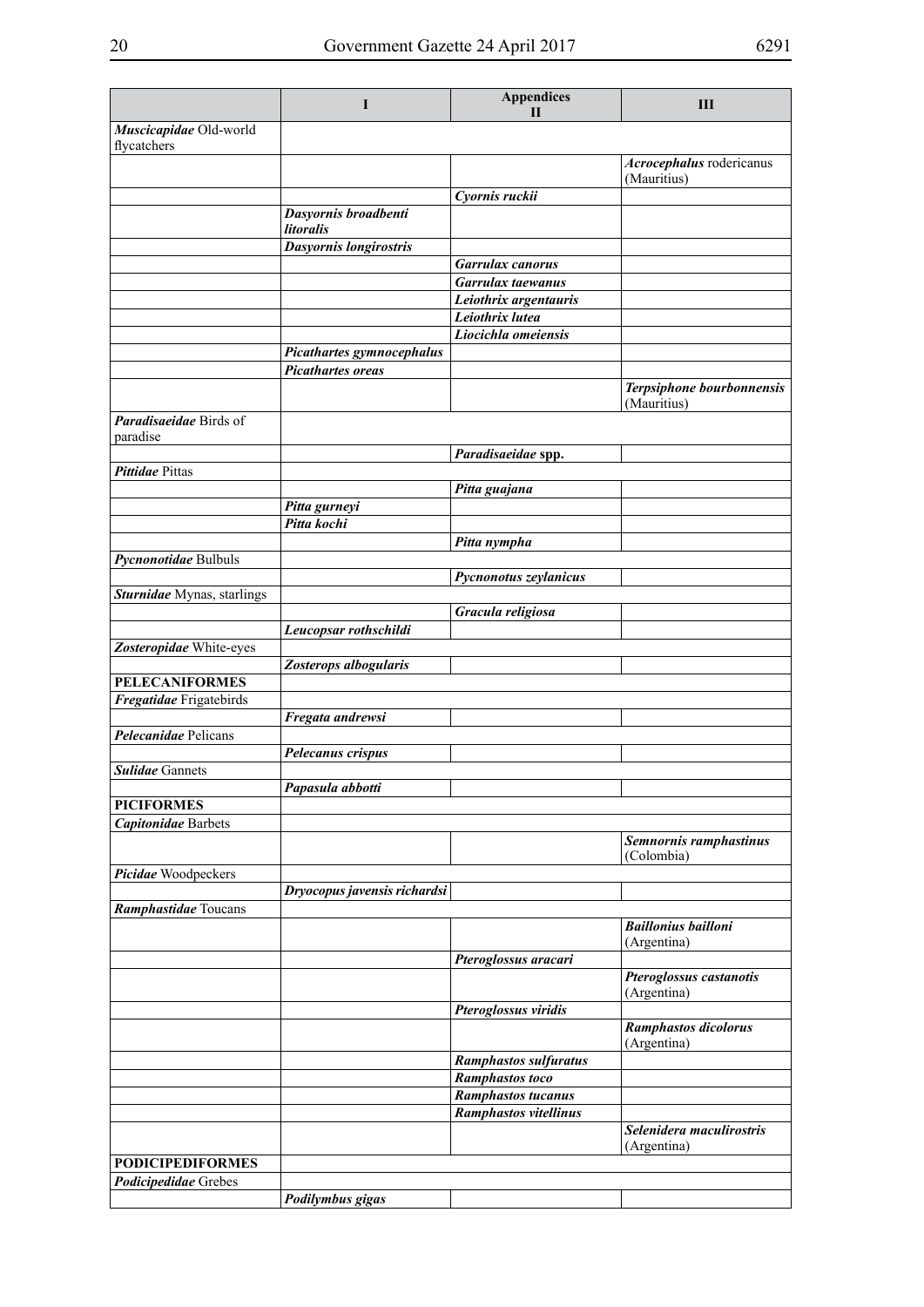|                                | L                           | <b>Appendices</b>                                       | Ш |
|--------------------------------|-----------------------------|---------------------------------------------------------|---|
|                                |                             | $\mathbf{H}$                                            |   |
| <b>PROCELLARIIFORMES</b>       |                             |                                                         |   |
| <b>Diomedeidae</b> Albatrosses |                             |                                                         |   |
|                                | Phoebastria albatrus        |                                                         |   |
| <b>PSITTACIFORMES</b>          |                             |                                                         |   |
|                                |                             | PSITTACIFORMES spp.                                     |   |
|                                |                             | (Except the species included                            |   |
|                                |                             | in Appendix I and Agapornis                             |   |
|                                |                             | roseicollis, Melopsittacus<br>undulatus, Nymphicus hol- |   |
|                                |                             | landicus and Psittacula kra-                            |   |
|                                |                             | meri, which are not included                            |   |
|                                |                             | in the Appendices)                                      |   |
| Cacatuidae Cockatoos           |                             |                                                         |   |
|                                | Cacatua goffiniana          |                                                         |   |
|                                | Cacatua haematuropygia      |                                                         |   |
|                                | Cacatua moluccensis         |                                                         |   |
|                                | Cacatua sulphurea           |                                                         |   |
|                                | Probosciger aterrimus       |                                                         |   |
| Loriidae Lories, lorikeets     |                             |                                                         |   |
|                                | Eos histrio                 |                                                         |   |
|                                | Vini ultramarina            |                                                         |   |
| Psittacidae Amazons, ma-       |                             |                                                         |   |
| caws, parakeets, parrots       |                             |                                                         |   |
|                                | Amazona arausiaca           |                                                         |   |
|                                | Amazona auropalliata        |                                                         |   |
|                                | Amazona barbadensis         |                                                         |   |
|                                | Amazona brasiliensis        |                                                         |   |
|                                | Amazona finschi             |                                                         |   |
|                                | Amazona guildingii          |                                                         |   |
|                                | Amazona imperialis          |                                                         |   |
|                                | Amazona leucocephala        |                                                         |   |
|                                | Amazona oratrix             |                                                         |   |
|                                | Amazona pretrei             |                                                         |   |
|                                | Amazona rhodocorytha        |                                                         |   |
|                                | Amazona tucumana            |                                                         |   |
|                                | Amazona versicolor          |                                                         |   |
|                                | Amazona vinacea             |                                                         |   |
|                                | Amazona viridigenalis       |                                                         |   |
|                                | Amazona vittata             |                                                         |   |
|                                | Anodorhynchus spp.          |                                                         |   |
|                                | Ara ambiguus                |                                                         |   |
|                                | Ara glaucogularis           |                                                         |   |
|                                | Ara macao                   |                                                         |   |
|                                | Ara militaris               |                                                         |   |
|                                | Ara rubrogenys              |                                                         |   |
|                                | Cyanopsitta spixii          |                                                         |   |
|                                | Cyanoramphus cookii         |                                                         |   |
|                                | Cyanoramphus forbesi        |                                                         |   |
|                                | Cyanoramphus                |                                                         |   |
|                                | novaezelandiae              |                                                         |   |
|                                | Cyanoramphus saisseti       |                                                         |   |
|                                | Cyclopsitta diophthalma     |                                                         |   |
|                                | coxeni                      |                                                         |   |
|                                | <b>Eunymphicus cornutus</b> |                                                         |   |
|                                | Guarouba guarouba           |                                                         |   |
|                                | Neophema chrysogaster       |                                                         |   |
|                                | Ognorhynchus icterotis      |                                                         |   |
|                                | Pezoporus occidentalis      |                                                         |   |
|                                | Pezoporus wallicus          |                                                         |   |
|                                | Pionopsitta pileata         |                                                         |   |
|                                | Primolius couloni           |                                                         |   |
|                                | Primolius maracana          |                                                         |   |
|                                | Psephotus chrysopterygius   |                                                         |   |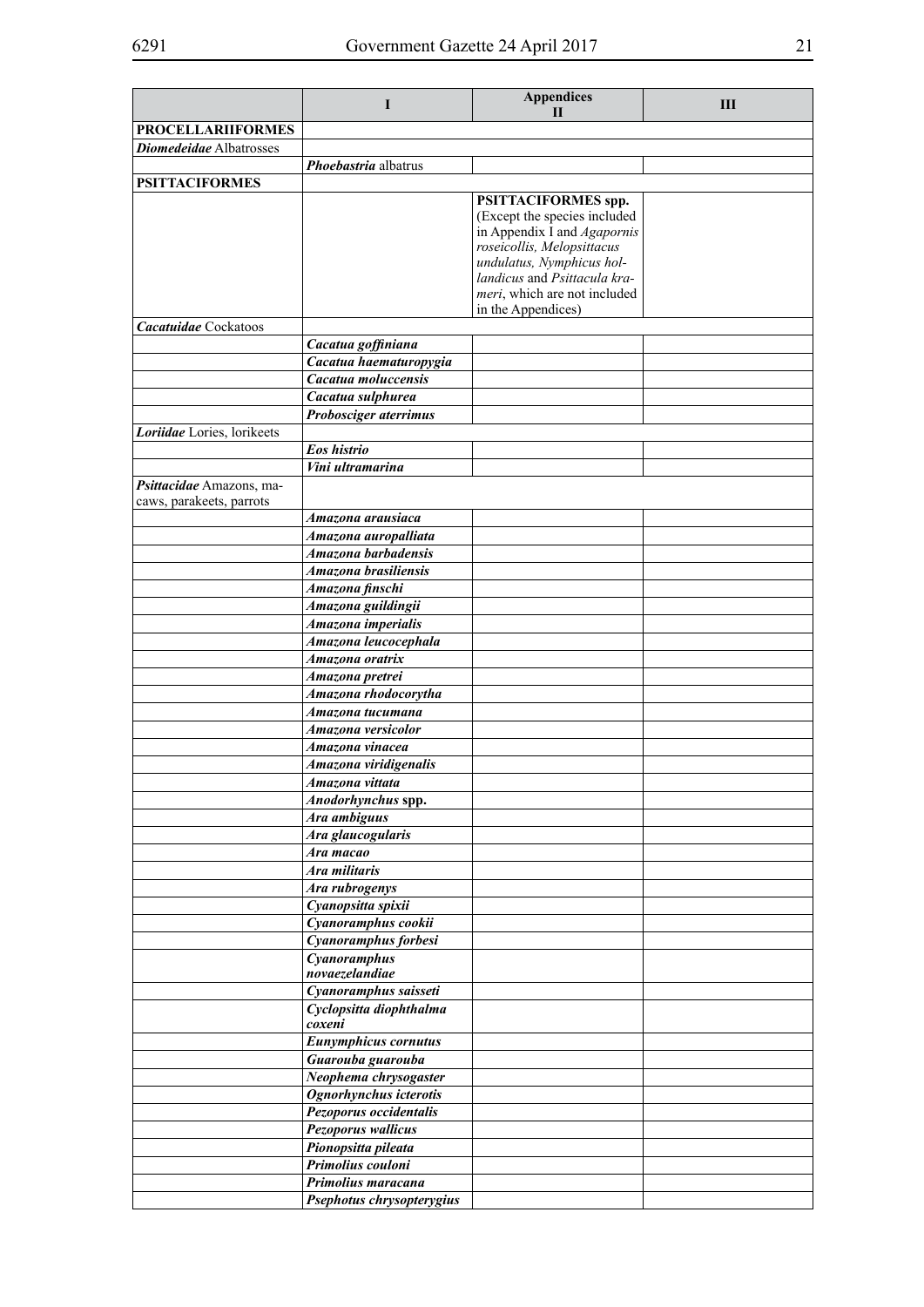|                                      | I                                                                                                                                                                                                                                                                        | <b>Appendices</b><br>$\mathbf{H}$                                                                         | Ш |
|--------------------------------------|--------------------------------------------------------------------------------------------------------------------------------------------------------------------------------------------------------------------------------------------------------------------------|-----------------------------------------------------------------------------------------------------------|---|
|                                      | Psephotus dissimilis                                                                                                                                                                                                                                                     |                                                                                                           |   |
|                                      | Psephotus pulcherrimus                                                                                                                                                                                                                                                   |                                                                                                           |   |
|                                      | Psittacula echo                                                                                                                                                                                                                                                          |                                                                                                           |   |
|                                      | <b>Psittacus erithacus</b>                                                                                                                                                                                                                                               |                                                                                                           |   |
|                                      | Pyrrhura cruentata                                                                                                                                                                                                                                                       |                                                                                                           |   |
|                                      | Rhynchopsitta spp.                                                                                                                                                                                                                                                       |                                                                                                           |   |
|                                      | <b>Strigops habroptilus</b>                                                                                                                                                                                                                                              |                                                                                                           |   |
| <b>RHEIFORMES</b>                    |                                                                                                                                                                                                                                                                          |                                                                                                           |   |
| <b>Rheidae</b> Rheas                 |                                                                                                                                                                                                                                                                          |                                                                                                           |   |
|                                      | Pterocnemia pennata<br>(Except Pterocnemia penna-<br>ta pennata which is included<br>in Appendix II)                                                                                                                                                                     |                                                                                                           |   |
|                                      |                                                                                                                                                                                                                                                                          | Pterocnemia pennata<br>pennata                                                                            |   |
|                                      |                                                                                                                                                                                                                                                                          | Rhea americana                                                                                            |   |
| <b>SPHENISCIFORMES</b>               |                                                                                                                                                                                                                                                                          |                                                                                                           |   |
| Spheniscidae Penguins                |                                                                                                                                                                                                                                                                          |                                                                                                           |   |
|                                      |                                                                                                                                                                                                                                                                          | <b>Spheniscus demersus</b>                                                                                |   |
|                                      | Spheniscus humboldti                                                                                                                                                                                                                                                     |                                                                                                           |   |
| <b>STRIGIFORMES Owls</b>             |                                                                                                                                                                                                                                                                          | <b>STRIGIFORMES</b> spp.<br>(Except the species included<br>in Appendix I and Scelo-<br>glaux albifacies) |   |
| Strigidae Owls                       |                                                                                                                                                                                                                                                                          |                                                                                                           |   |
|                                      | Heteroglaux blewitti                                                                                                                                                                                                                                                     |                                                                                                           |   |
|                                      | Mimizuku gurneyi                                                                                                                                                                                                                                                         |                                                                                                           |   |
|                                      | Ninox natalis                                                                                                                                                                                                                                                            |                                                                                                           |   |
| Tytonidae Barn owls                  | Tyto soumagnei                                                                                                                                                                                                                                                           |                                                                                                           |   |
| <b>STRUTHIONIFORMES</b>              |                                                                                                                                                                                                                                                                          |                                                                                                           |   |
| <b>Struthionidae</b> Ostriches       |                                                                                                                                                                                                                                                                          |                                                                                                           |   |
|                                      | Struthio camelus (Only<br>the populations of Algeria,<br>Burkina Faso, Cameroon,<br>the Central African Repub-<br>lic, Chad, Mali, Mauritania,<br>Morocco, the Niger, Nigeria,<br>Senegal and the Sudan; all<br>other populations are not<br>included in the Appendices) |                                                                                                           |   |
| <b>TINAMIFORMES</b>                  |                                                                                                                                                                                                                                                                          |                                                                                                           |   |
| Tinamidae Tinamous                   |                                                                                                                                                                                                                                                                          |                                                                                                           |   |
| <b>TROGONIFORMES</b>                 | <b>Tinamus solitarius</b>                                                                                                                                                                                                                                                |                                                                                                           |   |
| Trogonidae Quetzals                  |                                                                                                                                                                                                                                                                          |                                                                                                           |   |
|                                      | <b>Pharomachrus mocinno</b>                                                                                                                                                                                                                                              |                                                                                                           |   |
| <b>CLASS REPTILIA</b><br>(REPTILES)  |                                                                                                                                                                                                                                                                          |                                                                                                           |   |
| <b>CROCODYLIA</b> Alligators,        |                                                                                                                                                                                                                                                                          |                                                                                                           |   |
| caimans, crocodiles                  |                                                                                                                                                                                                                                                                          | <b>CROCODYLIA</b> spp. (Ex-<br>cept the species included in<br>Appendix I)                                |   |
| Alligatoridae Alligators,<br>caimans |                                                                                                                                                                                                                                                                          |                                                                                                           |   |
|                                      | <b>Alligator sinensis</b>                                                                                                                                                                                                                                                |                                                                                                           |   |
|                                      | Caiman crocodilus                                                                                                                                                                                                                                                        |                                                                                                           |   |
|                                      | apaporiensis                                                                                                                                                                                                                                                             |                                                                                                           |   |
|                                      | Caiman latirostris (Except<br>the population of Argentina,<br>which is included in Ap-<br>pendix II)                                                                                                                                                                     |                                                                                                           |   |
|                                      |                                                                                                                                                                                                                                                                          |                                                                                                           |   |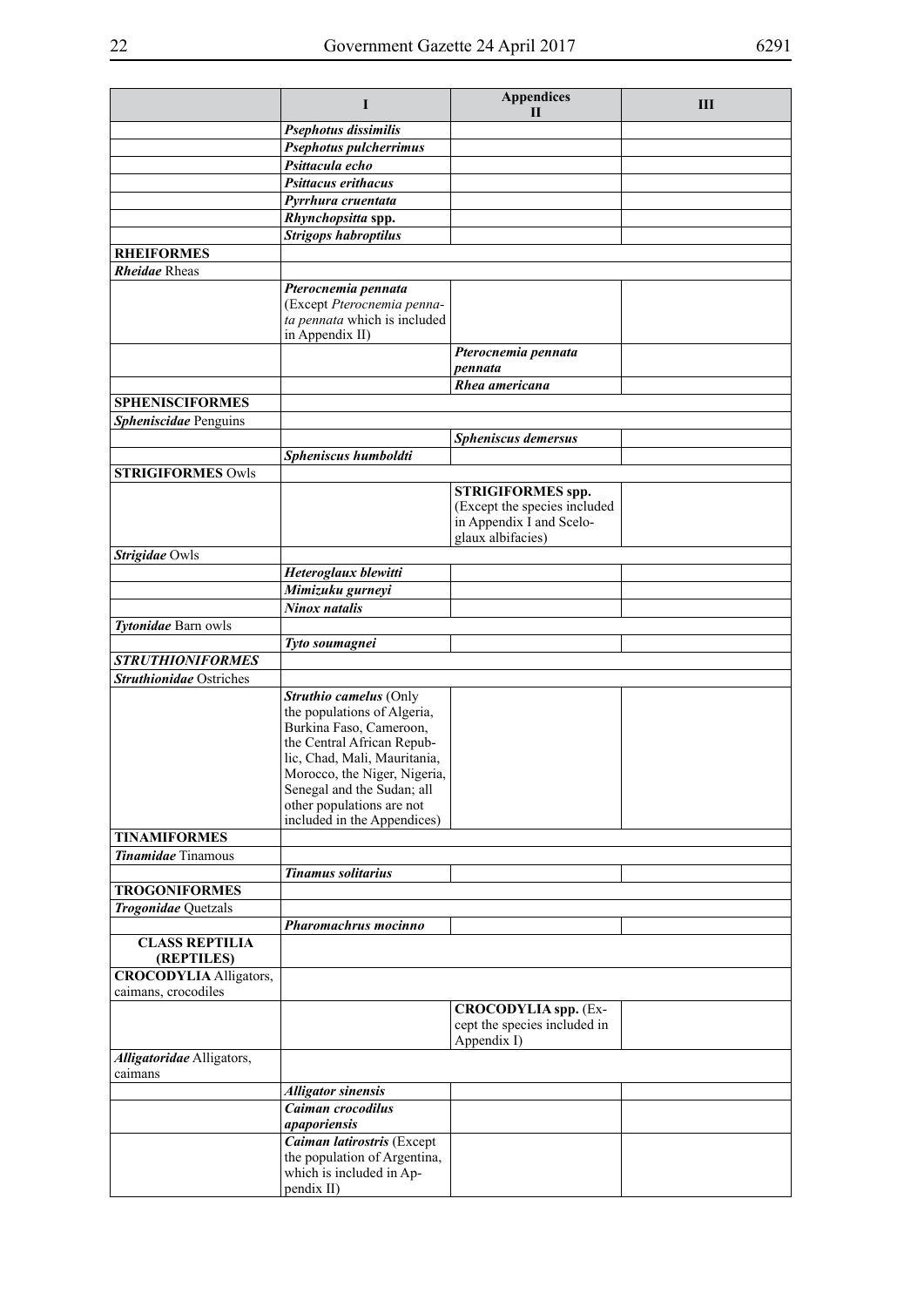|                                | I                                                            | <b>Appendices</b><br>Н | Ш |
|--------------------------------|--------------------------------------------------------------|------------------------|---|
|                                | Melanosuchus niger                                           |                        |   |
|                                | (Except the population of<br>Brazil, which is included in    |                        |   |
|                                | Appendix II, and the popula-                                 |                        |   |
|                                | tion of Ecuador, which is                                    |                        |   |
|                                | included in Appendix II and                                  |                        |   |
|                                | is subject to a zero annual                                  |                        |   |
|                                | export quota until an an-                                    |                        |   |
|                                | nual export quota has been<br>approved by the CITES          |                        |   |
|                                | Secretariat and the IUCN/                                    |                        |   |
|                                | SSC Crocodile Specialist                                     |                        |   |
|                                | Group)                                                       |                        |   |
| <b>Crocodylidae</b> Crocodiles |                                                              |                        |   |
|                                | <b>Crocodylus acutus</b> (Except                             |                        |   |
|                                | the population of the Inte-                                  |                        |   |
|                                | grated Management District<br>of Mangroves of the Bay of     |                        |   |
|                                | Cispata, Tinajones, La Balsa                                 |                        |   |
|                                | and Surrounding Areas,                                       |                        |   |
|                                | Department of Córdoba, Co-                                   |                        |   |
|                                | lombia, and the population                                   |                        |   |
|                                | of Cuba, which are included<br>in Appendix II)               |                        |   |
|                                | Crocodylus cataphractus                                      |                        |   |
|                                | Crocodylus intermedius                                       |                        |   |
|                                | Crocodylus mindorensis                                       |                        |   |
|                                | Crocodylus moreletii                                         |                        |   |
|                                | (Except the population of                                    |                        |   |
|                                | Belize, which is included                                    |                        |   |
|                                | in Appendix II with a zero<br>quota for wild specimens       |                        |   |
|                                | traded for commercial pur-                                   |                        |   |
|                                | poses, and the population of                                 |                        |   |
|                                | Mexico, which is included                                    |                        |   |
|                                | in Appendix II)                                              |                        |   |
|                                | Crocodylus niloticus<br>(Except the populations of           |                        |   |
|                                | Botswana, Egypt (subject to                                  |                        |   |
|                                | a zero quota for wild speci-                                 |                        |   |
|                                | mens traded for commercial                                   |                        |   |
|                                | purposes), Ethiopia, Kenya,                                  |                        |   |
|                                | Madagascar, Malawi,<br>Mozambique, Namibia,                  |                        |   |
|                                | South Africa, Uganda, the                                    |                        |   |
|                                | United Republic of Tanzania                                  |                        |   |
|                                | (subject to an annual export                                 |                        |   |
|                                | quota of no more than 1,600                                  |                        |   |
|                                | wild specimens including                                     |                        |   |
|                                | hunting trophies, in addition<br>to ranched specimens), Zam- |                        |   |
|                                | bia and Zimbabwe, which                                      |                        |   |
|                                | are included in Appendix II)                                 |                        |   |
|                                | <b>Crocodylus palustris</b>                                  |                        |   |
|                                | Crocodylus porosus (Except                                   |                        |   |
|                                | the populations of Australia,<br>Indonesia, Malaysia (wild   |                        |   |
|                                | harvest restricted to the                                    |                        |   |
|                                | State of Sarawak and a zero                                  |                        |   |
|                                | quota for wild specimens for                                 |                        |   |
|                                | the other States of Malay-                                   |                        |   |
|                                | sia (Sabah and Peninsular<br>Malaysia), with no change       |                        |   |
|                                | in the zero quota unless                                     |                        |   |
|                                | approved by the Parties) and                                 |                        |   |
|                                | Papua New Guinea, which                                      |                        |   |
|                                | are included in Appendix II)                                 |                        |   |
|                                | Crocodylus rhombifer                                         |                        |   |
|                                | Crocodylus siamensis                                         |                        |   |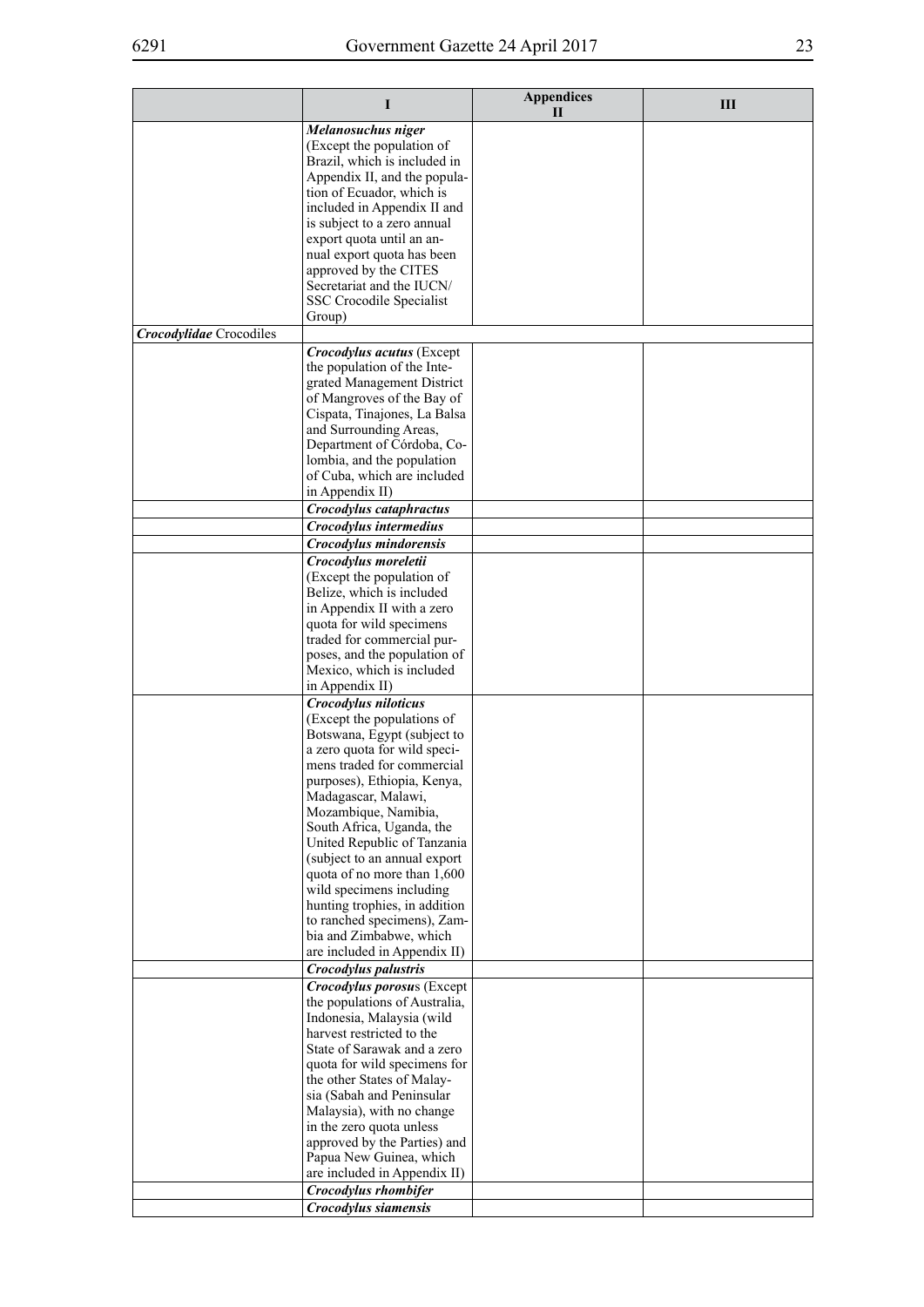|                                   | I                                   | <b>Appendices</b>                              | Ш                                   |
|-----------------------------------|-------------------------------------|------------------------------------------------|-------------------------------------|
|                                   |                                     | $\mathbf{H}$                                   |                                     |
|                                   | Osteolaemus tetraspis               |                                                |                                     |
| Gavialidae Gavials                | Tomistoma schlegelii                |                                                |                                     |
|                                   | Gavialis gangeticus                 |                                                |                                     |
| <b>RHYNCHOCEPHALIA</b>            |                                     |                                                |                                     |
| Sphenodontidae Tuataras           |                                     |                                                |                                     |
|                                   | Sphenodon spp.                      |                                                |                                     |
| <b>SAURIA</b>                     |                                     |                                                |                                     |
| <b>Agamidae</b> Spiny-tailed      |                                     |                                                |                                     |
| lizards, agamas                   |                                     |                                                |                                     |
|                                   |                                     | Saara spp.                                     |                                     |
|                                   |                                     | Uromastyx spp.                                 |                                     |
| <b>Anguidae</b> Alligator lizards |                                     |                                                |                                     |
|                                   |                                     | Abronia spp. (Except the                       |                                     |
|                                   |                                     | species included in<br>Appendix I (zero export |                                     |
|                                   |                                     | quota for wild specimens for                   |                                     |
|                                   |                                     | Abronia aurita, A. gaiophan-                   |                                     |
|                                   |                                     | tasma, A. montecristoi, A.                     |                                     |
|                                   |                                     | salvadorensis and A. vascon-                   |                                     |
|                                   |                                     | celosii))                                      |                                     |
|                                   | Abronia anzuetoi                    |                                                |                                     |
|                                   | Abronia campbelli                   |                                                |                                     |
|                                   | Abronia fimbriata<br>Abronia frosti |                                                |                                     |
|                                   | Abronia meledona                    |                                                |                                     |
| Chamaeleonidae                    |                                     |                                                |                                     |
| Chameleons                        |                                     |                                                |                                     |
|                                   |                                     | Archaius spp.                                  |                                     |
|                                   |                                     | <b>Bradypodion spp.</b>                        |                                     |
|                                   |                                     | Brookesia spp. (Except the                     |                                     |
|                                   |                                     | species included in                            |                                     |
|                                   |                                     | Appendix I)                                    |                                     |
|                                   | <b>Brookesia perarmata</b>          |                                                |                                     |
|                                   |                                     | Calumma spp.                                   |                                     |
|                                   |                                     | Chamaeleo spp.                                 |                                     |
|                                   |                                     | Furcifer spp.                                  |                                     |
|                                   |                                     | Kinyongia spp.                                 |                                     |
|                                   |                                     | Nadzikambia spp.                               |                                     |
|                                   |                                     | Palleon spp.                                   |                                     |
|                                   |                                     | Rhampholeon spp.                               |                                     |
|                                   |                                     | Rieppeleon spp.                                |                                     |
| Cordylidae Spiny-tailed           |                                     | Trioceros spp.                                 |                                     |
| lizards                           |                                     |                                                |                                     |
|                                   |                                     | Cordylus spp.                                  |                                     |
|                                   |                                     | Hemicordylus spp.                              |                                     |
|                                   |                                     | Karusaurus spp.                                |                                     |
|                                   |                                     | Namazonurus spp.                               |                                     |
|                                   |                                     | Ninurta spp.                                   |                                     |
|                                   |                                     | Ouroborus spp.                                 |                                     |
|                                   |                                     | Pseudocordylus spp.                            |                                     |
|                                   |                                     | Smaug spp.                                     |                                     |
| Gekkonidae Geckos                 |                                     |                                                |                                     |
|                                   | Cnemaspis psychedelica              |                                                |                                     |
|                                   |                                     |                                                | Dactylocnemis spp.                  |
|                                   |                                     |                                                | (New Zealand)                       |
|                                   |                                     |                                                | Hoplodactylus spp.<br>(New Zealand) |
|                                   | Lygodactylus williamsi              |                                                |                                     |
|                                   |                                     |                                                | Mokopirirakau spp.                  |
|                                   |                                     |                                                | (New Zealand)                       |
|                                   |                                     | Nactus serpensinsula                           |                                     |
|                                   |                                     | Naultinus spp.                                 |                                     |
|                                   |                                     |                                                |                                     |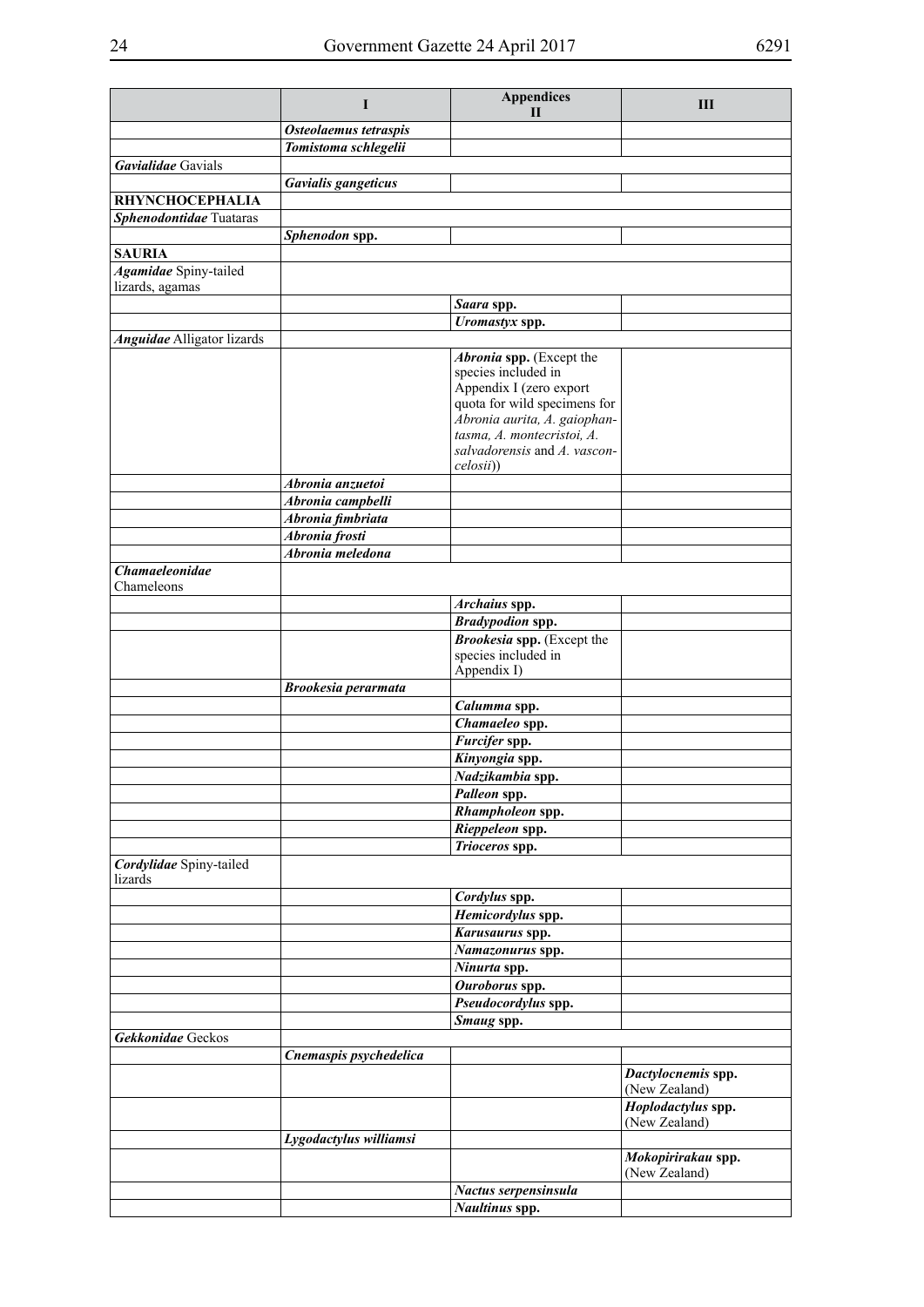|                                                 | I                                    | <b>Appendices</b><br>$\mathbf{H}$                                                | Ш                                 |
|-------------------------------------------------|--------------------------------------|----------------------------------------------------------------------------------|-----------------------------------|
|                                                 |                                      | Paroedura masobe                                                                 |                                   |
|                                                 |                                      |                                                                                  |                                   |
|                                                 |                                      | Phelsuma spp.<br>Rhoptropella spp.                                               |                                   |
|                                                 |                                      |                                                                                  | Toropuku spp.(New                 |
|                                                 |                                      |                                                                                  | Zealand)                          |
|                                                 |                                      |                                                                                  | Tukutuku spp. (New<br>Zealand)    |
|                                                 |                                      | <b>Uroplatus</b> spp.                                                            |                                   |
|                                                 |                                      |                                                                                  | Woodworthia spp. (New<br>Zealand) |
| Helodermatidae Beaded<br>lizards, gila monsters |                                      |                                                                                  |                                   |
|                                                 |                                      | Heloderma spp. (Except                                                           |                                   |
|                                                 |                                      | the subspecies included in<br>Appendix I)                                        |                                   |
|                                                 | Heloderma horridum<br>charlesbogerti |                                                                                  |                                   |
| Iguanidae Iguanas                               |                                      |                                                                                  |                                   |
|                                                 |                                      | <b>Amblyrhynchus cristatus</b>                                                   |                                   |
|                                                 | Brachylophus spp.                    |                                                                                  |                                   |
|                                                 |                                      | Conolophus spp.                                                                  |                                   |
|                                                 |                                      | Ctenosaura bakeri                                                                |                                   |
|                                                 |                                      | Ctenosaura melanosterna                                                          |                                   |
|                                                 |                                      | Ctenosaura oedirhina                                                             |                                   |
|                                                 |                                      | Ctenosaura palearis                                                              |                                   |
|                                                 | Cyclura spp.                         |                                                                                  |                                   |
|                                                 |                                      | Iguana spp.                                                                      |                                   |
|                                                 |                                      | Phrynosoma blainvillii                                                           |                                   |
|                                                 |                                      | Phrynosoma cerroense                                                             |                                   |
|                                                 |                                      | Phrynosoma coronatum                                                             |                                   |
|                                                 |                                      | Phrynosoma wigginsi                                                              |                                   |
|                                                 | <b>Sauromalus varius</b>             |                                                                                  |                                   |
| Lacertidae Lizards                              |                                      |                                                                                  |                                   |
|                                                 | Gallotia simonyi                     |                                                                                  |                                   |
|                                                 |                                      | Podarcis lilfordi                                                                |                                   |
|                                                 |                                      | Podarcis pityusensis                                                             |                                   |
| <b>Lanthanotidae</b> Earless<br>monitor lizards |                                      |                                                                                  |                                   |
|                                                 |                                      | Lanthanotidae spp. (Zero                                                         |                                   |
|                                                 |                                      | export quota for wild                                                            |                                   |
|                                                 |                                      | specimens for commercial                                                         |                                   |
|                                                 |                                      | purposes)                                                                        |                                   |
| Scincidae Skinks                                |                                      |                                                                                  |                                   |
|                                                 |                                      | Corucia zebrata                                                                  |                                   |
| Teiidae Caiman lizards, tegu<br>lizards         |                                      |                                                                                  |                                   |
|                                                 |                                      | Crocodilurus amazonicus                                                          |                                   |
|                                                 |                                      | Dracaena spp.                                                                    |                                   |
|                                                 |                                      | Salvator spp.                                                                    |                                   |
|                                                 |                                      | Tupinambis spp.                                                                  |                                   |
| Varanidae Monitor lizards                       |                                      |                                                                                  |                                   |
|                                                 |                                      | Varanus spp. (Except the<br>species included in Appen-<br>$\operatorname{dix} I$ |                                   |
|                                                 | Varanus bengalensis                  |                                                                                  |                                   |
|                                                 | <b>Varanus flavescens</b>            |                                                                                  |                                   |
|                                                 | <b>Varanus</b> griseus               |                                                                                  |                                   |
|                                                 | Varanus komodoensis                  |                                                                                  |                                   |
|                                                 | Varanus nebulosus                    |                                                                                  |                                   |
| Xenosauridae Chinese                            |                                      |                                                                                  |                                   |
| crocodile lizard                                | Shinisaurus crocodilurus             |                                                                                  |                                   |
| <b>SERPENTES</b>                                |                                      |                                                                                  |                                   |
|                                                 |                                      |                                                                                  |                                   |
| <b>Boidae</b> Boas                              |                                      |                                                                                  |                                   |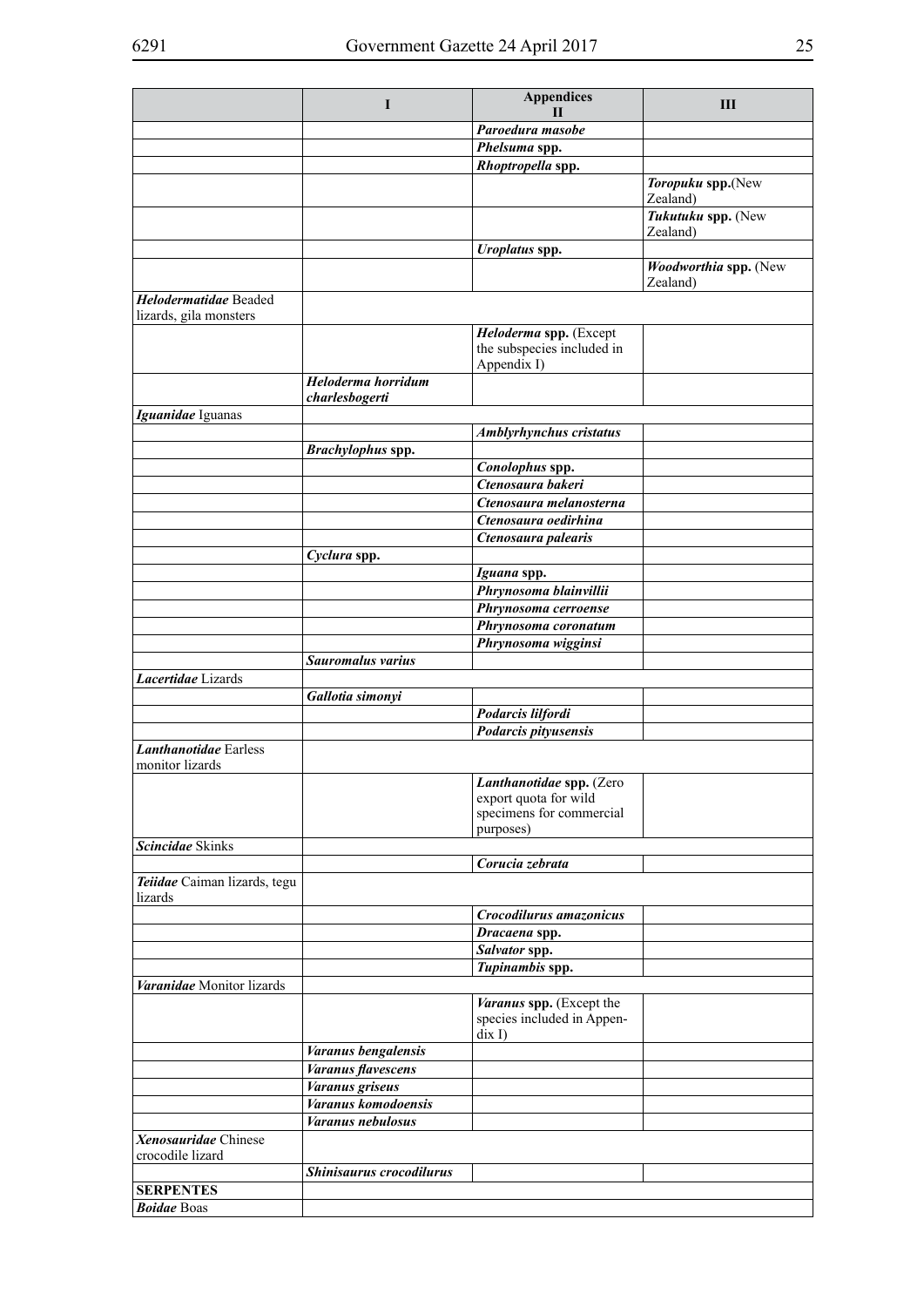|                                                        | $\bf{I}$                                                | <b>Appendices</b><br>Н                                | Ш                            |
|--------------------------------------------------------|---------------------------------------------------------|-------------------------------------------------------|------------------------------|
|                                                        |                                                         | Boidae spp. (Except the spe-                          |                              |
|                                                        |                                                         | cies included in Appendix I)                          |                              |
|                                                        | Acrantophis spp.                                        |                                                       |                              |
|                                                        | <b>Boa constrictor occidentalis</b>                     |                                                       |                              |
|                                                        | <b>Epicrates inornatus</b>                              |                                                       |                              |
|                                                        | <b>Epicrates monensis</b><br><b>Epicrates subflavus</b> |                                                       |                              |
|                                                        | Sanzinia madagascariensis                               |                                                       |                              |
| <b>Bolyeriidae</b> Round Island                        |                                                         |                                                       |                              |
| boas                                                   |                                                         |                                                       |                              |
|                                                        |                                                         | <b>Bolyeriidae spp.</b> (Except the                   |                              |
|                                                        |                                                         | species included in                                   |                              |
|                                                        |                                                         | Appendix I)                                           |                              |
|                                                        | <b>Bolyeria multocarinata</b>                           |                                                       |                              |
|                                                        | Casarea dussumieri                                      |                                                       |                              |
| Colubridae Typical snakes,<br>water snakes, whipsnakes |                                                         |                                                       |                              |
|                                                        |                                                         |                                                       | Atretium schistosum (India)  |
|                                                        |                                                         |                                                       | Cerberus rynchops (India)    |
|                                                        |                                                         | Clelia clelia                                         |                              |
|                                                        |                                                         | Cyclagras gigas                                       |                              |
|                                                        |                                                         | Elachistodon westermanni                              |                              |
|                                                        |                                                         | Ptyas mucosus                                         |                              |
|                                                        |                                                         |                                                       | Xenochrophis piscator        |
|                                                        |                                                         |                                                       | (India)                      |
|                                                        |                                                         |                                                       | <b>Xenochrophis</b>          |
|                                                        |                                                         |                                                       | schnurrenbergeri (India)     |
|                                                        |                                                         |                                                       | Xenochrophis tytleri (India) |
| Elapidae Cobras, coral<br>snakes                       |                                                         |                                                       |                              |
|                                                        |                                                         | Hoplocephalus bungaroides                             |                              |
|                                                        |                                                         |                                                       | Micrurus diastema            |
|                                                        |                                                         |                                                       | (Honduras)                   |
|                                                        |                                                         |                                                       | Micrurus nigrocinctus        |
|                                                        |                                                         |                                                       | (Honduras)                   |
|                                                        |                                                         |                                                       | $\overline{Microsoft}$       |
|                                                        |                                                         |                                                       | (Honduras)                   |
|                                                        |                                                         | Naja atra                                             |                              |
|                                                        |                                                         | Naja kaouthia<br>Naja mandalayensis                   |                              |
|                                                        |                                                         | Naja naja                                             |                              |
|                                                        |                                                         | Naja oxiana                                           |                              |
|                                                        |                                                         | Naja philippinensis                                   |                              |
|                                                        |                                                         | Naja sagittifera                                      |                              |
|                                                        |                                                         | Naja samarensis                                       |                              |
|                                                        |                                                         | Naja siamensis                                        |                              |
|                                                        |                                                         | Naja sputatrix                                        |                              |
|                                                        |                                                         | Naja sumatrana                                        |                              |
|                                                        |                                                         | <b>Ophiophagus hannah</b>                             |                              |
| Loxocemidae Mexican                                    |                                                         |                                                       |                              |
| dwarf boas                                             |                                                         |                                                       |                              |
|                                                        |                                                         | Loxocemidae spp.                                      |                              |
| Pythonidae Pythons                                     |                                                         |                                                       |                              |
|                                                        |                                                         | Pythonidae spp. (Except<br>the subspecies included in |                              |
|                                                        |                                                         | Appendix I)                                           |                              |
|                                                        | <b>Python molurus molurus</b>                           |                                                       |                              |
| Tropidophiidae Wood boas                               |                                                         |                                                       |                              |
|                                                        |                                                         | Tropidophiidae spp.                                   |                              |
| Viperidae Vipers                                       |                                                         |                                                       |                              |
|                                                        |                                                         | <b>Atheris desaixi</b>                                |                              |
|                                                        |                                                         | <b>Bitis worthingtoni</b>                             |                              |
|                                                        |                                                         |                                                       | Crotalus durissus            |
|                                                        |                                                         |                                                       | (Honduras)                   |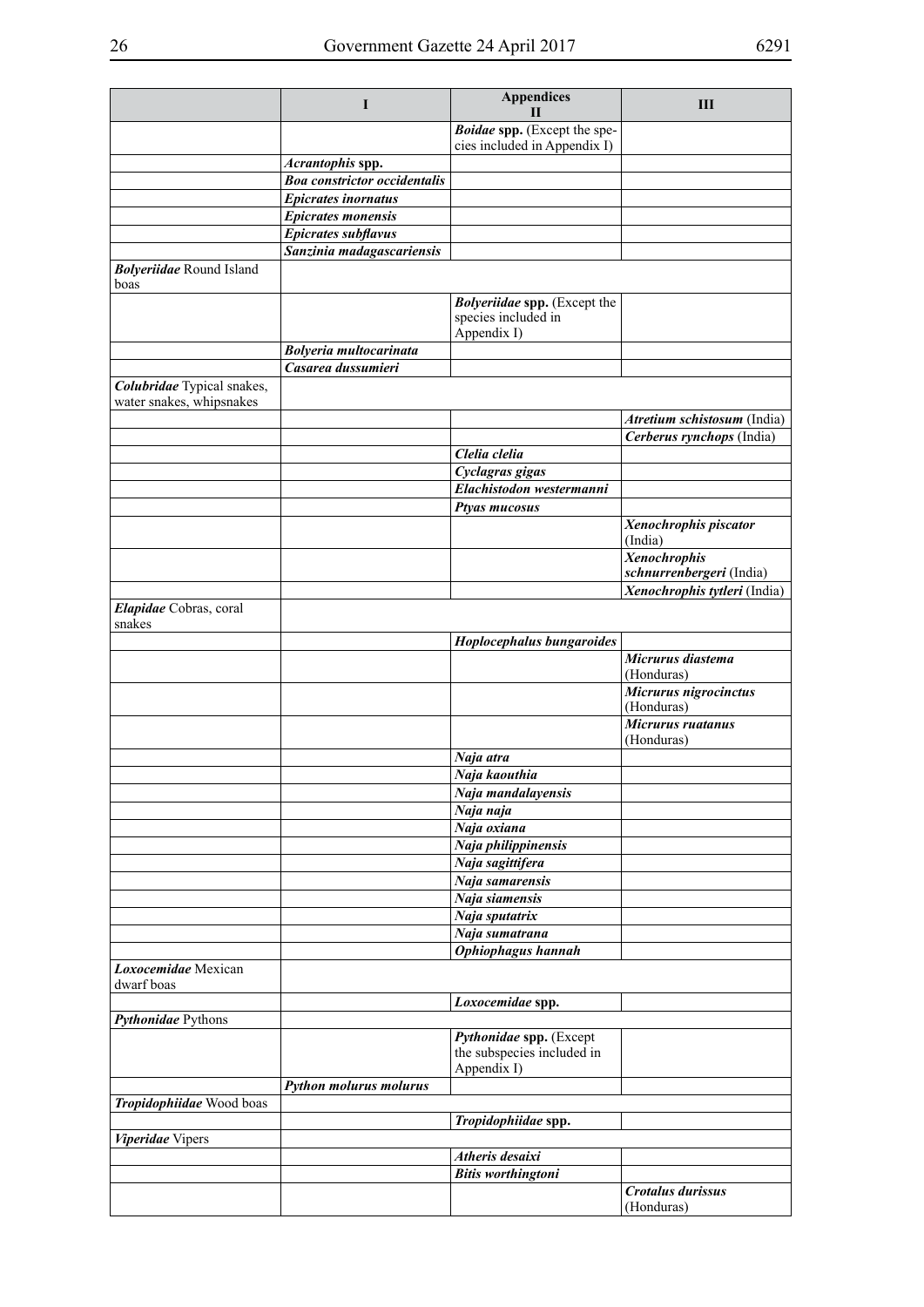|                                                     | I                                                                                                                                                                                                                   | <b>Appendices</b><br>Н                                                                   | Ш                                                    |
|-----------------------------------------------------|---------------------------------------------------------------------------------------------------------------------------------------------------------------------------------------------------------------------|------------------------------------------------------------------------------------------|------------------------------------------------------|
|                                                     |                                                                                                                                                                                                                     |                                                                                          | Daboia russelii (India)                              |
|                                                     |                                                                                                                                                                                                                     | <b>Trimeresurus</b><br>mangshanensis                                                     |                                                      |
|                                                     | Vipera ursinii (Only the<br>population of Europe, except<br>the area which formerly con-<br>stituted the Union of Soviet<br>Socialist Republics; these<br>latter populations are not<br>included in the Appendices) |                                                                                          |                                                      |
|                                                     |                                                                                                                                                                                                                     | Vipera wagneri                                                                           |                                                      |
| <b>TESTUDINES</b>                                   |                                                                                                                                                                                                                     |                                                                                          |                                                      |
| Carettochelyidae Pig-nosed<br>turtles               |                                                                                                                                                                                                                     |                                                                                          |                                                      |
|                                                     |                                                                                                                                                                                                                     | Carettochelys insculpta                                                                  |                                                      |
| <b>Chelidae</b> Austro-American<br>sideneck turtles |                                                                                                                                                                                                                     |                                                                                          |                                                      |
|                                                     |                                                                                                                                                                                                                     | Chelodina mccordi (Zero<br>export quota for specimens<br>from the wild)                  |                                                      |
|                                                     | Pseudemydura umbrina                                                                                                                                                                                                |                                                                                          |                                                      |
| <b>Cheloniidae</b> Sea turtles                      |                                                                                                                                                                                                                     |                                                                                          |                                                      |
|                                                     | Cheloniidae spp.                                                                                                                                                                                                    |                                                                                          |                                                      |
| <b>Chelydridae</b> Snapping<br>turtles              |                                                                                                                                                                                                                     |                                                                                          |                                                      |
|                                                     |                                                                                                                                                                                                                     |                                                                                          | Chelydra serpentina<br>(United States of America)    |
|                                                     |                                                                                                                                                                                                                     |                                                                                          | Macrochelys temminckii<br>(United States of America) |
| Dermatemydidae Central<br>American river turtles    |                                                                                                                                                                                                                     |                                                                                          |                                                      |
|                                                     |                                                                                                                                                                                                                     | Dermatemys mawii                                                                         |                                                      |
| Dermochelyidae Leather-<br>back turtles             |                                                                                                                                                                                                                     |                                                                                          |                                                      |
|                                                     | Dermochelys coriacea                                                                                                                                                                                                |                                                                                          |                                                      |
| Emydidae Box turtles, fresh-<br>water turtles       |                                                                                                                                                                                                                     |                                                                                          |                                                      |
|                                                     |                                                                                                                                                                                                                     | Clemmys guttata                                                                          |                                                      |
|                                                     |                                                                                                                                                                                                                     | Emydoidea blandingii                                                                     |                                                      |
|                                                     | Glyptemys muhlenbergii                                                                                                                                                                                              | Glyptemys insculpta                                                                      |                                                      |
|                                                     |                                                                                                                                                                                                                     |                                                                                          | Graptemys spp. (United<br><b>States of America)</b>  |
|                                                     |                                                                                                                                                                                                                     | Malaclemys terrapin                                                                      |                                                      |
|                                                     |                                                                                                                                                                                                                     | Terrapene spp. (Except the<br>species included in Appen-<br>$\operatorname{dix} I$       |                                                      |
|                                                     | Terrapene coahuila                                                                                                                                                                                                  |                                                                                          |                                                      |
| Geoemydidae Box turtles,<br>freshwater turtles      |                                                                                                                                                                                                                     |                                                                                          |                                                      |
|                                                     | Batagur affinis                                                                                                                                                                                                     |                                                                                          |                                                      |
|                                                     | Batagur baska                                                                                                                                                                                                       |                                                                                          |                                                      |
|                                                     |                                                                                                                                                                                                                     | <b>Batagur borneoensis (Zero</b><br>quota for wild specimens for<br>commercial purposes) |                                                      |
|                                                     |                                                                                                                                                                                                                     | <b>Batagur</b> dhongoka                                                                  |                                                      |
|                                                     |                                                                                                                                                                                                                     | <b>Batagur</b> kachuga                                                                   |                                                      |
|                                                     |                                                                                                                                                                                                                     | Batagur trivittata (Zero<br>quota for wild specimens for<br>commercial purposes)         |                                                      |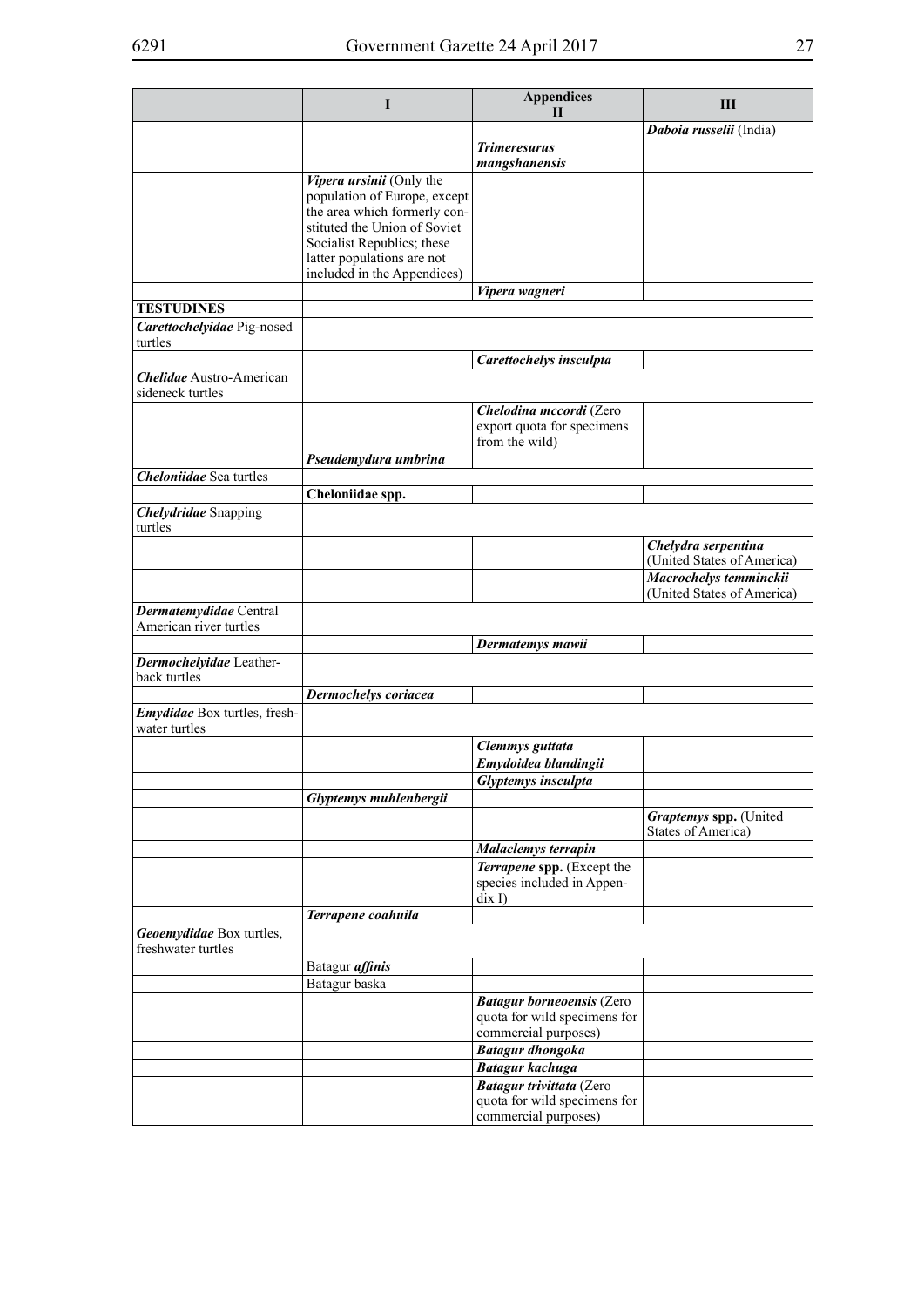|                           | I                        | <b>Appendices</b><br>Н                                | Ш                                                       |
|---------------------------|--------------------------|-------------------------------------------------------|---------------------------------------------------------|
|                           |                          | Cuora spp. (Zero quota for                            |                                                         |
|                           |                          | wild specimens for com-                               |                                                         |
|                           |                          | mercial purposes for Cuora                            |                                                         |
|                           |                          | aurocapitata, C. bour-<br>reti, C. flavomarginata, C. |                                                         |
|                           |                          | galbinifrons, C. mccordi,                             |                                                         |
|                           |                          | C. mouhotii, C. pani, C.                              |                                                         |
|                           |                          | picturata, C. trifasciata, C.                         |                                                         |
|                           |                          | yunnanensis and C. zhoui)                             |                                                         |
|                           | Geoclemys hamiltonii     | Cyclemys spp.                                         |                                                         |
|                           |                          | Geoemyda japonica                                     |                                                         |
|                           |                          | Geoemyda spengleri                                    |                                                         |
|                           |                          | Hardella thurjii                                      |                                                         |
|                           |                          | Heosemys annandalii (Zero                             |                                                         |
|                           |                          | quota for wild specimens for                          |                                                         |
|                           |                          | commercial purposes)                                  |                                                         |
|                           |                          | Heosemys depressa (Zero                               |                                                         |
|                           |                          | quota for wild specimens for<br>commercial purposes)  |                                                         |
|                           |                          | <b>Heosemys</b> grandis                               |                                                         |
|                           |                          | Heosemys spinosa                                      |                                                         |
|                           |                          | Leucocephalon yuwonoi                                 |                                                         |
|                           |                          | Malayemys macrocephala                                |                                                         |
|                           |                          | Malayemys subtrijuga                                  |                                                         |
|                           |                          | <b>Mauremys</b><br><i>annamensis</i>                  |                                                         |
|                           |                          | (Zero quota for wild                                  |                                                         |
|                           |                          | specimens for commercial                              |                                                         |
|                           |                          | purposes)                                             |                                                         |
|                           |                          |                                                       | Mauremys iversoni (China)                               |
|                           |                          | Mauremys japonica                                     |                                                         |
|                           |                          |                                                       | Mauremys megalocephala<br>(China)                       |
|                           |                          | Mauremys mutica                                       |                                                         |
|                           |                          | Mauremys nigricans                                    |                                                         |
|                           |                          |                                                       | Mauremys pritchardi<br>(China)                          |
|                           |                          |                                                       | Mauremys reevesii (China)                               |
|                           |                          |                                                       | Mauremys sinensis (China)                               |
|                           | Melanochelys tricarinata |                                                       |                                                         |
|                           |                          | Melanochelys trijuga                                  |                                                         |
|                           | Morenia ocellata         |                                                       |                                                         |
|                           |                          | Morenia petersi                                       |                                                         |
|                           |                          | Notochelys platynota                                  |                                                         |
|                           |                          |                                                       | Ocadia glyphistoma (China)<br>Ocadia philippeni (China) |
|                           |                          | <b>Orlitia borneensis (Zero</b>                       |                                                         |
|                           |                          | quota for wild specimens for<br>commercial purposes)  |                                                         |
|                           |                          | Pangshura spp. (Except the                            |                                                         |
|                           |                          | species included in<br>Appendix I)                    |                                                         |
|                           | Pangshura tecta          |                                                       |                                                         |
|                           |                          | Sacalia bealei                                        |                                                         |
|                           |                          |                                                       | Sacalia pseudocellata<br>(China)                        |
|                           |                          | Sacalia quadriocellata                                |                                                         |
|                           |                          | Siebenrockiella crassicollis                          |                                                         |
|                           |                          | Siebenrockiella leytensis                             |                                                         |
|                           |                          | Vijayachelys silvatica                                |                                                         |
| Platysternidae Big-headed |                          |                                                       |                                                         |
| turtles                   |                          |                                                       |                                                         |
| Podocnemididae Afro-      | Platysternidae spp.      |                                                       |                                                         |
| American sideneck turtles |                          |                                                       |                                                         |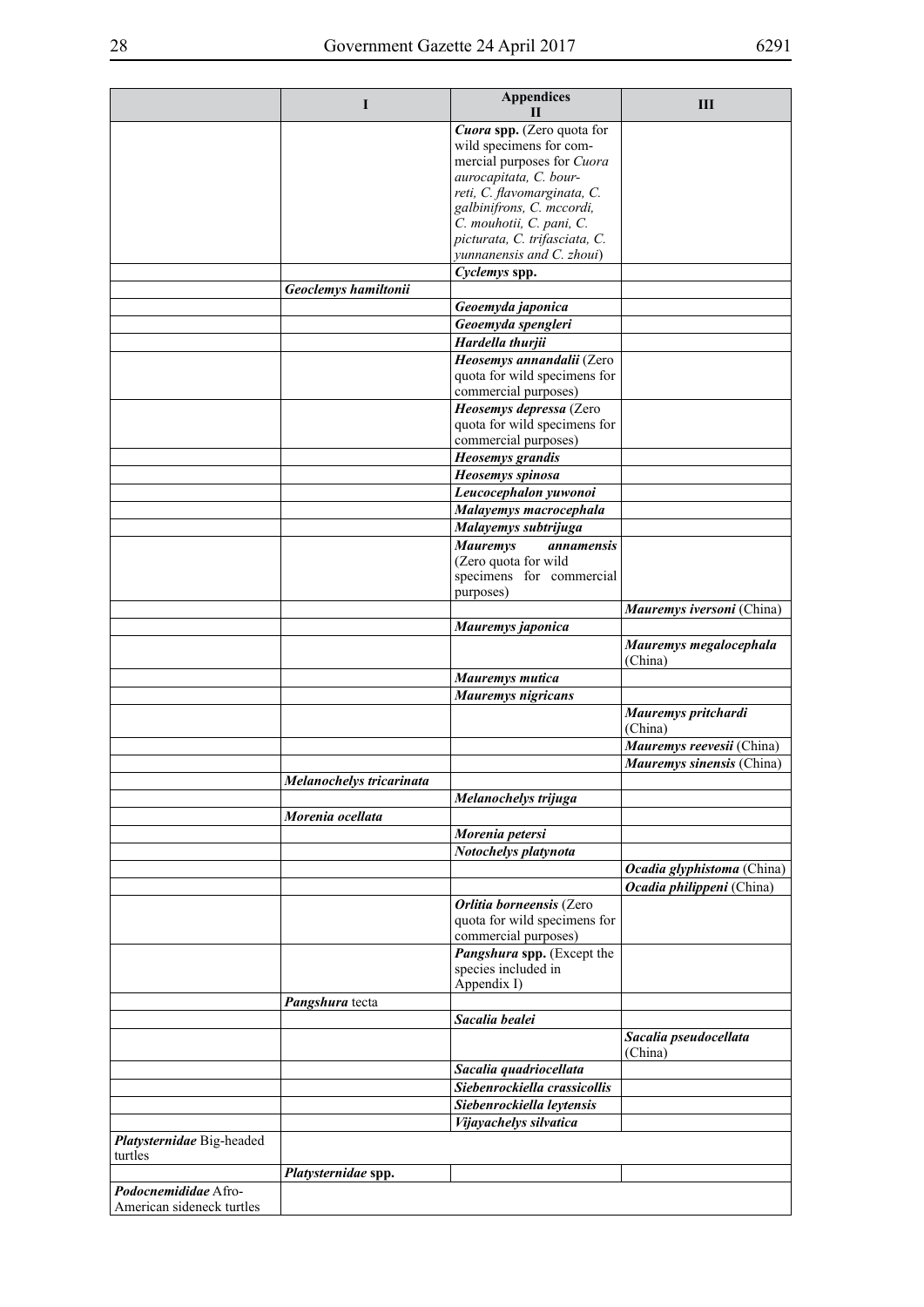|                                       | I                               | <b>Appendices</b><br>$\mathbf{H}$                                                                                 | Ш                                                                                     |
|---------------------------------------|---------------------------------|-------------------------------------------------------------------------------------------------------------------|---------------------------------------------------------------------------------------|
|                                       |                                 | Erymnochelys<br>madagascariensis                                                                                  |                                                                                       |
|                                       |                                 | Peltocephalus dumerilianus                                                                                        |                                                                                       |
|                                       |                                 | Podocnemis spp.                                                                                                   |                                                                                       |
| <b>Testudinidae</b> Tortoises         |                                 |                                                                                                                   |                                                                                       |
|                                       |                                 | Testudinidae spp. (Except<br>the species included in<br>Appendix I. A zero annual<br>export quota has been estab- |                                                                                       |
|                                       |                                 | lished for Centrochelys sul-<br>cata for specimens removed<br>from the wild and traded                            |                                                                                       |
|                                       |                                 | for primarily commercial<br>purposes)                                                                             |                                                                                       |
|                                       | Astrochelys radiata             |                                                                                                                   |                                                                                       |
|                                       | Astrochelys yniphora            |                                                                                                                   |                                                                                       |
|                                       | Chelonoidis niger               |                                                                                                                   |                                                                                       |
|                                       | Geochelone platynota            |                                                                                                                   |                                                                                       |
|                                       | <b>Gopherus flavomarginatus</b> |                                                                                                                   |                                                                                       |
|                                       | Psammobates geometricus         |                                                                                                                   |                                                                                       |
|                                       | Pyxis arachnoides               |                                                                                                                   |                                                                                       |
|                                       | Pyxis planicauda                |                                                                                                                   |                                                                                       |
| Trionychidae Softshell<br>turtles     | Testudo kleinmanni              |                                                                                                                   |                                                                                       |
|                                       |                                 | Amyda cartilaginea                                                                                                |                                                                                       |
|                                       |                                 |                                                                                                                   | Apalone ferox (United<br><b>States of America)</b>                                    |
|                                       |                                 |                                                                                                                   | Apalone mutica (United<br>States of America)                                          |
|                                       |                                 |                                                                                                                   | Apalone spinifera (Except<br>the subspecies included in<br>Appendix I) (United States |
|                                       | Apalone spinifera atra          |                                                                                                                   | of America)                                                                           |
|                                       |                                 | Chitra spp. (Except the spe-                                                                                      |                                                                                       |
|                                       | Chitra chitra                   | cies included in Appendix I)                                                                                      |                                                                                       |
|                                       |                                 |                                                                                                                   |                                                                                       |
|                                       | Chitra vandijki                 |                                                                                                                   |                                                                                       |
|                                       |                                 | Cyclanorbis elegans                                                                                               |                                                                                       |
|                                       |                                 | Cyclanorbis senegalensis<br>Cycloderma aubryi                                                                     |                                                                                       |
|                                       |                                 | Cycloderma frenatum                                                                                               |                                                                                       |
|                                       |                                 | Dogania subplana                                                                                                  |                                                                                       |
|                                       |                                 | Lissemys ceylonensis                                                                                              |                                                                                       |
|                                       |                                 | Lissemys punctata                                                                                                 |                                                                                       |
|                                       |                                 | Lissemys scutata                                                                                                  |                                                                                       |
|                                       |                                 | Nilssonia formosa                                                                                                 |                                                                                       |
|                                       | Nilssonia gangetica             |                                                                                                                   |                                                                                       |
|                                       | Nilssonia hurum                 |                                                                                                                   |                                                                                       |
|                                       | Nilssonia nigricans             | Nilssonia leithii                                                                                                 |                                                                                       |
|                                       |                                 | Palea steindachneri                                                                                               |                                                                                       |
|                                       |                                 | Pelochelys spp.                                                                                                   |                                                                                       |
|                                       |                                 | Pelodiscus axenaria                                                                                               |                                                                                       |
|                                       |                                 | Pelodiscus maackii                                                                                                |                                                                                       |
|                                       |                                 | Pelodiscus parviformis                                                                                            |                                                                                       |
|                                       |                                 | Rafetus euphraticus                                                                                               |                                                                                       |
|                                       |                                 | Rafetus swinhoei                                                                                                  |                                                                                       |
|                                       |                                 | Trionyx triunguis                                                                                                 |                                                                                       |
| <b>CLASS AMPHIBIA</b><br>(AMPHIBIANS) |                                 |                                                                                                                   |                                                                                       |
| <b>ANURA</b>                          |                                 |                                                                                                                   |                                                                                       |
| Aromobatidae Cryptic forest           |                                 |                                                                                                                   |                                                                                       |
| frogs                                 |                                 |                                                                                                                   |                                                                                       |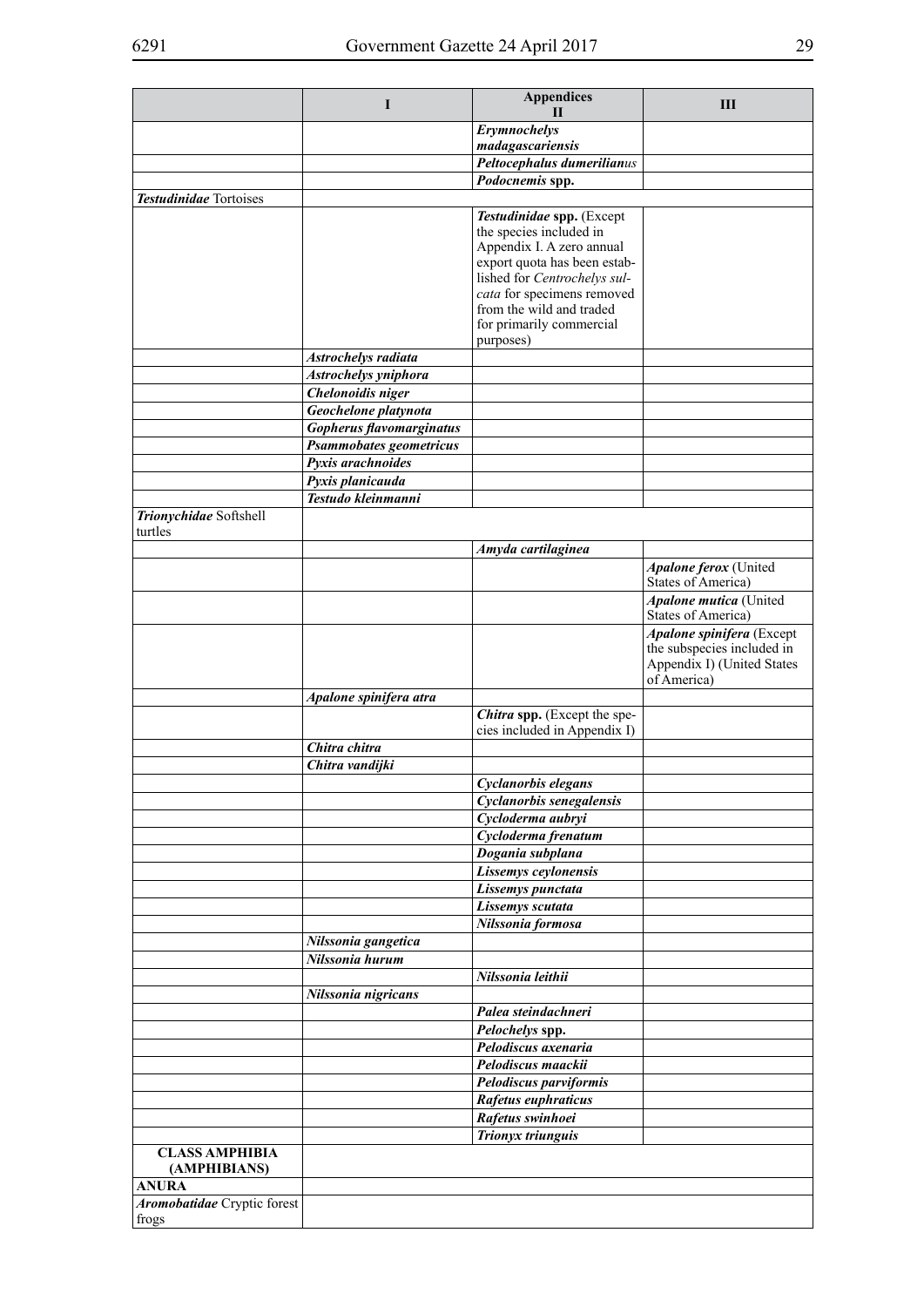| <b>Allobates femoralis</b><br><b>Allobates</b> hodli<br><b>Allobates myersi</b><br>Allobates zaparo<br><b>Anomaloglossus rufulus</b><br>Amietophrynus channingi<br>Amietophrynus superciliaris<br>Altiphrynoides spp.<br>Atelopus zeteki<br><b>Incilius periglenes</b><br>Nectophrynoides spp.<br>Nimbaphrynoides spp.<br>Calyptocephalellidae<br>Chilean toads<br>Calyptocephalella gayi<br>(Chile)<br>Dendrobatidae Poison frogs<br>Adelphobates spp.<br>Ameerega spp.<br>Andinobates spp.<br>Dendrobates spp.<br>Epipedobates spp.<br>Excidobates spp.<br>Hyloxalus azureiventris<br>Minyobates spp.<br>Oophaga spp.<br>Phyllobates spp.<br>Ranitomeya spp.<br><b>Euphlyctis hexadactylus</b><br>Hoplobatrachus tigerinus<br>Hylidae Tree frogs<br>Agalychnis spp.<br>Mantellidae Mantella frogs<br>Mantella spp.<br>Microhylidae Tomato frogs<br>Dyscophus antongilii<br>$\overline{D}$ yscophus guineti<br><b>Dyscophus insularis</b><br>Scaphiophryne boribory<br>Scaphiophryne gottlebei<br>Scaphiophryne marmorata<br>Scaphiophryne spinosa<br>Myobatrachidae Gastric-<br>Rheobatrachus spp. (Except<br>Rheobatrachus silus and<br>Rheobatrachus vitellinus<br>which are not included in the<br>Appendices)<br>Telmatobiidae Andean water<br>frogs<br><b>Telmatobius culeus</b><br>Ambystomatidae Axolotls,<br>Ambystoma dumerilii<br>Ambystoma mexicanum<br>Cryptobranchidae Giant<br>Andrias spp. |                        | I | <b>Appendices</b> | Ш |
|-------------------------------------------------------------------------------------------------------------------------------------------------------------------------------------------------------------------------------------------------------------------------------------------------------------------------------------------------------------------------------------------------------------------------------------------------------------------------------------------------------------------------------------------------------------------------------------------------------------------------------------------------------------------------------------------------------------------------------------------------------------------------------------------------------------------------------------------------------------------------------------------------------------------------------------------------------------------------------------------------------------------------------------------------------------------------------------------------------------------------------------------------------------------------------------------------------------------------------------------------------------------------------------------------------------------------------------------------------------------------------------------------------------|------------------------|---|-------------------|---|
|                                                                                                                                                                                                                                                                                                                                                                                                                                                                                                                                                                                                                                                                                                                                                                                                                                                                                                                                                                                                                                                                                                                                                                                                                                                                                                                                                                                                             |                        |   | $\mathbf{H}$      |   |
|                                                                                                                                                                                                                                                                                                                                                                                                                                                                                                                                                                                                                                                                                                                                                                                                                                                                                                                                                                                                                                                                                                                                                                                                                                                                                                                                                                                                             |                        |   |                   |   |
|                                                                                                                                                                                                                                                                                                                                                                                                                                                                                                                                                                                                                                                                                                                                                                                                                                                                                                                                                                                                                                                                                                                                                                                                                                                                                                                                                                                                             |                        |   |                   |   |
|                                                                                                                                                                                                                                                                                                                                                                                                                                                                                                                                                                                                                                                                                                                                                                                                                                                                                                                                                                                                                                                                                                                                                                                                                                                                                                                                                                                                             |                        |   |                   |   |
|                                                                                                                                                                                                                                                                                                                                                                                                                                                                                                                                                                                                                                                                                                                                                                                                                                                                                                                                                                                                                                                                                                                                                                                                                                                                                                                                                                                                             |                        |   |                   |   |
|                                                                                                                                                                                                                                                                                                                                                                                                                                                                                                                                                                                                                                                                                                                                                                                                                                                                                                                                                                                                                                                                                                                                                                                                                                                                                                                                                                                                             |                        |   |                   |   |
|                                                                                                                                                                                                                                                                                                                                                                                                                                                                                                                                                                                                                                                                                                                                                                                                                                                                                                                                                                                                                                                                                                                                                                                                                                                                                                                                                                                                             | <b>Bufonidae</b> Toads |   |                   |   |
|                                                                                                                                                                                                                                                                                                                                                                                                                                                                                                                                                                                                                                                                                                                                                                                                                                                                                                                                                                                                                                                                                                                                                                                                                                                                                                                                                                                                             |                        |   |                   |   |
|                                                                                                                                                                                                                                                                                                                                                                                                                                                                                                                                                                                                                                                                                                                                                                                                                                                                                                                                                                                                                                                                                                                                                                                                                                                                                                                                                                                                             |                        |   |                   |   |
|                                                                                                                                                                                                                                                                                                                                                                                                                                                                                                                                                                                                                                                                                                                                                                                                                                                                                                                                                                                                                                                                                                                                                                                                                                                                                                                                                                                                             |                        |   |                   |   |
|                                                                                                                                                                                                                                                                                                                                                                                                                                                                                                                                                                                                                                                                                                                                                                                                                                                                                                                                                                                                                                                                                                                                                                                                                                                                                                                                                                                                             |                        |   |                   |   |
|                                                                                                                                                                                                                                                                                                                                                                                                                                                                                                                                                                                                                                                                                                                                                                                                                                                                                                                                                                                                                                                                                                                                                                                                                                                                                                                                                                                                             |                        |   |                   |   |
|                                                                                                                                                                                                                                                                                                                                                                                                                                                                                                                                                                                                                                                                                                                                                                                                                                                                                                                                                                                                                                                                                                                                                                                                                                                                                                                                                                                                             |                        |   |                   |   |
|                                                                                                                                                                                                                                                                                                                                                                                                                                                                                                                                                                                                                                                                                                                                                                                                                                                                                                                                                                                                                                                                                                                                                                                                                                                                                                                                                                                                             |                        |   |                   |   |
|                                                                                                                                                                                                                                                                                                                                                                                                                                                                                                                                                                                                                                                                                                                                                                                                                                                                                                                                                                                                                                                                                                                                                                                                                                                                                                                                                                                                             |                        |   |                   |   |
|                                                                                                                                                                                                                                                                                                                                                                                                                                                                                                                                                                                                                                                                                                                                                                                                                                                                                                                                                                                                                                                                                                                                                                                                                                                                                                                                                                                                             |                        |   |                   |   |
|                                                                                                                                                                                                                                                                                                                                                                                                                                                                                                                                                                                                                                                                                                                                                                                                                                                                                                                                                                                                                                                                                                                                                                                                                                                                                                                                                                                                             |                        |   |                   |   |
|                                                                                                                                                                                                                                                                                                                                                                                                                                                                                                                                                                                                                                                                                                                                                                                                                                                                                                                                                                                                                                                                                                                                                                                                                                                                                                                                                                                                             |                        |   |                   |   |
|                                                                                                                                                                                                                                                                                                                                                                                                                                                                                                                                                                                                                                                                                                                                                                                                                                                                                                                                                                                                                                                                                                                                                                                                                                                                                                                                                                                                             |                        |   |                   |   |
|                                                                                                                                                                                                                                                                                                                                                                                                                                                                                                                                                                                                                                                                                                                                                                                                                                                                                                                                                                                                                                                                                                                                                                                                                                                                                                                                                                                                             |                        |   |                   |   |
|                                                                                                                                                                                                                                                                                                                                                                                                                                                                                                                                                                                                                                                                                                                                                                                                                                                                                                                                                                                                                                                                                                                                                                                                                                                                                                                                                                                                             |                        |   |                   |   |
|                                                                                                                                                                                                                                                                                                                                                                                                                                                                                                                                                                                                                                                                                                                                                                                                                                                                                                                                                                                                                                                                                                                                                                                                                                                                                                                                                                                                             |                        |   |                   |   |
|                                                                                                                                                                                                                                                                                                                                                                                                                                                                                                                                                                                                                                                                                                                                                                                                                                                                                                                                                                                                                                                                                                                                                                                                                                                                                                                                                                                                             |                        |   |                   |   |
|                                                                                                                                                                                                                                                                                                                                                                                                                                                                                                                                                                                                                                                                                                                                                                                                                                                                                                                                                                                                                                                                                                                                                                                                                                                                                                                                                                                                             |                        |   |                   |   |
|                                                                                                                                                                                                                                                                                                                                                                                                                                                                                                                                                                                                                                                                                                                                                                                                                                                                                                                                                                                                                                                                                                                                                                                                                                                                                                                                                                                                             |                        |   |                   |   |
|                                                                                                                                                                                                                                                                                                                                                                                                                                                                                                                                                                                                                                                                                                                                                                                                                                                                                                                                                                                                                                                                                                                                                                                                                                                                                                                                                                                                             |                        |   |                   |   |
|                                                                                                                                                                                                                                                                                                                                                                                                                                                                                                                                                                                                                                                                                                                                                                                                                                                                                                                                                                                                                                                                                                                                                                                                                                                                                                                                                                                                             |                        |   |                   |   |
|                                                                                                                                                                                                                                                                                                                                                                                                                                                                                                                                                                                                                                                                                                                                                                                                                                                                                                                                                                                                                                                                                                                                                                                                                                                                                                                                                                                                             |                        |   |                   |   |
|                                                                                                                                                                                                                                                                                                                                                                                                                                                                                                                                                                                                                                                                                                                                                                                                                                                                                                                                                                                                                                                                                                                                                                                                                                                                                                                                                                                                             |                        |   |                   |   |
|                                                                                                                                                                                                                                                                                                                                                                                                                                                                                                                                                                                                                                                                                                                                                                                                                                                                                                                                                                                                                                                                                                                                                                                                                                                                                                                                                                                                             |                        |   |                   |   |
|                                                                                                                                                                                                                                                                                                                                                                                                                                                                                                                                                                                                                                                                                                                                                                                                                                                                                                                                                                                                                                                                                                                                                                                                                                                                                                                                                                                                             |                        |   |                   |   |
|                                                                                                                                                                                                                                                                                                                                                                                                                                                                                                                                                                                                                                                                                                                                                                                                                                                                                                                                                                                                                                                                                                                                                                                                                                                                                                                                                                                                             | Dicroglossidae Frogs   |   |                   |   |
|                                                                                                                                                                                                                                                                                                                                                                                                                                                                                                                                                                                                                                                                                                                                                                                                                                                                                                                                                                                                                                                                                                                                                                                                                                                                                                                                                                                                             |                        |   |                   |   |
|                                                                                                                                                                                                                                                                                                                                                                                                                                                                                                                                                                                                                                                                                                                                                                                                                                                                                                                                                                                                                                                                                                                                                                                                                                                                                                                                                                                                             |                        |   |                   |   |
|                                                                                                                                                                                                                                                                                                                                                                                                                                                                                                                                                                                                                                                                                                                                                                                                                                                                                                                                                                                                                                                                                                                                                                                                                                                                                                                                                                                                             |                        |   |                   |   |
|                                                                                                                                                                                                                                                                                                                                                                                                                                                                                                                                                                                                                                                                                                                                                                                                                                                                                                                                                                                                                                                                                                                                                                                                                                                                                                                                                                                                             |                        |   |                   |   |
|                                                                                                                                                                                                                                                                                                                                                                                                                                                                                                                                                                                                                                                                                                                                                                                                                                                                                                                                                                                                                                                                                                                                                                                                                                                                                                                                                                                                             |                        |   |                   |   |
|                                                                                                                                                                                                                                                                                                                                                                                                                                                                                                                                                                                                                                                                                                                                                                                                                                                                                                                                                                                                                                                                                                                                                                                                                                                                                                                                                                                                             |                        |   |                   |   |
|                                                                                                                                                                                                                                                                                                                                                                                                                                                                                                                                                                                                                                                                                                                                                                                                                                                                                                                                                                                                                                                                                                                                                                                                                                                                                                                                                                                                             |                        |   |                   |   |
|                                                                                                                                                                                                                                                                                                                                                                                                                                                                                                                                                                                                                                                                                                                                                                                                                                                                                                                                                                                                                                                                                                                                                                                                                                                                                                                                                                                                             |                        |   |                   |   |
|                                                                                                                                                                                                                                                                                                                                                                                                                                                                                                                                                                                                                                                                                                                                                                                                                                                                                                                                                                                                                                                                                                                                                                                                                                                                                                                                                                                                             |                        |   |                   |   |
|                                                                                                                                                                                                                                                                                                                                                                                                                                                                                                                                                                                                                                                                                                                                                                                                                                                                                                                                                                                                                                                                                                                                                                                                                                                                                                                                                                                                             |                        |   |                   |   |
|                                                                                                                                                                                                                                                                                                                                                                                                                                                                                                                                                                                                                                                                                                                                                                                                                                                                                                                                                                                                                                                                                                                                                                                                                                                                                                                                                                                                             |                        |   |                   |   |
|                                                                                                                                                                                                                                                                                                                                                                                                                                                                                                                                                                                                                                                                                                                                                                                                                                                                                                                                                                                                                                                                                                                                                                                                                                                                                                                                                                                                             |                        |   |                   |   |
|                                                                                                                                                                                                                                                                                                                                                                                                                                                                                                                                                                                                                                                                                                                                                                                                                                                                                                                                                                                                                                                                                                                                                                                                                                                                                                                                                                                                             |                        |   |                   |   |
|                                                                                                                                                                                                                                                                                                                                                                                                                                                                                                                                                                                                                                                                                                                                                                                                                                                                                                                                                                                                                                                                                                                                                                                                                                                                                                                                                                                                             |                        |   |                   |   |
|                                                                                                                                                                                                                                                                                                                                                                                                                                                                                                                                                                                                                                                                                                                                                                                                                                                                                                                                                                                                                                                                                                                                                                                                                                                                                                                                                                                                             |                        |   |                   |   |
|                                                                                                                                                                                                                                                                                                                                                                                                                                                                                                                                                                                                                                                                                                                                                                                                                                                                                                                                                                                                                                                                                                                                                                                                                                                                                                                                                                                                             | brooding frogs         |   |                   |   |
|                                                                                                                                                                                                                                                                                                                                                                                                                                                                                                                                                                                                                                                                                                                                                                                                                                                                                                                                                                                                                                                                                                                                                                                                                                                                                                                                                                                                             |                        |   |                   |   |
|                                                                                                                                                                                                                                                                                                                                                                                                                                                                                                                                                                                                                                                                                                                                                                                                                                                                                                                                                                                                                                                                                                                                                                                                                                                                                                                                                                                                             |                        |   |                   |   |
|                                                                                                                                                                                                                                                                                                                                                                                                                                                                                                                                                                                                                                                                                                                                                                                                                                                                                                                                                                                                                                                                                                                                                                                                                                                                                                                                                                                                             |                        |   |                   |   |
|                                                                                                                                                                                                                                                                                                                                                                                                                                                                                                                                                                                                                                                                                                                                                                                                                                                                                                                                                                                                                                                                                                                                                                                                                                                                                                                                                                                                             |                        |   |                   |   |
|                                                                                                                                                                                                                                                                                                                                                                                                                                                                                                                                                                                                                                                                                                                                                                                                                                                                                                                                                                                                                                                                                                                                                                                                                                                                                                                                                                                                             |                        |   |                   |   |
|                                                                                                                                                                                                                                                                                                                                                                                                                                                                                                                                                                                                                                                                                                                                                                                                                                                                                                                                                                                                                                                                                                                                                                                                                                                                                                                                                                                                             |                        |   |                   |   |
|                                                                                                                                                                                                                                                                                                                                                                                                                                                                                                                                                                                                                                                                                                                                                                                                                                                                                                                                                                                                                                                                                                                                                                                                                                                                                                                                                                                                             |                        |   |                   |   |
|                                                                                                                                                                                                                                                                                                                                                                                                                                                                                                                                                                                                                                                                                                                                                                                                                                                                                                                                                                                                                                                                                                                                                                                                                                                                                                                                                                                                             | <b>CAUDATA</b>         |   |                   |   |
|                                                                                                                                                                                                                                                                                                                                                                                                                                                                                                                                                                                                                                                                                                                                                                                                                                                                                                                                                                                                                                                                                                                                                                                                                                                                                                                                                                                                             |                        |   |                   |   |
|                                                                                                                                                                                                                                                                                                                                                                                                                                                                                                                                                                                                                                                                                                                                                                                                                                                                                                                                                                                                                                                                                                                                                                                                                                                                                                                                                                                                             | mole salamanders       |   |                   |   |
|                                                                                                                                                                                                                                                                                                                                                                                                                                                                                                                                                                                                                                                                                                                                                                                                                                                                                                                                                                                                                                                                                                                                                                                                                                                                                                                                                                                                             |                        |   |                   |   |
|                                                                                                                                                                                                                                                                                                                                                                                                                                                                                                                                                                                                                                                                                                                                                                                                                                                                                                                                                                                                                                                                                                                                                                                                                                                                                                                                                                                                             |                        |   |                   |   |
|                                                                                                                                                                                                                                                                                                                                                                                                                                                                                                                                                                                                                                                                                                                                                                                                                                                                                                                                                                                                                                                                                                                                                                                                                                                                                                                                                                                                             |                        |   |                   |   |
|                                                                                                                                                                                                                                                                                                                                                                                                                                                                                                                                                                                                                                                                                                                                                                                                                                                                                                                                                                                                                                                                                                                                                                                                                                                                                                                                                                                                             | salamanders            |   |                   |   |
|                                                                                                                                                                                                                                                                                                                                                                                                                                                                                                                                                                                                                                                                                                                                                                                                                                                                                                                                                                                                                                                                                                                                                                                                                                                                                                                                                                                                             |                        |   |                   |   |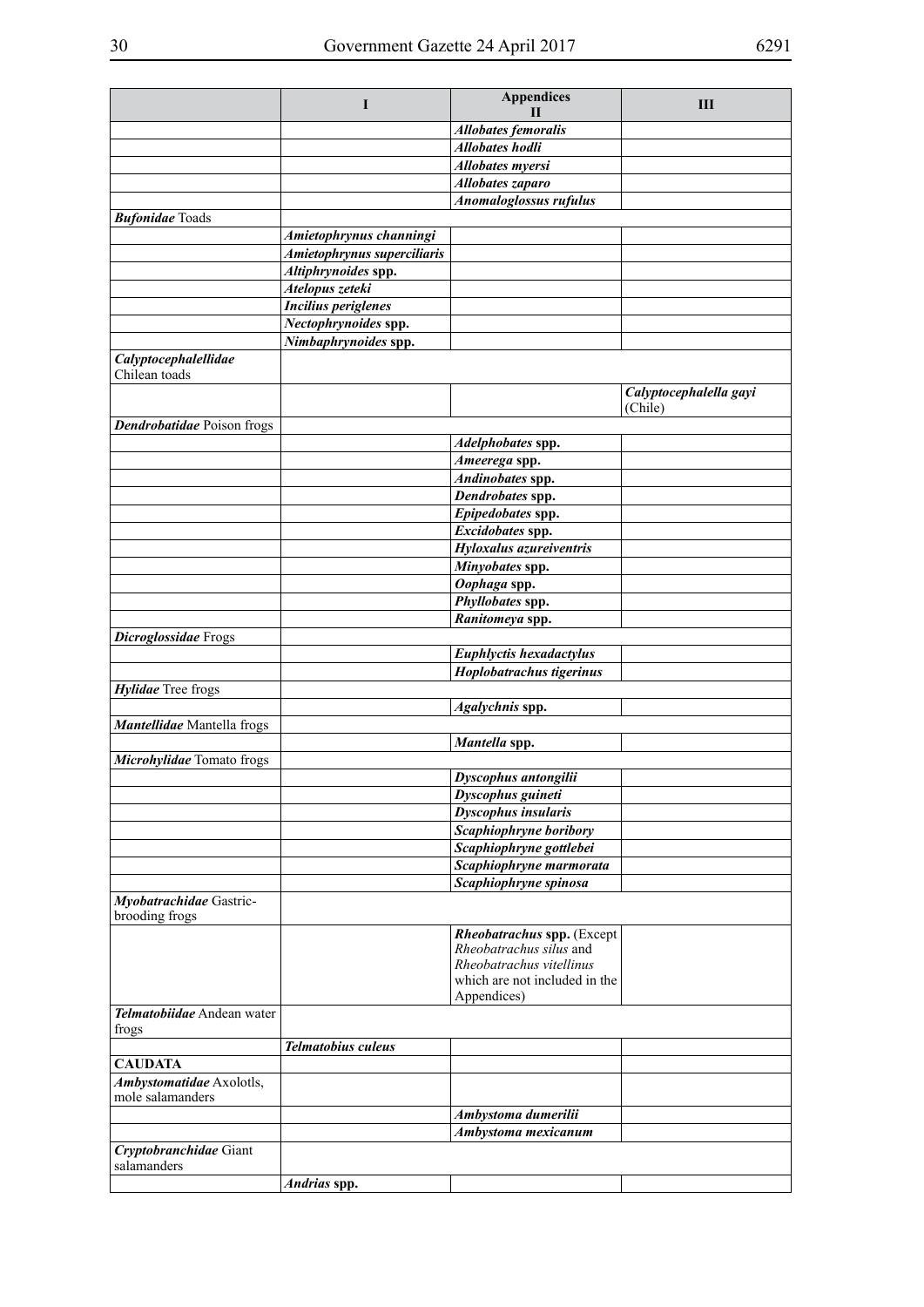|                                                  | I                 | <b>Appendices</b><br>П                                                             | Ш                                                               |
|--------------------------------------------------|-------------------|------------------------------------------------------------------------------------|-----------------------------------------------------------------|
|                                                  |                   |                                                                                    | Cryptobranchus allegani-<br>ensis (United States of<br>America) |
| Hynobiidae Asiatic sala-<br>manders              |                   |                                                                                    |                                                                 |
|                                                  |                   |                                                                                    | Hynobius amjiensis (China)                                      |
| Salamandridae Newts and<br>salamanders           |                   |                                                                                    |                                                                 |
|                                                  | Neurergus kaiseri |                                                                                    |                                                                 |
|                                                  |                   | <b>Paramesotriton hongkon-</b><br>gensis                                           |                                                                 |
|                                                  |                   |                                                                                    | Salamandra algira<br>(Algeria)                                  |
| <b>CLASS ELASMO-</b><br><b>BRANCHII (SHARKS)</b> |                   |                                                                                    |                                                                 |
| <b>CARCHARHINIFORMES</b>                         |                   |                                                                                    |                                                                 |
| Carcharhinidae Requiem<br>sharks                 |                   |                                                                                    |                                                                 |
|                                                  |                   | Carcharhinus falciformis                                                           |                                                                 |
|                                                  |                   | (entry into effect delayed                                                         |                                                                 |
|                                                  |                   | by 12 months, i.e. until 4                                                         |                                                                 |
|                                                  |                   | October 2017)                                                                      |                                                                 |
|                                                  |                   | <b>Carcharhinus longimanus</b>                                                     |                                                                 |
| Sphyrnidae Hammerhead<br>sharks                  |                   |                                                                                    |                                                                 |
|                                                  |                   | Sphyrna lewini                                                                     |                                                                 |
|                                                  |                   | Sphyrna mokarran                                                                   |                                                                 |
|                                                  |                   | Sphyrna zygaena                                                                    |                                                                 |
| <b>LAMNIFORMES</b>                               |                   |                                                                                    |                                                                 |
| <b>Alopiidae</b> Thresher sharks                 |                   |                                                                                    |                                                                 |
|                                                  |                   | Alopias spp. (entry into                                                           |                                                                 |
|                                                  |                   | effect delayed by 12 months,                                                       |                                                                 |
|                                                  |                   | i.e. until 4 October 2017)                                                         |                                                                 |
| <b>Cetorhinidae</b> Basking sharks               |                   |                                                                                    |                                                                 |
|                                                  |                   | Cetorhinus maximus                                                                 |                                                                 |
| Lamnidae Mackerel sharks                         |                   |                                                                                    |                                                                 |
|                                                  |                   | Carcharodon carcharias                                                             |                                                                 |
|                                                  |                   | Lamna nasus                                                                        |                                                                 |
| <b>MYLIOBATIFORMES</b>                           |                   |                                                                                    |                                                                 |
| Myliobatidae Eagle and<br>mobulid rays           |                   |                                                                                    |                                                                 |
|                                                  |                   | Manta spp.                                                                         |                                                                 |
|                                                  |                   | Mobula spp. (entry into<br>effect delayed by 6 months,<br>i.e. until 4 April 2017) |                                                                 |
| Potamotrygonidae<br>Freshwater stingrays         |                   |                                                                                    |                                                                 |
|                                                  |                   |                                                                                    | Paratrygon aiereba                                              |
|                                                  |                   |                                                                                    | (Colombia)                                                      |
|                                                  |                   |                                                                                    | Potamotrygon spp. (popula-<br>tion of Brazil) (Brazil)          |
|                                                  |                   |                                                                                    | Potamotrygon constellata<br>(Colombia)                          |
|                                                  |                   |                                                                                    | Potamotrygon magdalenae<br>(Colombia)                           |
|                                                  |                   |                                                                                    | Potamotrygon motoro<br>(Colombia)                               |
|                                                  |                   |                                                                                    | Potamotrygon orbignyi<br>(Colombia)                             |
|                                                  |                   |                                                                                    | Potamotrygon schroederi<br>(Colombia)                           |
|                                                  |                   |                                                                                    | Potamotrygon scobina<br>(Colombia)                              |
|                                                  |                   |                                                                                    | Potamotrygon yepezi                                             |
|                                                  |                   |                                                                                    | (Colombia)                                                      |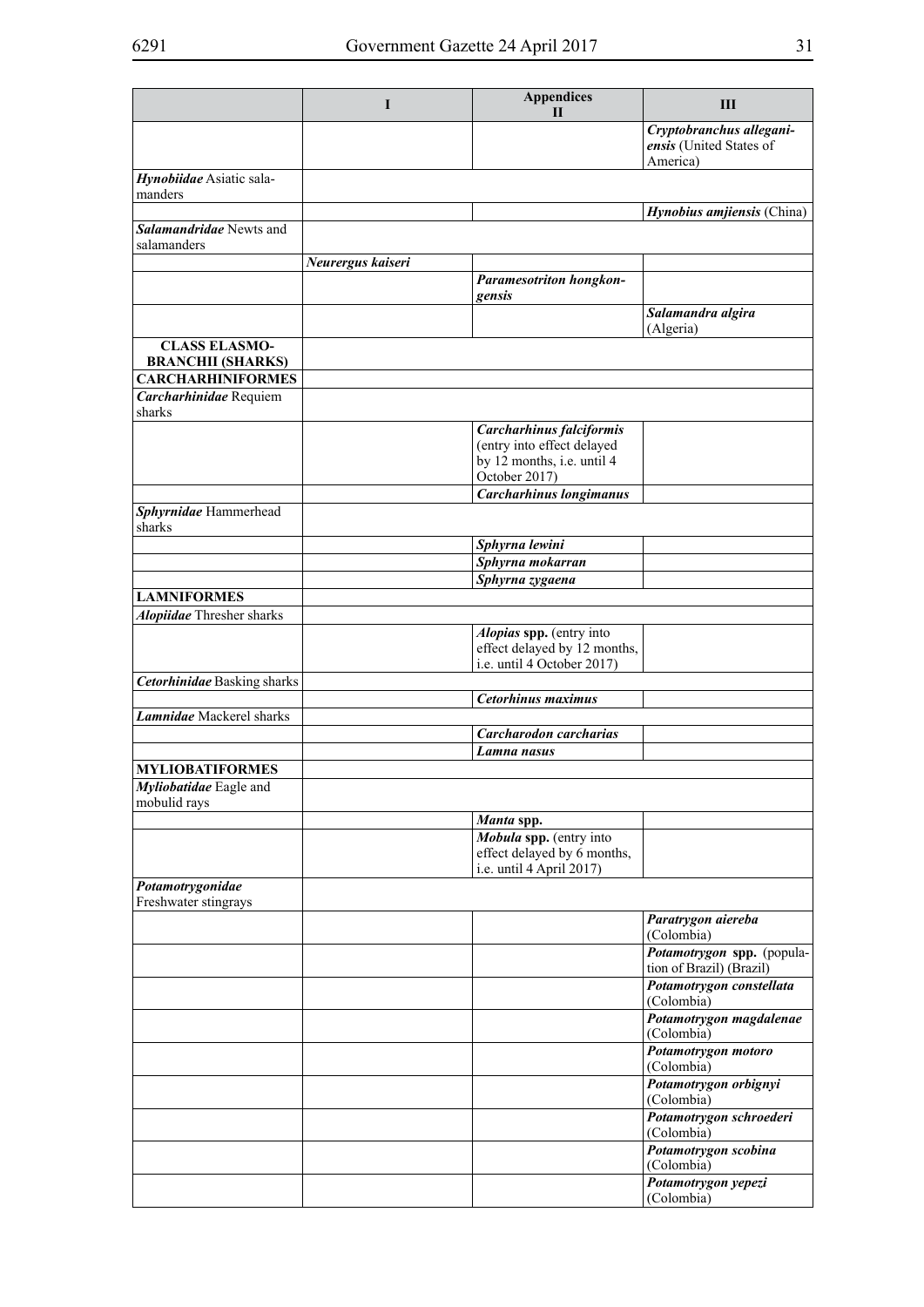|                                                             | I                           | <b>Appendices</b><br>$\mathbf{H}$                                              | III                                |
|-------------------------------------------------------------|-----------------------------|--------------------------------------------------------------------------------|------------------------------------|
| <b>ORECTOLOBIFORMES</b>                                     |                             |                                                                                |                                    |
| Rhincodontidae Whale<br>sharks                              |                             |                                                                                |                                    |
|                                                             |                             | <b>Rhincodon</b> typus                                                         |                                    |
| <b>PRISTIFORMES</b>                                         |                             |                                                                                |                                    |
| <b>Pristidae</b> Sawfishes                                  |                             |                                                                                |                                    |
|                                                             | Pristidae spp.              |                                                                                |                                    |
| <b>CLASS ACTINOPTERI</b><br>(FISHES)                        |                             |                                                                                |                                    |
| <b>ACIPENSERIFORMES</b>                                     |                             |                                                                                |                                    |
|                                                             |                             | <b>ACIPENSERIFORMES</b><br>spp. (Except the species<br>included in Appendix I) |                                    |
| Acipenseridae Sturgeons                                     |                             |                                                                                |                                    |
|                                                             | Acipenser brevirostrum      |                                                                                |                                    |
|                                                             | Acipenser sturio            |                                                                                |                                    |
| <b>ANGUILLIFORMES</b><br><b>Anguillidae</b> Freshwater eels |                             |                                                                                |                                    |
|                                                             |                             | Anguilla anguilla                                                              |                                    |
| <b>CYPRINIFORMES</b>                                        |                             |                                                                                |                                    |
| Catostomidae Cui-ui                                         |                             |                                                                                |                                    |
|                                                             | <b>Chasmistes cujus</b>     |                                                                                |                                    |
| Cyprinidae Carps                                            |                             |                                                                                |                                    |
|                                                             | Probarbus jullieni          | Caecobarbus geertsii                                                           |                                    |
| <b>OSTEOGLOSSIFORMES</b>                                    |                             |                                                                                |                                    |
| Arapaimidae Arapaimas                                       |                             |                                                                                |                                    |
|                                                             |                             | Arapaima gigas                                                                 |                                    |
| Osteoglossidae Bonytongue                                   |                             |                                                                                |                                    |
|                                                             | <b>Scleropages formosus</b> |                                                                                |                                    |
|                                                             | Scleropages inscriptus      |                                                                                |                                    |
| <b>PERCIFORMES</b>                                          |                             |                                                                                |                                    |
| <b>Labridae Wrasses</b>                                     |                             |                                                                                |                                    |
|                                                             |                             | Cheilinus undulatus                                                            |                                    |
| Pomacanthidae Angelfishes                                   |                             | <b>Holacanthus clarionensis</b>                                                |                                    |
| Sciaenidae Totoaba                                          |                             |                                                                                |                                    |
|                                                             | Totoaba macdonaldi          |                                                                                |                                    |
| <b>SILURIFORMES</b>                                         |                             |                                                                                |                                    |
| Pangasiidae Pangasid catfish                                |                             |                                                                                |                                    |
|                                                             | Pangasianodon gigas         |                                                                                |                                    |
| Loricariidae Armoured                                       |                             |                                                                                |                                    |
| catfishes                                                   |                             |                                                                                |                                    |
| <b>SYNGNATHIFORMES</b>                                      |                             |                                                                                | <i>Hypancistrus zebra</i> (Brazil) |
| Syngnathidae Pipefishes,                                    |                             |                                                                                |                                    |
| seahorses                                                   |                             |                                                                                |                                    |
|                                                             |                             | Hippocampus spp.                                                               |                                    |
| <b>CLASS DIPNEUSTI</b><br>(LUNGFISHES)                      |                             |                                                                                |                                    |
| <b>CERATODONTIFORMES</b>                                    |                             |                                                                                |                                    |
| Neoceratodontidae                                           |                             |                                                                                |                                    |
| Australian lungfishes                                       |                             |                                                                                |                                    |
|                                                             |                             | Neoceratodus forsteri                                                          |                                    |
| <b>CLASS COELACANTHI</b>                                    |                             |                                                                                |                                    |
| (COELACANTHS)<br><b>COELACANTHIFORMES</b>                   |                             |                                                                                |                                    |
| Latimeriidae Coelacanths                                    |                             |                                                                                |                                    |
|                                                             | Latimeria spp.              |                                                                                |                                    |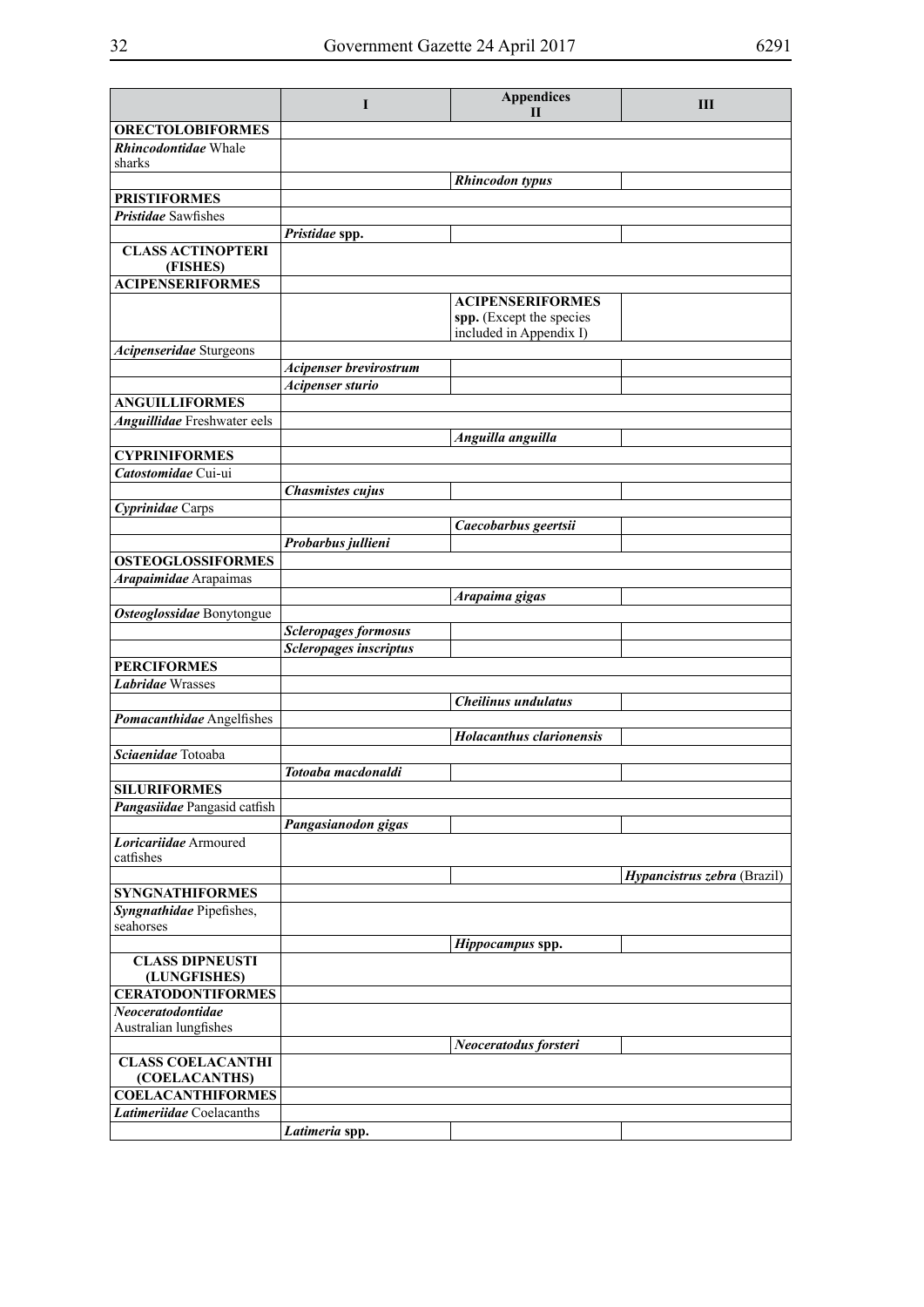|                                                                  | I                       | <b>Appendices</b><br>$\mathbf{I}$                                   | Ш                                                                     |
|------------------------------------------------------------------|-------------------------|---------------------------------------------------------------------|-----------------------------------------------------------------------|
| <b>PHYLUM</b><br><b>ECHINODERMATA</b>                            |                         |                                                                     |                                                                       |
| <b>CLASS</b><br><b>HOLOTHUROIDEA</b>                             |                         |                                                                     |                                                                       |
| (SEA CUCUMBERS)                                                  |                         |                                                                     |                                                                       |
| <b>ASPIDOCHIROTIDA</b>                                           |                         |                                                                     |                                                                       |
| Stichopodidae Sea<br>cucumbers                                   |                         |                                                                     |                                                                       |
|                                                                  |                         |                                                                     | <b>Isostichopus fuscus</b><br>(Ecuador)                               |
| <b>PHYLUM</b>                                                    |                         |                                                                     |                                                                       |
| <b>ARTHROPODA</b><br><b>CLASS ARACHNIDA</b><br>(SCORPIONS AND    |                         |                                                                     |                                                                       |
| <b>SPIDERS</b> )                                                 |                         |                                                                     |                                                                       |
| <b>ARANEAE</b>                                                   |                         |                                                                     |                                                                       |
| Theraphosidae Red-kneed                                          |                         |                                                                     |                                                                       |
| tarantulas, tarantulas                                           |                         |                                                                     |                                                                       |
|                                                                  |                         | Aphonopelma albiceps                                                |                                                                       |
|                                                                  |                         | Aphonopelma pallidum                                                |                                                                       |
|                                                                  |                         | Brachypelma spp.                                                    |                                                                       |
| <b>SCORPIONES</b>                                                |                         |                                                                     |                                                                       |
| Scorpionidae Scorpions                                           |                         | <b>Pandinus dictator</b>                                            |                                                                       |
|                                                                  |                         | Pandinus gambiensis                                                 |                                                                       |
|                                                                  |                         | <b>Pandinus imperator</b>                                           |                                                                       |
|                                                                  |                         | Pandinus roeseli                                                    |                                                                       |
| <b>CLASS INSECTA</b>                                             |                         |                                                                     |                                                                       |
| (INSECTS)<br><b>COLEOPTERA</b>                                   |                         |                                                                     |                                                                       |
| Lucanidae Stag beetles                                           |                         |                                                                     |                                                                       |
|                                                                  |                         |                                                                     | Colophon spp. (South                                                  |
|                                                                  |                         |                                                                     | Africa)                                                               |
| Scarabaeidae Scarab beetles                                      |                         |                                                                     |                                                                       |
|                                                                  |                         | <b>Dynastes satanas</b>                                             |                                                                       |
| <b>LEPIDOPTERA</b>                                               |                         |                                                                     |                                                                       |
| Nymphalidae Brush-footed<br>butterflies                          |                         |                                                                     |                                                                       |
|                                                                  |                         |                                                                     | Agrias amydon boliviensis<br>(Plurinational State of<br>Bolivia)      |
|                                                                  |                         |                                                                     | Morpho godartii lachaumei<br>(Plurinational State of<br>Bolivia)      |
|                                                                  |                         |                                                                     | Prepona praeneste buck-<br>leyana (Plurinational State<br>of Bolivia) |
| Papilionidae Birdwing<br>butterflies, swallowtail<br>butterflies |                         |                                                                     |                                                                       |
|                                                                  |                         | Atrophaneura jophon                                                 |                                                                       |
|                                                                  |                         | Atrophaneura pandiyana                                              |                                                                       |
|                                                                  |                         | <b>Bhutanitis spp.</b>                                              |                                                                       |
|                                                                  |                         | Ornithoptera spp. (Except<br>the species included in<br>Appendix I) |                                                                       |
|                                                                  | Ornithoptera alexandrae |                                                                     |                                                                       |
|                                                                  | Papilio chikae          |                                                                     |                                                                       |
|                                                                  | <b>Papilio homerus</b>  |                                                                     |                                                                       |
|                                                                  |                         | <b>Papilio hospiton</b>                                             |                                                                       |
|                                                                  |                         | Parnassius apollo                                                   |                                                                       |
|                                                                  |                         | Teinopalpus spp.                                                    |                                                                       |
|                                                                  |                         | Trogonoptera spp.                                                   |                                                                       |
|                                                                  |                         | Troides spp.                                                        |                                                                       |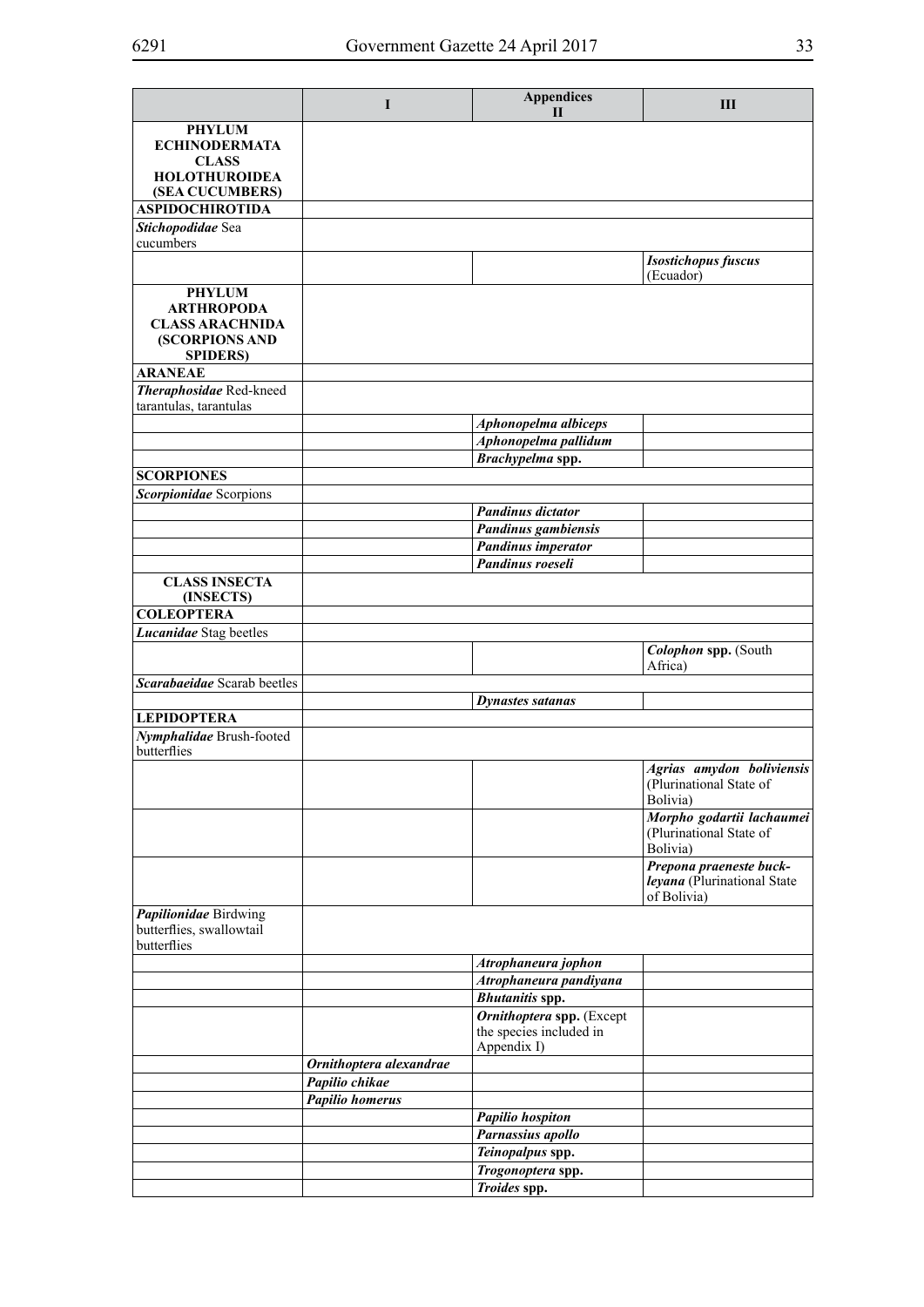|                                                                            | $\mathbf I$                              | <b>Appendices</b><br>$\mathbf{H}$ | Ш |
|----------------------------------------------------------------------------|------------------------------------------|-----------------------------------|---|
| PHYLUM ANNELIDA<br><b>CLASS HIRUDINOIDEA</b><br>(LEECHES)                  |                                          |                                   |   |
| <b>ARHYNCHOBDELLIDA</b>                                                    |                                          |                                   |   |
| Hirudinidae Medicinal<br>leeches                                           |                                          |                                   |   |
|                                                                            |                                          | Hirudo medicinalis                |   |
|                                                                            |                                          | Hirudo verbana                    |   |
| PHYLUM MOLLUSCA<br><b>CLASS BIVALVIA</b><br>(CLAMS AND<br><b>MUSSELS</b> ) |                                          |                                   |   |
| <b>MYTILOIDA</b>                                                           |                                          |                                   |   |
| Mytilidae Marine mussels                                                   |                                          |                                   |   |
| <b>UNIONOIDA</b>                                                           |                                          | Lithophaga lithophaga             |   |
| <b>Unionidae</b> Freshwater                                                |                                          |                                   |   |
| mussels, pearly mussels                                                    |                                          |                                   |   |
|                                                                            | Conradilla caelata                       |                                   |   |
|                                                                            |                                          | Cyprogenia aberti                 |   |
|                                                                            | <b>Dromus</b> dromas                     |                                   |   |
|                                                                            | Epioblasma curtisi                       |                                   |   |
|                                                                            | Epioblasma florentina                    |                                   |   |
|                                                                            | Epioblasma sampsonii                     |                                   |   |
|                                                                            | Epioblasma sulcata<br>perobliqua         |                                   |   |
|                                                                            | Epioblasma torulosa                      |                                   |   |
|                                                                            | gubernaculum                             |                                   |   |
|                                                                            |                                          | Epioblasma torulosa<br>rangiana   |   |
|                                                                            | Epioblasma torulosa<br>torulosa          |                                   |   |
|                                                                            | Epioblasma turgidula                     |                                   |   |
|                                                                            | Epioblasma walkeri                       |                                   |   |
|                                                                            | Fusconaia cuneolus                       |                                   |   |
|                                                                            | Fusconaia edgariana                      |                                   |   |
|                                                                            | Lampsilis higginsii                      |                                   |   |
|                                                                            | Lampsilis orbiculata<br>orbiculata       |                                   |   |
|                                                                            | Lampsilis satur                          |                                   |   |
|                                                                            | Lampsilis virescens                      |                                   |   |
|                                                                            | Plethobasus cicatricosus                 |                                   |   |
|                                                                            | Plethobasus cooperianus                  |                                   |   |
|                                                                            |                                          | Pleurobema clava                  |   |
|                                                                            | Pleurobema plenum                        |                                   |   |
|                                                                            | Potamilus capax                          |                                   |   |
|                                                                            | Quadrula intermedia                      |                                   |   |
|                                                                            | Quadrula sparsa<br>Toxolasma cylindrella |                                   |   |
|                                                                            | Unio nickliniana                         |                                   |   |
|                                                                            | Unio tampicoensis                        |                                   |   |
|                                                                            | tecomatensis                             |                                   |   |
|                                                                            | <b>Villosa</b> trabalis                  |                                   |   |
| <b>VENEROIDA</b>                                                           |                                          |                                   |   |
| Tridacnidae Giant clams                                                    |                                          |                                   |   |
|                                                                            |                                          | Tridacnidae spp.                  |   |
| <b>CLASS CEPHALOPODA</b><br>(SQUIDS, OCTOPUSES,<br><b>CUTTLEFISH)</b>      |                                          |                                   |   |
| <b>NAUTILIDA</b>                                                           |                                          |                                   |   |
| Nautilidae Nautilus                                                        |                                          |                                   |   |
|                                                                            |                                          | Nautilidae spp.                   |   |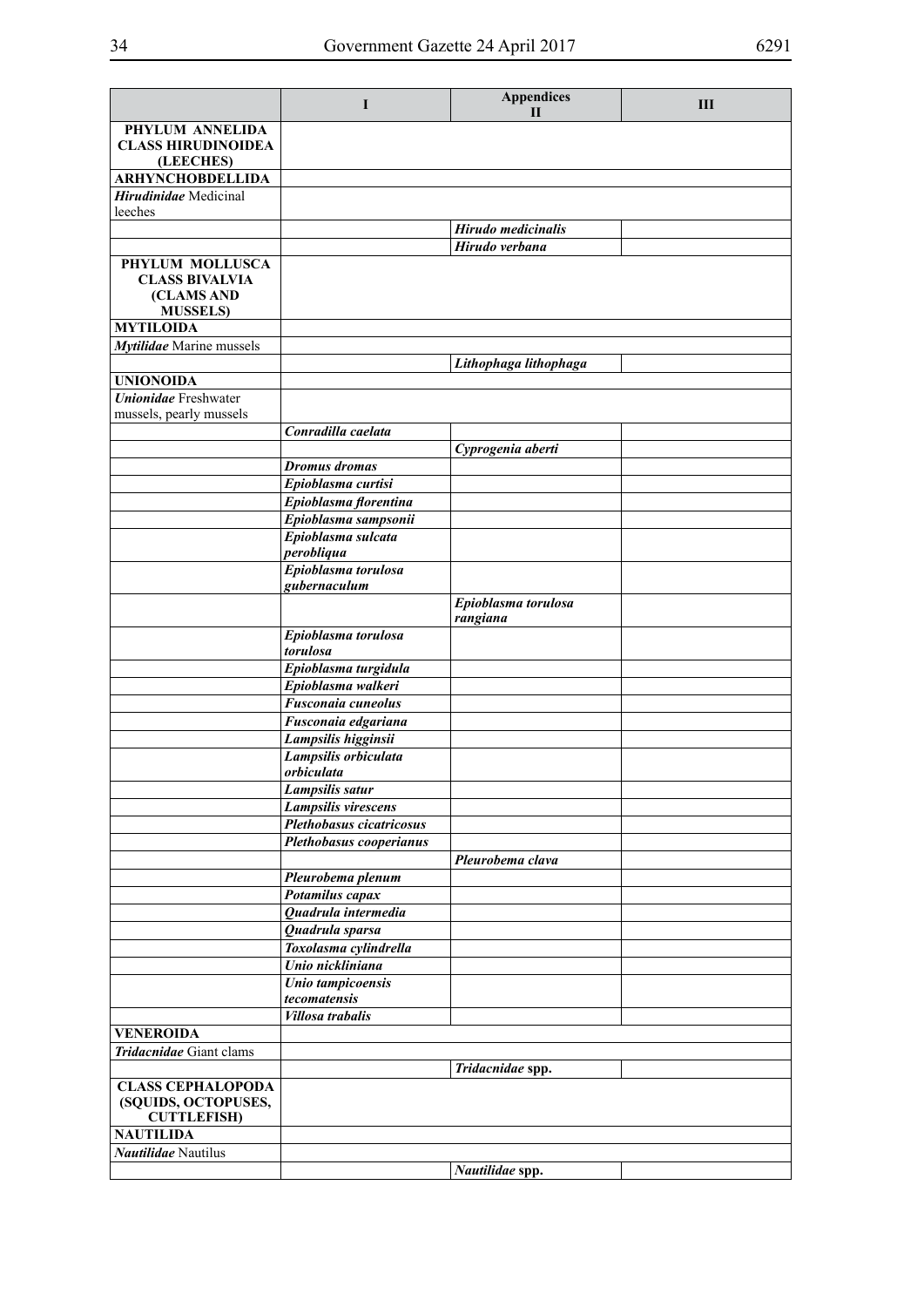|                                                              | I                | <b>Appendices</b><br>$\mathbf{I}$                                                       | Ш                         |
|--------------------------------------------------------------|------------------|-----------------------------------------------------------------------------------------|---------------------------|
| <b>CLASS GASTROPODA</b><br>(SNAILS AND                       |                  |                                                                                         |                           |
| <b>CONCHES</b> )                                             |                  |                                                                                         |                           |
| <b>MESOGASTROPODA</b>                                        |                  |                                                                                         |                           |
| Strombidae True conchs                                       |                  |                                                                                         |                           |
|                                                              |                  | <b>Strombus</b> gigas                                                                   |                           |
| STYLOMMATOPHORA<br>Achatinellidae Agate snails,              |                  |                                                                                         |                           |
| oahu tree snails                                             |                  |                                                                                         |                           |
|                                                              | Achatinella spp. |                                                                                         |                           |
| <b>Camaenidae</b> Green tree                                 |                  |                                                                                         |                           |
| snails                                                       |                  |                                                                                         |                           |
|                                                              |                  | Papustyla pulcherrima                                                                   |                           |
| Cepolidae Helicoid terres-<br>trial snails                   |                  |                                                                                         |                           |
|                                                              | Polymita spp.    |                                                                                         |                           |
| PHYLUM CNIDARIA                                              |                  |                                                                                         |                           |
| <b>CLASS ANTHOZOA</b><br>(CORALS AND SEA<br><b>ANEMONES)</b> |                  |                                                                                         |                           |
| <b>ANTIPATHARIA Black</b>                                    |                  |                                                                                         |                           |
| corals                                                       |                  |                                                                                         |                           |
|                                                              |                  | <b>ANTIPATHARIA spp.</b>                                                                |                           |
| <b>GORGONACEAE</b>                                           |                  |                                                                                         |                           |
| Coralliidae Red and pink<br>corals                           |                  |                                                                                         |                           |
|                                                              |                  |                                                                                         | Corallium elatius (China) |
|                                                              |                  |                                                                                         | Corallium japonicum       |
|                                                              |                  |                                                                                         | (China)                   |
|                                                              |                  |                                                                                         | Corallium konjoi (China)  |
|                                                              |                  |                                                                                         | Corallium secundum        |
| <b>HELIOPORACEA</b>                                          |                  |                                                                                         | (China)                   |
| Helioporidae Blue corals                                     |                  |                                                                                         |                           |
|                                                              |                  | Helioporidae spp. (Includes                                                             |                           |
|                                                              |                  | only the species <i>Heliopora</i>                                                       |                           |
|                                                              |                  | coerulea. Fossils are not<br>subject to the provisions of                               |                           |
|                                                              |                  | the Convention)                                                                         |                           |
| <b>SCLERACTINIA Stony</b><br>corals                          |                  |                                                                                         |                           |
|                                                              |                  | <b>SCLERACTINIA</b> spp.                                                                |                           |
|                                                              |                  | (Fossils are not subject to                                                             |                           |
|                                                              |                  | the provisions of the Con-<br>vention)                                                  |                           |
| <b>STOLONIFERA</b>                                           |                  |                                                                                         |                           |
| Tubiporidae Organ-pipe<br>corals                             |                  |                                                                                         |                           |
|                                                              |                  | Tubiporidae spp. (Fossils                                                               |                           |
|                                                              |                  | are not subject to the provi-<br>sions of the Convention)                               |                           |
| <b>CLASS HYDROZOA</b>                                        |                  |                                                                                         |                           |
| (SEA FERNS, FIRE<br><b>CORALS AND</b>                        |                  |                                                                                         |                           |
| <b>STINGING MEDUSAE)</b>                                     |                  |                                                                                         |                           |
| <b>MILLEPORINA</b>                                           |                  |                                                                                         |                           |
| <b>Milleporidae</b> Fire corals                              |                  |                                                                                         |                           |
|                                                              |                  | Milleporidae spp. (Fossils<br>are not subject to the provi-<br>sions of the Convention) |                           |
| <b>STYLASTERINA</b>                                          |                  |                                                                                         |                           |
| Stylasteridae Lace corals                                    |                  |                                                                                         |                           |
|                                                              |                  | Stylasteridae spp. (Fossils                                                             |                           |
|                                                              |                  | are not subject to the provi-<br>sions of the Convention)                               |                           |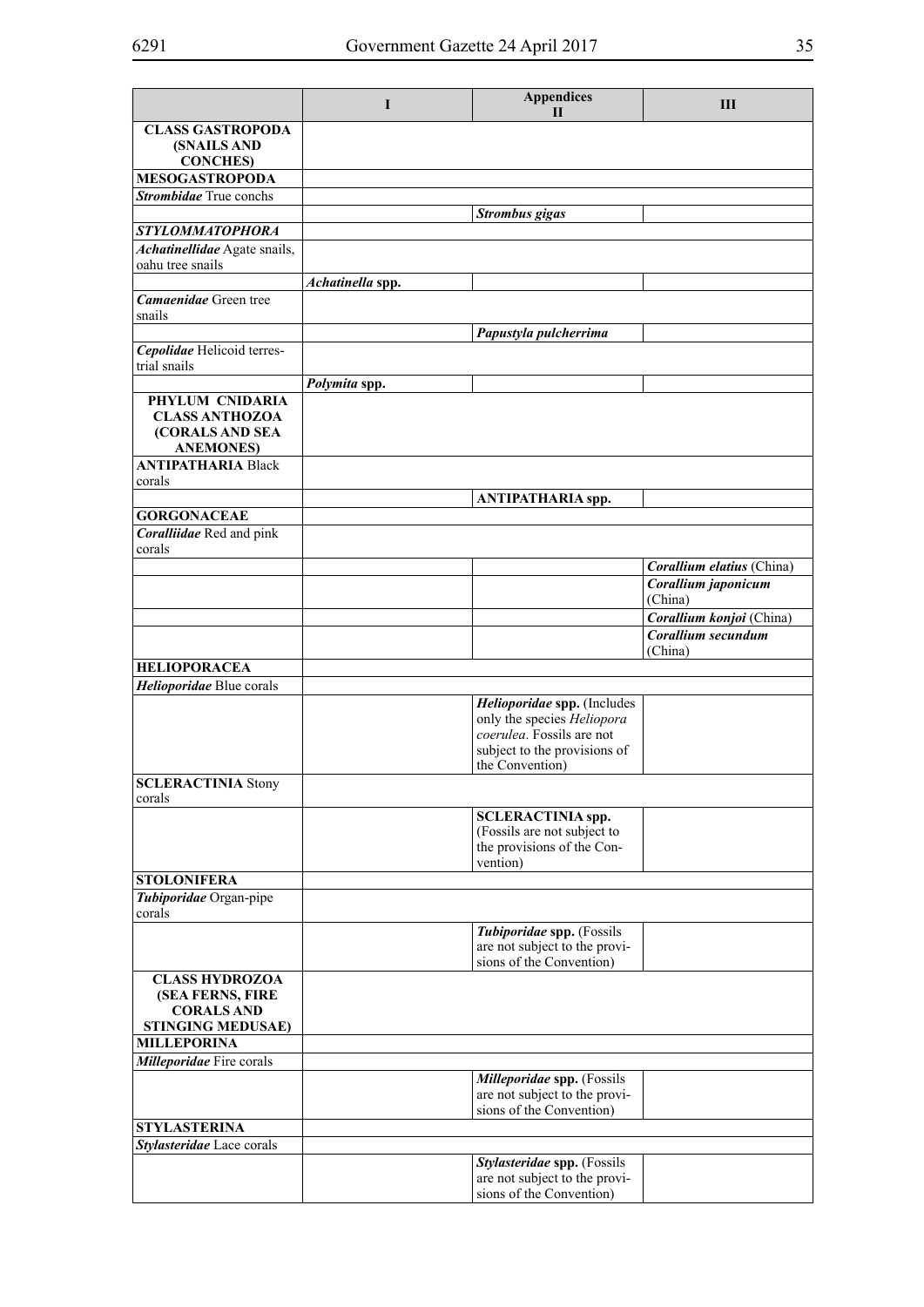|--|--|

|                                                | I                      | <b>Appendices</b><br>$\mathbf{H}$                                     | III |
|------------------------------------------------|------------------------|-----------------------------------------------------------------------|-----|
| <b>FLORA (PLANTS)</b>                          |                        |                                                                       |     |
| <b>AGAVACEAE</b> Agaves                        |                        |                                                                       |     |
|                                                | Agave parviflora       |                                                                       |     |
|                                                |                        | Agave victoriaereginae #4                                             |     |
|                                                |                        | Nolina interrata                                                      |     |
|                                                |                        | Yucca queretaroensis                                                  |     |
| <b>AMARYLLIDACEAE</b>                          |                        |                                                                       |     |
| Snowdrops, sternbergias                        |                        |                                                                       |     |
|                                                |                        | Galanthus spp. #4                                                     |     |
|                                                |                        | Sternbergia spp. #4                                                   |     |
| <b>ANACARDIACEAE</b><br>Cashews                |                        |                                                                       |     |
|                                                |                        | Operculicarya decaryi                                                 |     |
|                                                |                        | <b>Operculicarya</b><br>hyphaenoides                                  |     |
|                                                |                        | Operculicarya pachypus                                                |     |
| <b>APOCYNACEAE</b> Elephant<br>trunks, hoodias |                        |                                                                       |     |
|                                                |                        | Hoodia spp. #9                                                        |     |
|                                                |                        | Pachypodium spp. #4<br>(Except the species included<br>in Appendix I) |     |
|                                                | Pachypodium ambongense |                                                                       |     |
|                                                | Pachypodium baronii    |                                                                       |     |
|                                                | Pachypodium decaryi    |                                                                       |     |
|                                                |                        | Rauvolfia serpentina $#2$                                             |     |
| <b>ARALIACEAE</b> Ginseng                      |                        |                                                                       |     |

#4 All parts and derivatives, except:

b) seedling or tissue cultures obtained in vitro, in solid or liquid media, transported in sterile containers;

c) cut flowers of artificially propagated plants;

d) fruits, and parts and derivatives thereof, of naturalized or artificially propagated plants of the genus Vanilla (Orchidaceae) and of the family Cactaceae;

e) stems, flowers, and parts and derivatives thereof, of naturalized or artificially propagated plants of the genera Opuntia su*bgen*us Opunt*ia and Selenic*ereus (Cact*aceae); and*

f) finished products of Euphorbia antisyphilitica packaged and ready for retail trade.

#9 All parts and derivatives except those bearing a label:

"Produced from Hoodia **spp.** material obtained through controlled harvesting and production under the terms of an agreement with the relevant CITES Management Authority of (Botswana under agreement No. BW/xxxxxx) (Namibia under agreement No. NA/xxxxxx) (South Africa under agreement No. ZA/xxxxxx)".

a) seeds (including seedpods of Orchidaceae), spores and pollen (including pollinia). The exemption does not apply to seeds from Cactaceae **spp.** exported from Mexico, and to seeds from B*eccariophoenix madagascariensis and Dypsis de*caryi exported from Madagascar;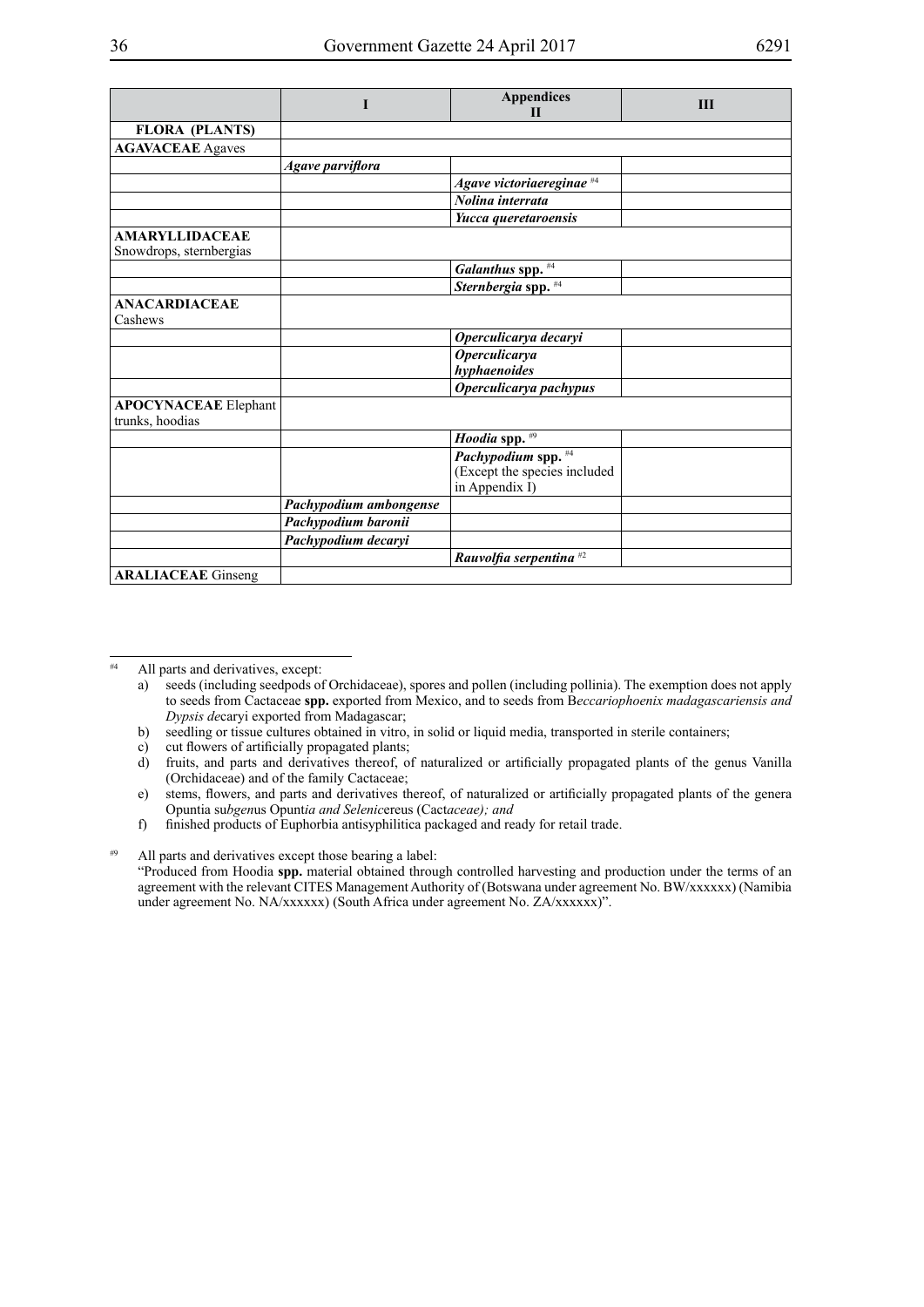|                                              |                             | <b>Appendices</b>                   |   |
|----------------------------------------------|-----------------------------|-------------------------------------|---|
|                                              | I                           | П                                   | Ш |
|                                              |                             | <b>Panax ginseng</b> $*3$ (Only the |   |
|                                              |                             | population of the Rus-              |   |
|                                              |                             | sian Federation; no other           |   |
|                                              |                             | population is included in the       |   |
|                                              |                             | Appendices)                         |   |
|                                              |                             | Panax quinquefolius <sup>#3</sup>   |   |
| <b>ARAUCARIACEAE</b>                         |                             |                                     |   |
| Monkey-puzzle trees                          |                             |                                     |   |
|                                              | Araucaria araucana          |                                     |   |
| <b>ASPARAGACEAE</b>                          |                             |                                     |   |
| Includes ponytail palms                      |                             |                                     |   |
|                                              |                             | Beaucarnea spp.                     |   |
| <b>BERBERIDACEAE</b>                         |                             |                                     |   |
| May-apple                                    |                             |                                     |   |
|                                              |                             | Podophyllum hexandrum <sup>#2</sup> |   |
| <b>BROMELIACEAE Air</b><br>plants, bromelias |                             |                                     |   |
|                                              |                             | Tillandsia harrisii <sup>#4</sup>   |   |
|                                              |                             | Tillandsia kammii <sup>#4</sup>     |   |
|                                              |                             | Tillandsia xerographica #4          |   |
| <b>CACTACEAE</b> Cacti                       |                             |                                     |   |
|                                              |                             | <b>CACTACEAE</b> spp. 9 #4          |   |
|                                              |                             | (Except the species included        |   |
|                                              |                             | in Appendix I and except            |   |
|                                              |                             | Pereskia spp., Pereskiopsis         |   |
|                                              |                             | spp. and Quiabentia spp.)           |   |
|                                              | Ariocarpus spp.             |                                     |   |
|                                              | Astrophytum asterias        |                                     |   |
|                                              | Aztekium ritteri            |                                     |   |
|                                              | Coryphantha werdermannii    |                                     |   |
|                                              | Discocactus spp.            |                                     |   |
|                                              | Echinocereus ferreirianus   |                                     |   |
|                                              | ssp. lindsayi               |                                     |   |
|                                              | Echinocereus schmollii      |                                     |   |
|                                              | Escobaria minima            |                                     |   |
|                                              | Escobaria sneedii           |                                     |   |
|                                              | Mammillaria pectinifera     |                                     |   |
|                                              | (includes ssp. solisioides) |                                     |   |
|                                              | Melocactus conoideus        |                                     |   |
|                                              | Melocactus deinacanthus     |                                     |   |
|                                              | Melocactus glaucescens      |                                     |   |
|                                              | Melocactus paucispinus      |                                     |   |
|                                              | Obregonia denegrii          |                                     |   |
|                                              | Pachycereus militaris       |                                     |   |
|                                              | Pediocactus bradyi          |                                     |   |
|                                              | Pediocactus knowltonii      |                                     |   |
|                                              |                             |                                     |   |

#2 All parts and derivatives except:

a) seeds and pollen; and

b) finished products packaged and ready for retail trade.

- #3 Whole and sliced roots and parts of roots, excluding manufactured parts or derivatives, such as powders, pills, extracts, tonics, teas and confectionery.
- #4 All parts and derivatives, except:
	- a) seeds (including seedpods of Orchidaceae), spores and pollen (including pollinia). The exemption does not apply to seeds from Cactaceae **spp.** exported from Mexico, and to seeds from B*eccariophoenix madagascariensis and Dypsis de*caryi exported from Madagascar;
	- b) seedling or tissue cultures obtained in vitro, in solid or liquid media, transported in sterile containers;
	- c) cut flowers of artificially propagated plants;
	- d) fruits, and parts and derivatives thereof, of naturalized or artificially propagated plants of the genus Vanilla (Orchidaceae) and of the family Cactaceae;
	- e) stems, flowers, and parts and derivatives thereof, of naturalized or artificially propagated plants of the genera Opuntia su*bgen*us Opunt*ia and Selenic*ereus (Cact*aceae); and*
	- f) finished products of Euphorbia antisyphilitica packaged and ready for retail trade.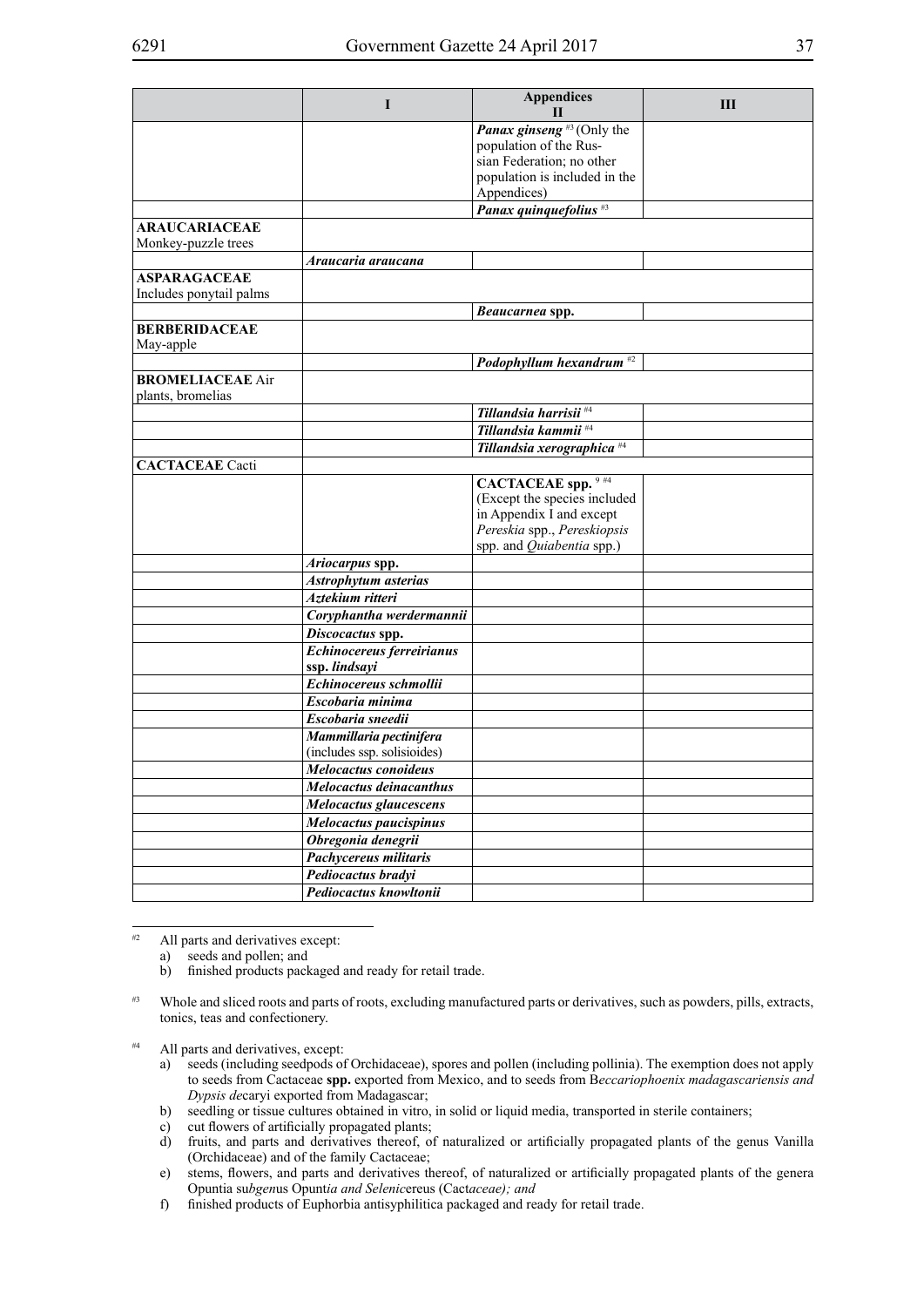|                             | I                                | <b>Appendices</b>                   | Ш |
|-----------------------------|----------------------------------|-------------------------------------|---|
|                             |                                  | П                                   |   |
|                             | Pediocactus paradinei            |                                     |   |
|                             | Pediocactus peeblesianus         |                                     |   |
|                             | Pediocactus sileri               |                                     |   |
|                             | Pelecyphora spp.                 |                                     |   |
|                             | Sclerocactus blainei             |                                     |   |
|                             | <b>Sclerocactus brevihamatus</b> |                                     |   |
|                             | ssp. tobuschii                   |                                     |   |
|                             | Sclerocactus brevispinus         |                                     |   |
|                             | Sclerocactus cloverae            |                                     |   |
|                             | Sclerocactus erectocentrus       |                                     |   |
|                             | Sclerocactus glaucus             |                                     |   |
|                             | Sclerocactus mariposensis        |                                     |   |
|                             | Sclerocactus mesaeverdae         |                                     |   |
|                             | <b>Sclerocactus</b> nyensis      |                                     |   |
|                             | Sclerocactus papyracanthus       |                                     |   |
|                             | Sclerocactus pubispinus          |                                     |   |
|                             | Sclerocactus sileri              |                                     |   |
|                             | Sclerocactus wetlandicus         |                                     |   |
|                             | Sclerocactus wrightiae           |                                     |   |
|                             | Strombocactus spp.               |                                     |   |
|                             | Turbinicarpus spp.               |                                     |   |
|                             | Uebelmannia spp.                 |                                     |   |
| <b>CARYOCARACEAE</b> Ajo    |                                  |                                     |   |
|                             |                                  | Caryocar costaricense <sup>#4</sup> |   |
| <b>COMPOSITAE</b>           |                                  |                                     |   |
| (Asteraceae) Kuth           |                                  |                                     |   |
|                             | Saussurea costus                 |                                     |   |
| <b>CUCURBITACEAE</b>        |                                  |                                     |   |
| Melons, gourds, cucurbits   |                                  |                                     |   |
|                             |                                  | Zygosicyos pubescens                |   |
|                             |                                  | Zygosicyos tripartitus              |   |
| <b>CUPRESSACEAE</b> Alerce, |                                  |                                     |   |
| cypresses                   |                                  |                                     |   |
|                             | Fitzroya cupressoides            |                                     |   |
|                             | Pilgerodendron uviferum          |                                     |   |
| <b>CYATHEACEAE</b>          |                                  |                                     |   |
| Tree-ferns                  |                                  |                                     |   |
|                             |                                  | Cyathea spp. #4                     |   |
| <b>CYCADACEAE</b> Cycads    |                                  |                                     |   |

– H*atiora x graeseri*

- *– Schlumbergera x buckleyi*
- *– Schlumbergera russelliana x Schlumbergera truncata*
- *– Schlumbergera orssichiana x Schlumbergera truncata*
- *– Schlumbergera opuntioides x Schlumbergera truncata*
- *– Schlumbergera truncata* (cultivars)
- *Cactacea*e **spp.** colour mutants grafted on the following grafting stocks: Harrisia 'Jusb*ertii', Hylocereus trigonus or Hylocereus undatus*
- *– Opuntia microdasys (cul*tivars).

#4 All parts and derivatives, except:

- a) seeds (including seedpods of Orchidaceae), spores and pollen (including pollinia). The exemption does not apply to seeds from Cactaceae **spp.** exported from Mexico, and to seeds from B*eccariophoenix madagascariensis and Dypsis de*caryi exported from Madagascar;
- b) seedling or tissue cultures obtained in vitro, in solid or liquid media, transported in sterile containers;
- c) cut flowers of artificially propagated plants;
- d) fruits, and parts and derivatives thereof, of naturalized or artificially propagated plants of the genus Vanilla (Orchidaceae) and of the family Cactaceae;
- e) stems, flowers, and parts and derivatives thereof, of naturalized or artificially propagated plants of the genera Opuntia su*bgen*us Opunt*ia and Selenic*ereus (Cact*aceae); and*
- f) finished products of Euphorbia antisyphilitica packaged and ready for retail trade.

<sup>9</sup> Artificially propagated specimens of the following hybrids and/or cultivars are not subject to the provisions of the Convention: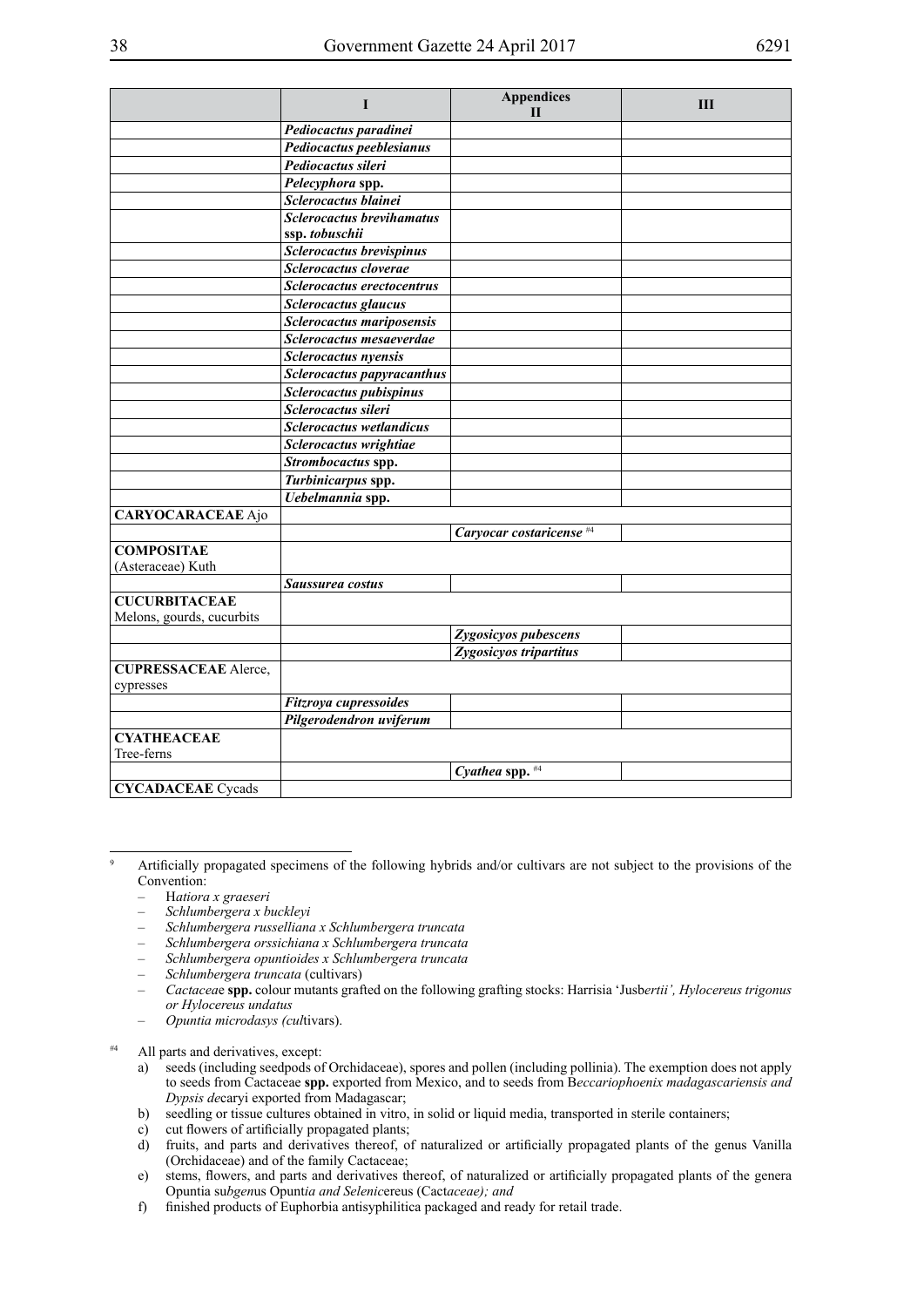|                                    | I                            | <b>Appendices</b><br>Н            | Ш |
|------------------------------------|------------------------------|-----------------------------------|---|
|                                    |                              |                                   |   |
|                                    |                              | <b>CYCADACEAE</b> spp. #4         |   |
|                                    |                              | (Except the species included      |   |
|                                    |                              | in Appendix I)                    |   |
|                                    | Cycas beddomei               |                                   |   |
| <b>DICKSONIACEAE</b><br>Tree-ferns |                              |                                   |   |
|                                    |                              | Cibotium barometz <sup>#4</sup>   |   |
|                                    |                              | Dicksonia spp. #4 (Only the       |   |
|                                    |                              | populations of the Ameri-         |   |
|                                    |                              | cas; no other population is       |   |
|                                    |                              | included in the Appendices)       |   |
| <b>DIDIEREACEAE</b>                |                              |                                   |   |
| Alluaudias, didiereas              |                              |                                   |   |
|                                    |                              | <b>DIDIEREACEAE</b> spp. #4       |   |
| <b>DIOSCOREACEAE</b>               |                              |                                   |   |
| Elephant's foot, kniss             |                              |                                   |   |
|                                    |                              | Dioscorea deltoidea <sup>#4</sup> |   |
| <b>DROSERACEAE Venus'</b>          |                              |                                   |   |
| flytrap                            |                              |                                   |   |
|                                    |                              | Dionaea muscipula <sup>#4</sup>   |   |
| <b>EBENACEAE</b> Ebonies           |                              |                                   |   |
|                                    |                              |                                   |   |
|                                    |                              | Diospyros spp. #5 (Popula-        |   |
|                                    |                              | tions of Madagascar)              |   |
| <b>EUPHORBIACEAE</b>               |                              |                                   |   |
| <b>Spurges</b>                     |                              |                                   |   |
|                                    |                              | Euphorbia spp. #4 (Suc-           |   |
|                                    |                              | culent species only except        |   |
|                                    |                              | Euphorbia misera and the          |   |
|                                    |                              | species included in Appen-        |   |
|                                    |                              | dix I. Artificially propagated    |   |
|                                    |                              | specimens of cultivars of         |   |
|                                    |                              | Euphorbia trigona, artifi-        |   |
|                                    |                              | cially propagated specimens       |   |
|                                    |                              | of crested, fan-shaped or         |   |
|                                    |                              | colour mutants of Euphor-         |   |
|                                    |                              | bia lactea, when grafted on       |   |
|                                    |                              | artificially propagated root      |   |
|                                    |                              | stock of Euphorbia neriifo-       |   |
|                                    |                              | lia, and artificially propagat-   |   |
|                                    |                              | ed specimens of cultivars of      |   |
|                                    |                              | Euphorbia 'Milii' when they       |   |
|                                    |                              | are traded in shipments of        |   |
|                                    |                              | 100 or more plants and read-      |   |
|                                    |                              | ily recognizable as artificial-   |   |
|                                    |                              | ly propagated specimens, are      |   |
|                                    |                              | not subject to the provisions     |   |
|                                    |                              | of the Convention)                |   |
|                                    | Euphorbia ambovombensis      |                                   |   |
|                                    | Euphorbia                    |                                   |   |
|                                    | capsaintemariensis           |                                   |   |
|                                    | Euphorbia cremersii (In-     |                                   |   |
|                                    | cludes the forma viridifolia |                                   |   |
|                                    | and the var. rakotozafyi)    |                                   |   |

#4 All parts and derivatives, except:

#5 Logs, sawn wood and veneer sheets.

a) seeds (including seedpods of Orchidaceae), spores and pollen (including pollinia). The exemption does not apply to seeds from Cactaceae **spp.** exported from Mexico, and to seeds from B*eccariophoenix madagascariensis and Dypsis de*caryi exported from Madagascar;

b) seedling or tissue cultures obtained in vitro, in solid or liquid media, transported in sterile containers;

c) cut flowers of artificially propagated plants;<br>d) fruits, and parts and derivatives thereof, or

fruits, and parts and derivatives thereof, of naturalized or artificially propagated plants of the genus Vanilla (Orchidaceae) and of the family Cactaceae;

e) stems, flowers, and parts and derivatives thereof, of naturalized or artificially propagated plants of the genera Opuntia su*bgen*us Opunt*ia and Selenic*ereus (Cact*aceae); and*

f) finished products of Euphorbia antisyphilitica packaged and ready for retail trade.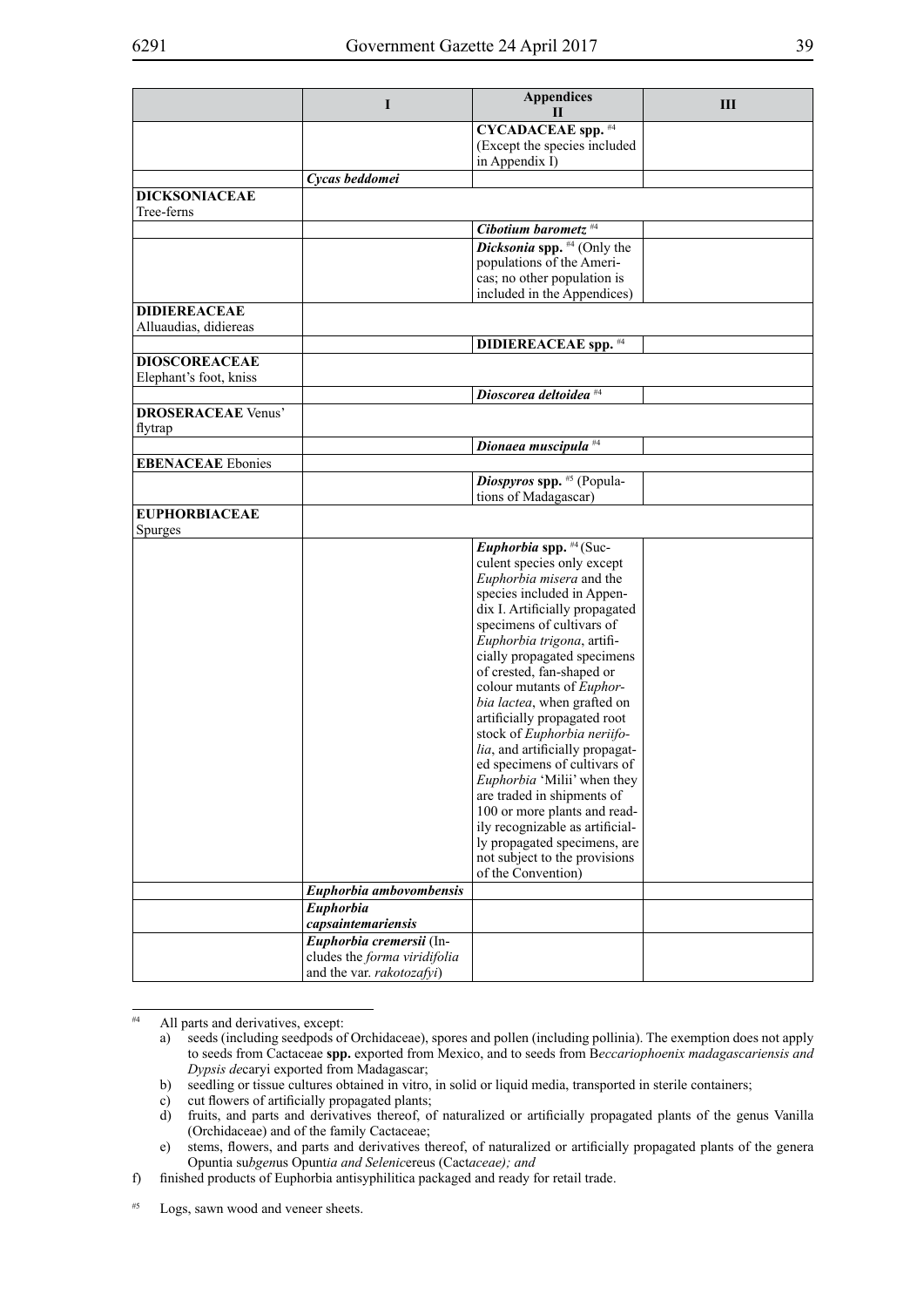|                             | I                                                        | <b>Appendices</b><br>$\mathbf{H}$   | Ш                                                       |
|-----------------------------|----------------------------------------------------------|-------------------------------------|---------------------------------------------------------|
|                             | Euphorbia cylindrifolia                                  |                                     |                                                         |
|                             | (Includes the ssp. tuberifera)                           |                                     |                                                         |
|                             | Euphorbia decaryi (Includes                              |                                     |                                                         |
|                             | the vars. ampanihyensis,                                 |                                     |                                                         |
|                             | robinsonii and spirosticha)                              |                                     |                                                         |
|                             | Euphorbia francoisii                                     |                                     |                                                         |
|                             | Euphorbia moratii (Includes                              |                                     |                                                         |
|                             | the vars. antsingiensis, be-                             |                                     |                                                         |
|                             | marahensis and multiflora)<br>Euphorbia parvicyathophora |                                     |                                                         |
|                             |                                                          |                                     |                                                         |
|                             | Euphorbia quartziticola<br>Euphorbia tulearensis         |                                     |                                                         |
|                             |                                                          |                                     |                                                         |
| <b>FAGACEAE</b> Beeches     |                                                          |                                     |                                                         |
|                             |                                                          |                                     | Quercus mongolica <sup>#5</sup><br>(Russian Federation) |
| <b>FOUQUIERIACEAE</b>       |                                                          |                                     |                                                         |
| Ocotillos                   |                                                          |                                     |                                                         |
|                             |                                                          | Fouquieria columnaris <sup>#4</sup> |                                                         |
|                             | Fouquieria fasciculata                                   |                                     |                                                         |
|                             | Fouquieria purpusii                                      |                                     |                                                         |
| <b>GNETACEAE</b> Gnetums    |                                                          |                                     |                                                         |
|                             |                                                          |                                     | Gnetum montanum $*1$                                    |
|                             |                                                          |                                     | (Nepal)                                                 |
| <b>JUGLANDACEAE</b> Gavilan |                                                          |                                     |                                                         |
|                             |                                                          | Oreomunnea pterocarpa #4            |                                                         |
| <b>LAURACEAE</b> Laurels    |                                                          |                                     |                                                         |
|                             |                                                          | Aniba rosaeodora $#12$              |                                                         |
| <b>LEGUMINOSAE</b>          |                                                          |                                     |                                                         |
| (Fabaceae) Afrormosia,      |                                                          |                                     |                                                         |
| cristobal, palisander,      |                                                          |                                     |                                                         |
| rosewood, sandalwood        |                                                          |                                     |                                                         |
|                             |                                                          | Caesalpinia echinata #10            |                                                         |
|                             |                                                          | Dalbergia spp. $#15$ (except        |                                                         |
|                             |                                                          | for the species listed in Ap-       |                                                         |
|                             |                                                          | pendix I)                           |                                                         |
|                             | Dalbergia nigra                                          |                                     |                                                         |
|                             |                                                          |                                     | Dipteryx panamensis (Costa<br>Rica, Nicaragua)          |

#5 Logs, sawn wood and veneer sheets.

<sup>#4</sup> All parts and derivatives, except:

- a) seeds (including seedpods of Orchidaceae), spores and pollen (including pollinia). The exemption does not apply to seeds from Cactaceae **spp.** exported from Mexico, and to seeds from B*eccariophoenix madagascariensis and Dypsis decaryi exported from Madagascar;*
- b) seedling or tissue cult*ures obtained in vitro, in solid or liquid media, transported in sterile containers;*
- c) cut flowers of artificially propagated plants;
- d) fruits, and parts and derivatives thereof, of naturalized or artificially propagated plants of th*e genus Vanilla (Orchidaceae) and of the family Cactaceae;*
- e) stems, flowers, and parts and derivatives thereof, of naturalized or artificially propagated plants of the *genera Opuntiasubgenus Opuntia and Selenicereus (Cactaceae); and*
- f) finished products of Euphorbia antisyphilitica packaged and ready for retail trade.

#1 All parts and derivatives, except:

- a) seeds, spores and pollen (including pollinia);
- b) seedling or tissue cultures obtained in vitro, in solid or liquid media, transported in sterile containers;
- c) cut flowers of artificially propagated plan*ts; and*
- d) fruits, and parts and derivatives thereof, of artificially propagated plants of the genus Va*nilla*.
- #12 Logs, sawn wood, veneer sheets, plywood and extracts. Finished products containing such extracts as ingredients, including fragrances, are not considered to be covered by this annotation.
- #10 Logs, sawn wood, veneer sheets, including unfinished wood articles used for the fabrication of bows for stringed musical instruments.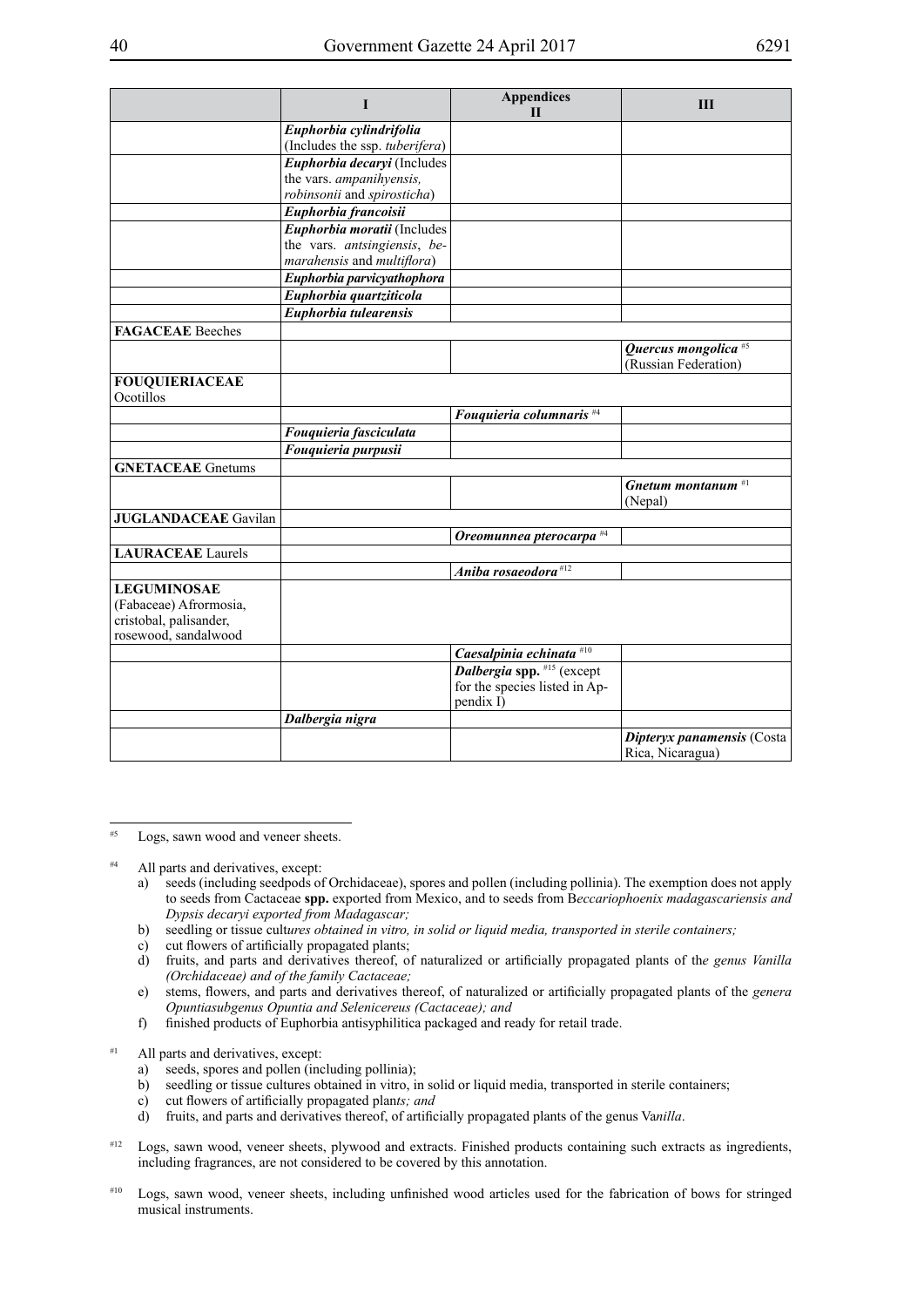| Guibourtia demeusei <sup>#15</sup><br>Guibourtia pellegriniana <sup>#15</sup><br>Guibourtia tessmannii #15<br>Pericopsis elata <sup>#5</sup><br>Platymiscium<br>pleiostachyum <sup>#4</sup><br>Pterocarpus erinaceus<br>Pterocarpus santalinus <sup>#7</sup><br>Senna meridionalis<br><b>LILIACEAE</b> Aloes<br>Aloe spp. #4 (Except the<br>species included in Appen-<br>dix I. Also excludes <i>Aloe</i><br>vera, also referenced as Aloe<br>barbadensis which is not<br>included in the Appendices)<br>Aloe albida<br>Aloe albiflora<br>Aloe alfredii<br>Aloe bakeri<br>Aloe bellatula<br>Aloe calcairophila<br>Aloe compressa (Includes<br>the vars. paucituberculata,<br>rugosquamosa and schis-<br>tophila)<br>Aloe delphinensis<br>Aloe descoingsii<br>Aloe fragilis<br>Aloe haworthioides (In-<br>cludes the var. <i>aurantiaca</i> )<br>Aloe helenae<br>Aloe laeta (Includes the var.<br>maniaensis)<br>Aloe parallelifolia<br>Aloe parvula<br>Aloe pillansii<br>Aloe polyphylla<br>Aloe rauhii<br>Aloe suzannae<br>Aloe versicolor<br>Aloe vossii | I | <b>Appendices</b><br>$\mathbf{H}$ | Ш |
|-------------------------------------------------------------------------------------------------------------------------------------------------------------------------------------------------------------------------------------------------------------------------------------------------------------------------------------------------------------------------------------------------------------------------------------------------------------------------------------------------------------------------------------------------------------------------------------------------------------------------------------------------------------------------------------------------------------------------------------------------------------------------------------------------------------------------------------------------------------------------------------------------------------------------------------------------------------------------------------------------------------------------------------------------------------|---|-----------------------------------|---|
|                                                                                                                                                                                                                                                                                                                                                                                                                                                                                                                                                                                                                                                                                                                                                                                                                                                                                                                                                                                                                                                             |   |                                   |   |
|                                                                                                                                                                                                                                                                                                                                                                                                                                                                                                                                                                                                                                                                                                                                                                                                                                                                                                                                                                                                                                                             |   |                                   |   |
|                                                                                                                                                                                                                                                                                                                                                                                                                                                                                                                                                                                                                                                                                                                                                                                                                                                                                                                                                                                                                                                             |   |                                   |   |
|                                                                                                                                                                                                                                                                                                                                                                                                                                                                                                                                                                                                                                                                                                                                                                                                                                                                                                                                                                                                                                                             |   |                                   |   |
|                                                                                                                                                                                                                                                                                                                                                                                                                                                                                                                                                                                                                                                                                                                                                                                                                                                                                                                                                                                                                                                             |   |                                   |   |
|                                                                                                                                                                                                                                                                                                                                                                                                                                                                                                                                                                                                                                                                                                                                                                                                                                                                                                                                                                                                                                                             |   |                                   |   |
|                                                                                                                                                                                                                                                                                                                                                                                                                                                                                                                                                                                                                                                                                                                                                                                                                                                                                                                                                                                                                                                             |   |                                   |   |
|                                                                                                                                                                                                                                                                                                                                                                                                                                                                                                                                                                                                                                                                                                                                                                                                                                                                                                                                                                                                                                                             |   |                                   |   |
|                                                                                                                                                                                                                                                                                                                                                                                                                                                                                                                                                                                                                                                                                                                                                                                                                                                                                                                                                                                                                                                             |   |                                   |   |
|                                                                                                                                                                                                                                                                                                                                                                                                                                                                                                                                                                                                                                                                                                                                                                                                                                                                                                                                                                                                                                                             |   |                                   |   |
|                                                                                                                                                                                                                                                                                                                                                                                                                                                                                                                                                                                                                                                                                                                                                                                                                                                                                                                                                                                                                                                             |   |                                   |   |
|                                                                                                                                                                                                                                                                                                                                                                                                                                                                                                                                                                                                                                                                                                                                                                                                                                                                                                                                                                                                                                                             |   |                                   |   |
|                                                                                                                                                                                                                                                                                                                                                                                                                                                                                                                                                                                                                                                                                                                                                                                                                                                                                                                                                                                                                                                             |   |                                   |   |
|                                                                                                                                                                                                                                                                                                                                                                                                                                                                                                                                                                                                                                                                                                                                                                                                                                                                                                                                                                                                                                                             |   |                                   |   |
|                                                                                                                                                                                                                                                                                                                                                                                                                                                                                                                                                                                                                                                                                                                                                                                                                                                                                                                                                                                                                                                             |   |                                   |   |
|                                                                                                                                                                                                                                                                                                                                                                                                                                                                                                                                                                                                                                                                                                                                                                                                                                                                                                                                                                                                                                                             |   |                                   |   |
|                                                                                                                                                                                                                                                                                                                                                                                                                                                                                                                                                                                                                                                                                                                                                                                                                                                                                                                                                                                                                                                             |   |                                   |   |
|                                                                                                                                                                                                                                                                                                                                                                                                                                                                                                                                                                                                                                                                                                                                                                                                                                                                                                                                                                                                                                                             |   |                                   |   |
|                                                                                                                                                                                                                                                                                                                                                                                                                                                                                                                                                                                                                                                                                                                                                                                                                                                                                                                                                                                                                                                             |   |                                   |   |
|                                                                                                                                                                                                                                                                                                                                                                                                                                                                                                                                                                                                                                                                                                                                                                                                                                                                                                                                                                                                                                                             |   |                                   |   |
|                                                                                                                                                                                                                                                                                                                                                                                                                                                                                                                                                                                                                                                                                                                                                                                                                                                                                                                                                                                                                                                             |   |                                   |   |
|                                                                                                                                                                                                                                                                                                                                                                                                                                                                                                                                                                                                                                                                                                                                                                                                                                                                                                                                                                                                                                                             |   |                                   |   |
|                                                                                                                                                                                                                                                                                                                                                                                                                                                                                                                                                                                                                                                                                                                                                                                                                                                                                                                                                                                                                                                             |   |                                   |   |
|                                                                                                                                                                                                                                                                                                                                                                                                                                                                                                                                                                                                                                                                                                                                                                                                                                                                                                                                                                                                                                                             |   |                                   |   |
|                                                                                                                                                                                                                                                                                                                                                                                                                                                                                                                                                                                                                                                                                                                                                                                                                                                                                                                                                                                                                                                             |   |                                   |   |
|                                                                                                                                                                                                                                                                                                                                                                                                                                                                                                                                                                                                                                                                                                                                                                                                                                                                                                                                                                                                                                                             |   |                                   |   |
|                                                                                                                                                                                                                                                                                                                                                                                                                                                                                                                                                                                                                                                                                                                                                                                                                                                                                                                                                                                                                                                             |   |                                   |   |
|                                                                                                                                                                                                                                                                                                                                                                                                                                                                                                                                                                                                                                                                                                                                                                                                                                                                                                                                                                                                                                                             |   |                                   |   |
|                                                                                                                                                                                                                                                                                                                                                                                                                                                                                                                                                                                                                                                                                                                                                                                                                                                                                                                                                                                                                                                             |   |                                   |   |
|                                                                                                                                                                                                                                                                                                                                                                                                                                                                                                                                                                                                                                                                                                                                                                                                                                                                                                                                                                                                                                                             |   |                                   |   |
|                                                                                                                                                                                                                                                                                                                                                                                                                                                                                                                                                                                                                                                                                                                                                                                                                                                                                                                                                                                                                                                             |   |                                   |   |
|                                                                                                                                                                                                                                                                                                                                                                                                                                                                                                                                                                                                                                                                                                                                                                                                                                                                                                                                                                                                                                                             |   |                                   |   |
|                                                                                                                                                                                                                                                                                                                                                                                                                                                                                                                                                                                                                                                                                                                                                                                                                                                                                                                                                                                                                                                             |   |                                   |   |
|                                                                                                                                                                                                                                                                                                                                                                                                                                                                                                                                                                                                                                                                                                                                                                                                                                                                                                                                                                                                                                                             |   |                                   |   |
|                                                                                                                                                                                                                                                                                                                                                                                                                                                                                                                                                                                                                                                                                                                                                                                                                                                                                                                                                                                                                                                             |   |                                   |   |
|                                                                                                                                                                                                                                                                                                                                                                                                                                                                                                                                                                                                                                                                                                                                                                                                                                                                                                                                                                                                                                                             |   |                                   |   |
|                                                                                                                                                                                                                                                                                                                                                                                                                                                                                                                                                                                                                                                                                                                                                                                                                                                                                                                                                                                                                                                             |   |                                   |   |
|                                                                                                                                                                                                                                                                                                                                                                                                                                                                                                                                                                                                                                                                                                                                                                                                                                                                                                                                                                                                                                                             |   |                                   |   |
|                                                                                                                                                                                                                                                                                                                                                                                                                                                                                                                                                                                                                                                                                                                                                                                                                                                                                                                                                                                                                                                             |   |                                   |   |
|                                                                                                                                                                                                                                                                                                                                                                                                                                                                                                                                                                                                                                                                                                                                                                                                                                                                                                                                                                                                                                                             |   |                                   |   |
|                                                                                                                                                                                                                                                                                                                                                                                                                                                                                                                                                                                                                                                                                                                                                                                                                                                                                                                                                                                                                                                             |   |                                   |   |

#15 All parts and derivatives are included, except:

- a) Leaves, flowers, pollen, fruits, and seeds;
- b) Non-commercial exports of a maximum total weight of 10 kg. per shipment;
- c) Parts and derivatives of Dalbergia cochinchinensis, which are covered by Annotation  $\#4$ ;<br>d) Parts and derivatives of Dalbergia spp. originating and exported from Mexico, which are of
- d) Parts and derivatives of Dalbergia **spp.** originating and exported from Mexico, which are covered by Annotation # 6.
- #5 Logs, sawn wood and veneer sheets.

#4 All parts and derivatives, except:

- a) seeds (including seedpods of Orchidaceae), spores and pollen (including pollinia). The exemption does not apply to seeds from Cactaceae **spp.** exported from Mexico, and to seeds from B*eccariophoenix madagascariensis and Dypsis decaryi exported from Madagascar;*
- b) seedling or tissue cult*ures obtained in vitro, in solid or liquid media, transported in sterile containers;*
- c) cut flowers of artificially propagated plants;<br>d) fruits, and parts and derivatives thereof, or
- fruits, and parts and derivatives thereof, of naturalized or artificially propagated plants of the genus Vanilla *(Orchidaceae) and of the family Cactaceae;*
- e) stems, flowers, and parts and derivatives thereof, of naturalized or artificially propagated plants of the *genera Opuntia subgenus Opuntia and Selenicereus (Cactaceae); and*
- f) finished products of Euphorbia antisyphilitica packaged and ready for retail trade.

#7 Logs, woodchips, powder and extracts.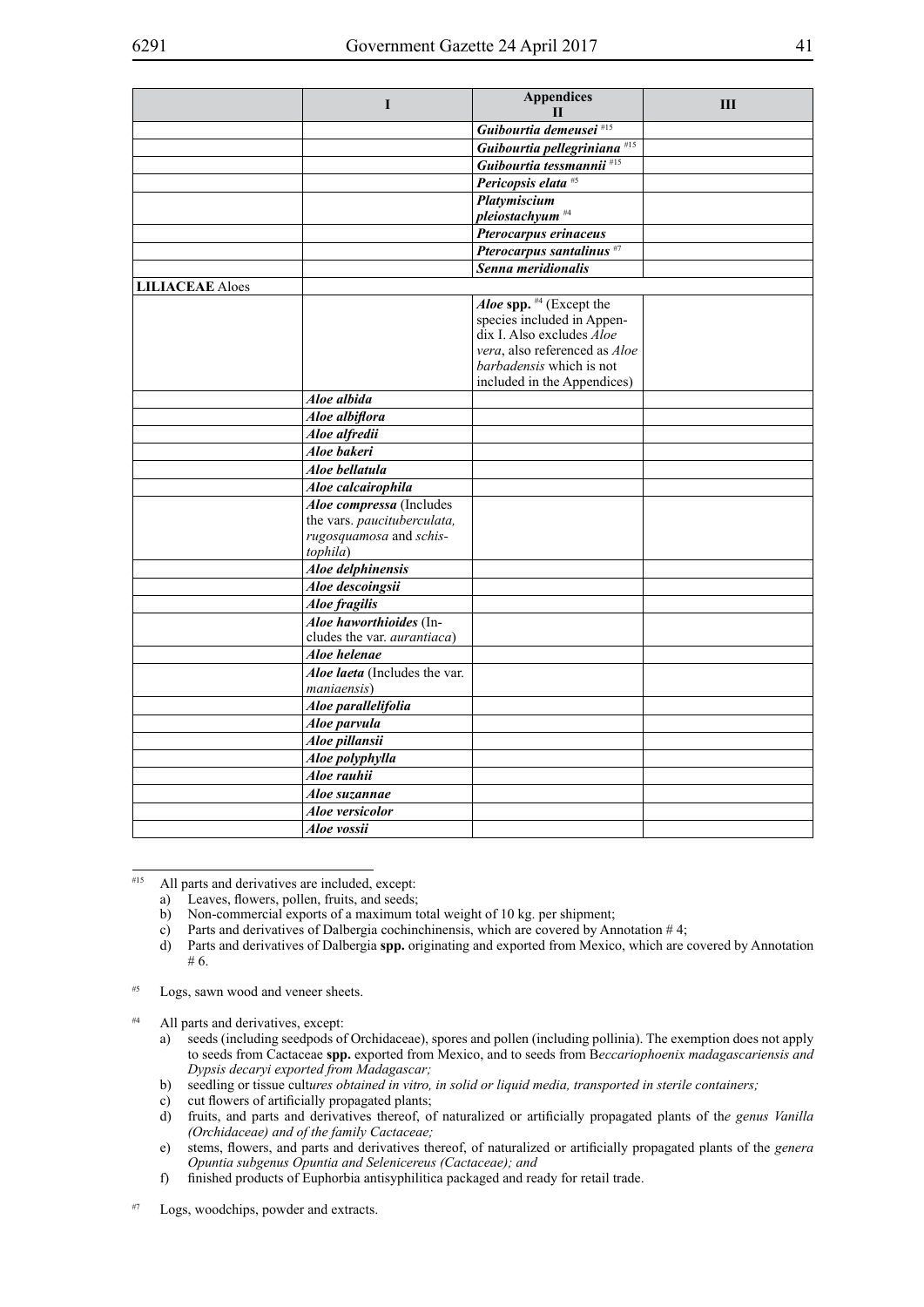|                                                   | I                  | <b>Appendices</b><br>$\mathbf{H}$                                            | Ш                                                                                                                                                                                                          |
|---------------------------------------------------|--------------------|------------------------------------------------------------------------------|------------------------------------------------------------------------------------------------------------------------------------------------------------------------------------------------------------|
| <b>MAGNOLIACEAE</b><br>Magnolias                  |                    |                                                                              |                                                                                                                                                                                                            |
|                                                   |                    |                                                                              | Magnolia liliifera var.<br><i>obovata</i> $*1$ (Nepal)                                                                                                                                                     |
| <b>MALVACEAE</b> Includes<br>baobabs              |                    |                                                                              |                                                                                                                                                                                                            |
|                                                   |                    | Adansonia grandidieri <sup>#16</sup>                                         |                                                                                                                                                                                                            |
| <b>MELIACEAE</b> Mahoganies,<br>West Indian cedar |                    |                                                                              |                                                                                                                                                                                                            |
|                                                   |                    |                                                                              | Cedrela fissilis <sup>#5</sup> (Pluri-<br>national State of Bolivia,<br>Brazil)                                                                                                                            |
|                                                   |                    |                                                                              | Cedrela lilloi #5 (Plurination-<br>al State of Bolivia, Brazil)                                                                                                                                            |
|                                                   |                    |                                                                              | Cedrela odorata <sup>#5</sup> (Brazil<br>and the Plurinational State<br>of Bolivia. In addition,<br>the following countries<br>have listed their national<br>populations: Colombia,<br>Guatemala and Peru) |
|                                                   |                    | Swietenia humilis <sup>#4</sup>                                              |                                                                                                                                                                                                            |
|                                                   |                    | Swietenia macrophylla #6<br>(Populations of the<br>Neotropics)               |                                                                                                                                                                                                            |
|                                                   |                    | Swietenia mahagoni <sup>#5</sup>                                             |                                                                                                                                                                                                            |
| <b>NEPENTHACEAE</b><br>Pitcher-plants (Old World) |                    |                                                                              |                                                                                                                                                                                                            |
|                                                   |                    | Nepenthes spp. #4 (Except<br>the species included in Ap-<br>pendix I)        |                                                                                                                                                                                                            |
|                                                   | Nepenthes khasiana |                                                                              |                                                                                                                                                                                                            |
|                                                   | Nepenthes rajah    |                                                                              |                                                                                                                                                                                                            |
| <b>OLEACEAE</b> Ashes, etc.                       |                    |                                                                              |                                                                                                                                                                                                            |
|                                                   |                    |                                                                              | Fraxinus mandshurica <sup>#5</sup><br>(Russian Federation)                                                                                                                                                 |
| <b>ORCHIDACEAE</b> Orchids                        |                    |                                                                              |                                                                                                                                                                                                            |
|                                                   |                    | <b>ORCHIDACEAE</b> spp. #4<br>(Except the species included<br>in Appendix I) |                                                                                                                                                                                                            |

#1 All parts and derivatives, except:

- a) seeds, spores and pollen (including pollinia);
- b) seedling or tissue cultures obtained in vitro, in solid or liquid media, transported in sterile containers;
- c) cut flowers of artificially propagated plants; and
- d) fruits, and parts and derivatives thereof, of artificially propagated plants of th*e genus Vanilla.*
- #16 Seeds, fruits, oil and live plants
- #5 Logs, sawn wood and veneer sheets.
- #4 All parts and derivatives, except:
	- a) seeds (including seedpods of Orchidaceae), spores and pollen (including pollinia). The exemption does not apply to seeds from Cactaceae **spp.** exported from Mexico, and to seeds from B*eccariophoenix madagascariensis and Dypsis decaryi exported from Madagascar;*
	- b) seedling or tissue cult*ures obtained in vitro, in solid or liquid media, transported in sterile containers;*
	- c) cut flowers of artificially propagated plants;
	- d) fruits, and parts and derivatives thereof, of naturalized or artificially propagated plants of th*e genus Vanilla (Orchidaceae) and of the family Cactaceae;*
	- e) stems, flowers, and parts and derivatives thereof, of naturalized or artificially propagated plants of the *genera Opuntia subgenus Opuntia and Selenicereus (Cactaceae); and*
	- f) finished products of Euphorbia antisyphilitica packaged and ready for retail trade.

#6 Logs, sawn wood, veneer sheets and plywood.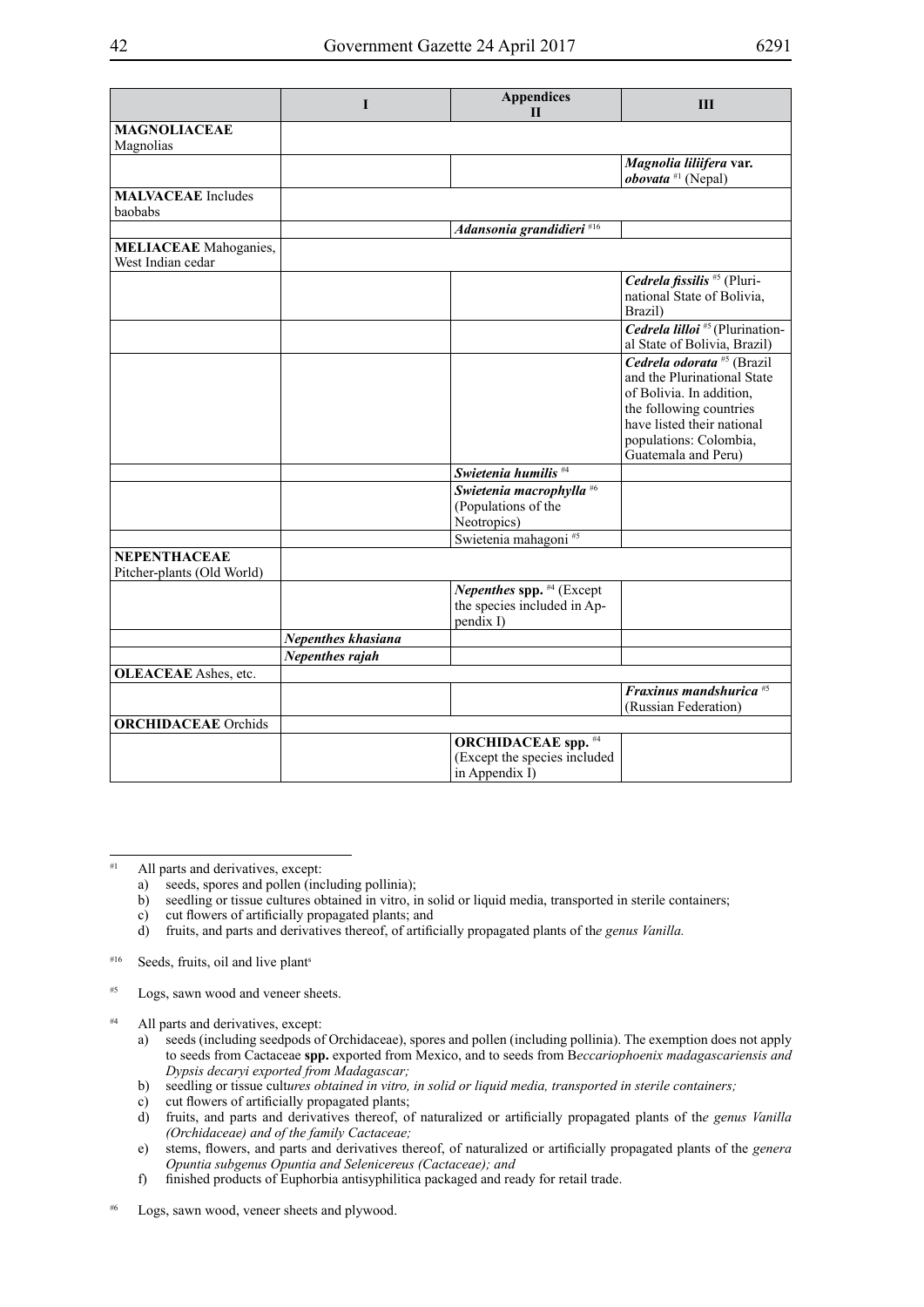|                                           | I                                                           | <b>Appendices</b><br>$\mathbf{H}$   | Ш                                             |
|-------------------------------------------|-------------------------------------------------------------|-------------------------------------|-----------------------------------------------|
|                                           | (For all of the following                                   |                                     |                                               |
|                                           | AppendixI species, seedling                                 |                                     |                                               |
|                                           | or tissue cultures obtained in                              |                                     |                                               |
|                                           | vitro, in solid or liquid me-                               |                                     |                                               |
|                                           | dia, and transported in sterile                             |                                     |                                               |
|                                           | containers are not subject to<br>the provisions of the Con- |                                     |                                               |
|                                           | vention only if the speci-                                  |                                     |                                               |
|                                           | mens meet the definition                                    |                                     |                                               |
|                                           | of 'artificially propagated'                                |                                     |                                               |
|                                           | agreed by the Conference of                                 |                                     |                                               |
|                                           | the Parties)                                                |                                     |                                               |
|                                           | Aerangis ellisii                                            |                                     |                                               |
|                                           | Dendrobium cruentum                                         |                                     |                                               |
|                                           | Laelia jongheana                                            |                                     |                                               |
|                                           | Laelia lobata                                               |                                     |                                               |
|                                           | Paphiopedilum spp.                                          |                                     |                                               |
|                                           | Peristeria elata                                            |                                     |                                               |
|                                           | Phragmipedium spp.                                          |                                     |                                               |
|                                           | Renanthera imschootiana                                     |                                     |                                               |
| <b>OROBANCHACEAE</b><br><b>Broomrapes</b> |                                                             |                                     |                                               |
|                                           |                                                             | Cistanche deserticola <sup>#4</sup> |                                               |
| PALMAE (Arecaceae)                        |                                                             |                                     |                                               |
| Palms                                     |                                                             |                                     |                                               |
|                                           |                                                             | <b>Beccariophoenix</b>              |                                               |
|                                           |                                                             | madagascariensis <sup>#4</sup>      |                                               |
|                                           |                                                             | Dypsis decaryi $#4$                 |                                               |
|                                           | Dypsis decipiens                                            |                                     |                                               |
|                                           |                                                             | Lemurophoenix halleuxii             |                                               |
|                                           |                                                             |                                     | Lodoicea maldivica #13<br>(Seychelles)        |
|                                           |                                                             | Marojejya darianii                  |                                               |
|                                           |                                                             | Ravenea louvelii                    |                                               |
|                                           |                                                             | Ravenea rivularis                   |                                               |
|                                           |                                                             | Satranala decussilvae               |                                               |
|                                           |                                                             | Voanioala gerardii                  |                                               |
| <b>PAPAVERACEAE</b> Poppy                 |                                                             |                                     |                                               |
|                                           |                                                             |                                     | <i>Meconopsis regia</i> <sup>#1</sup> (Nepal) |
| <b>PASSIFLORACEAE</b><br>Passion-flowers  |                                                             |                                     |                                               |
|                                           |                                                             | Adenia firingalavensis              |                                               |
|                                           |                                                             | Adenia olaboensis                   |                                               |
|                                           |                                                             | Adenia subsessilifolia              |                                               |

<sup>#4</sup> All parts and derivatives, except:

a) seeds (including seedpods of Orchidaceae), spores and pollen (including pollinia). The exemption does not apply to seeds from Cactaceae **spp.** exported from Mexico, and to seeds from B*eccariophoenix madagascariensis and Dypsis decaryi exported from Madagascar;*

b) seedling or tissue cult*ures obtained in vitro, in solid or liquid media, transported in sterile containers;*

c) cut flowers of artificially propagated plants;

d) fruits, and parts and derivatives thereof, of naturalized or artificially propagated plants of th*e genus Vanilla (Orchidaceae) and of the family Cactaceae;*

e) stems, flowers, and parts and derivatives thereof, of naturalized or artificially propagated plants of the *genera Opuntia subgenus Opuntia and Selenicereus (Cactaceae); and*

f) finished products of Euphorbia antisyphilitica packaged and ready for retail trade.

<sup>#13</sup> The kernel (also known as 'endosperm', 'pulp' or 'copra') and any derivative thereof.

<sup>#1</sup> All parts and derivatives, except:

a) seeds, spores and pollen (including pollinia);

b) seedling or tissue cultures obtained in vitro, in solid or liquid media, transported in sterile containers;

c) cut flowers of artificially propagated plants; and

d) fruits, and parts and derivatives thereof, of artificially propagated plants of the genus Va*nilla*.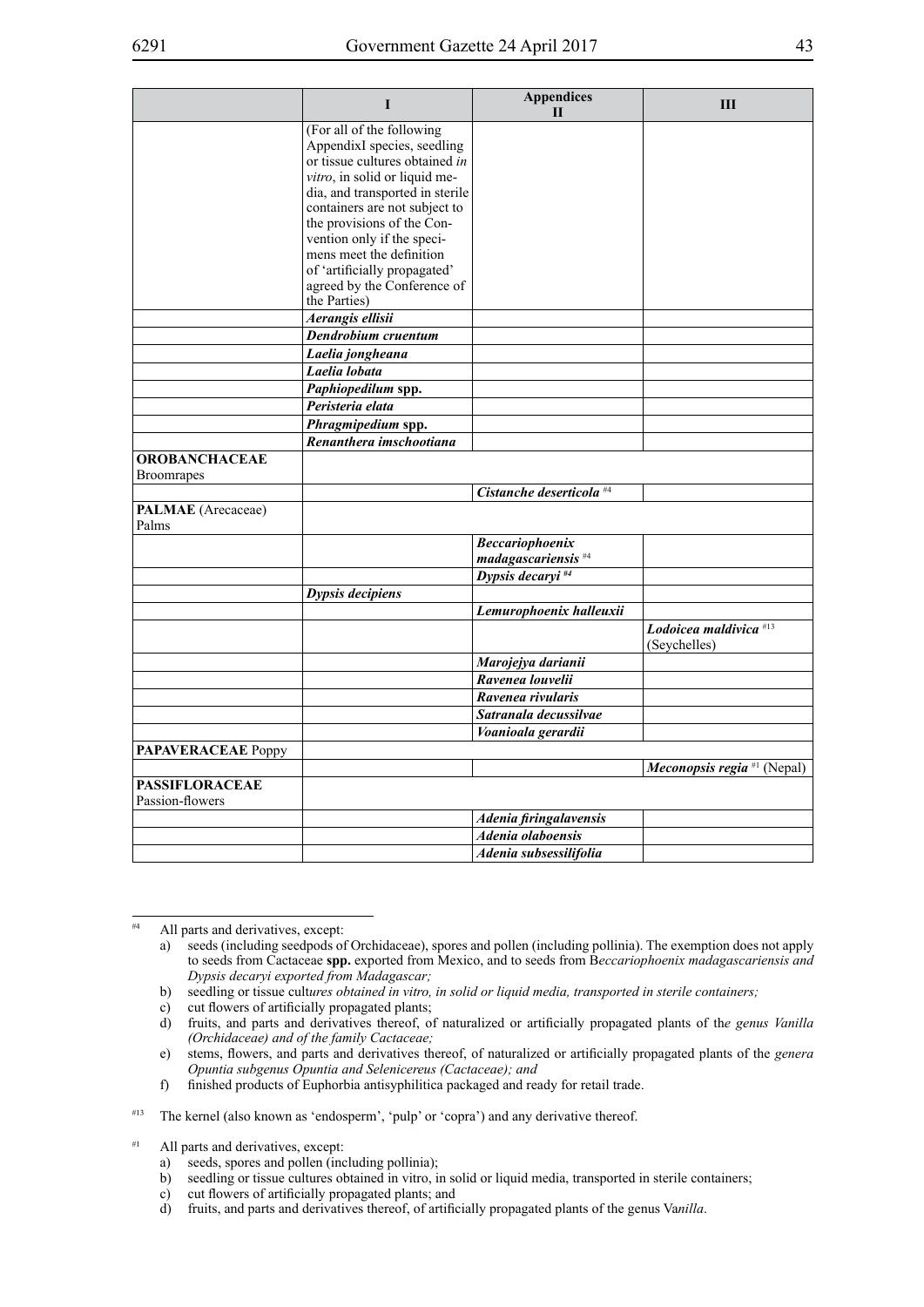|                                                                     | $\mathbf{I}$           | <b>Appendices</b><br>$\mathbf{H}$                                       | III                                                |
|---------------------------------------------------------------------|------------------------|-------------------------------------------------------------------------|----------------------------------------------------|
| <b>PEDALIACEAE</b> Sesames                                          |                        |                                                                         |                                                    |
|                                                                     |                        | Uncarina grandidieri                                                    |                                                    |
|                                                                     |                        | Uncarina stellulifera                                                   |                                                    |
| <b>PINACEAE</b> Firs and pines                                      |                        |                                                                         |                                                    |
|                                                                     | Abies guatemalensis    |                                                                         |                                                    |
|                                                                     |                        |                                                                         | <i>Pinus koraiensis</i> #5 (Russian<br>Federation) |
| <b>PODOCARPACEAE</b>                                                |                        |                                                                         |                                                    |
| Podocarps                                                           |                        |                                                                         |                                                    |
|                                                                     |                        |                                                                         | Podocarpus neriifolius <sup>#1</sup><br>(Nepal)    |
|                                                                     | Podocarpus parlatorei  |                                                                         |                                                    |
| <b>PORTULACACEAE</b><br>Lewisias, portulacas,<br>purslanes          |                        |                                                                         |                                                    |
|                                                                     |                        | Anacampseros spp. #4                                                    |                                                    |
|                                                                     |                        | $\overline{Avonia$ spp. $#4$                                            |                                                    |
|                                                                     |                        | Lewisia serrata $#4$                                                    |                                                    |
| <b>PRIMULACEAE</b><br>Cyclamens                                     |                        |                                                                         |                                                    |
|                                                                     |                        | Cyclamen spp. #4                                                        |                                                    |
| <b>RANUNCULACEAE</b><br>Golden seals, yellow adonis,<br>yellow root |                        |                                                                         |                                                    |
|                                                                     |                        | Adonis vernalis $#2$                                                    |                                                    |
|                                                                     |                        | Hydrastis canadensis <sup>#8</sup>                                      |                                                    |
| <b>ROSACEAE</b> African<br>cherry, stinkwood                        |                        |                                                                         |                                                    |
|                                                                     |                        | Prunus africana <sup>#4</sup>                                           |                                                    |
| <b>RUBIACEAE</b> Ayugue                                             |                        |                                                                         |                                                    |
|                                                                     | <b>Balmea</b> stormiae |                                                                         |                                                    |
| <b>SANTALACEAE</b><br>Sandalwoods                                   |                        |                                                                         |                                                    |
|                                                                     |                        | Osyris lanceolata <sup>#2</sup> (Popu-<br>lations of Burundi, Ethiopia, |                                                    |
|                                                                     |                        | Kenya, Rwanda, Uganda<br>and the United Republic of<br>Tanzania)        |                                                    |
| <b>SARRACENIACEAE</b><br>Pitcher-plants (New World)                 |                        |                                                                         |                                                    |
|                                                                     |                        | Sarracenia spp. #4 (Except<br>the species included in Ap-<br>pendix I)  |                                                    |

#5 Logs, sawn wood and veneer sheets.

<sup>#4</sup> All parts and derivatives, except:

- a) seeds (including seedpods of Orchidaceae), spores and pollen (including pollinia). The exemption does not apply to seeds from Cactaceae **spp.** exported from Mexico, and to seeds from B*eccariophoenix madagascariensis and Dypsis decaryi exported from Madagascar;*
- b) seedling or tissue cult*ures obtained in vitro, in solid or liquid media, transported in sterile containers;*
- c) cut flowers of artificially propagated plants;
- d) fruits, and parts and derivatives thereof, of naturalized or artificially propagated plants of th*e genus Vanilla (Orchidaceae) and of the family Cactaceae;*
- e) stems, flowers, and parts and derivatives thereof, of naturalized or artificially propagated plants of the *genera Opuntia subgenus Opuntia and Selenicereus (Cactaceae); and*
- f) finished products of Euphorbia antisyphilitica packaged and ready for retail trade.
- <sup>#1</sup> Artificially propagated specimens of cultivars of Cyclamen persicum are not subject to the provisions of the Convention. However, the exemption does not apply to such specimens traded as dormant tubers.
- $#2$  All parts and derivatives except:
	- a) seeds and pollen; and
		- b) finished products packaged and ready for retail trade.
- #8 Underground parts (i.e. roots, rhizomes): whole, parts and powdered.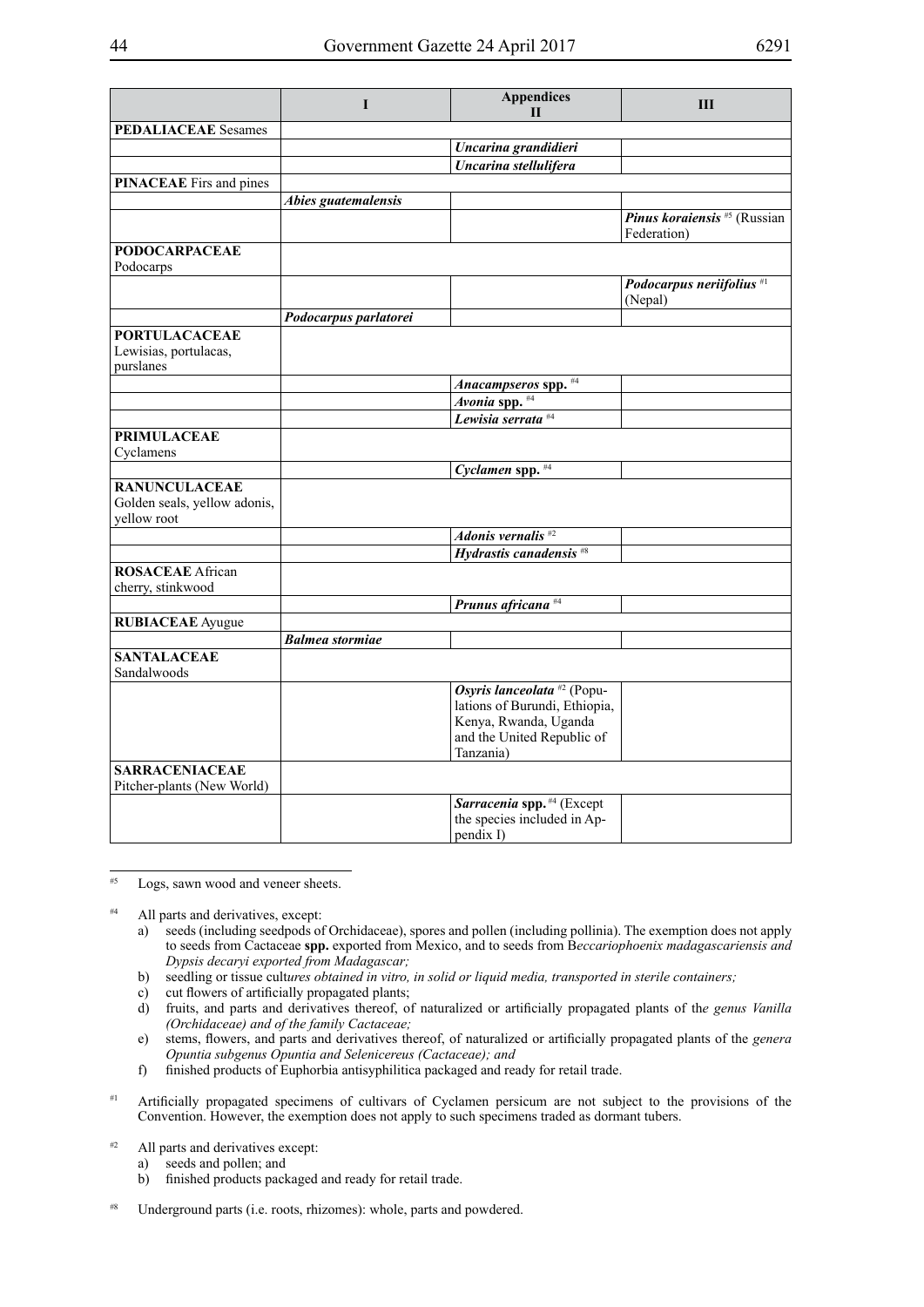|                                                              | П                                           | <b>Appendices</b><br>$\mathbf{H}$                                                  | III                                           |
|--------------------------------------------------------------|---------------------------------------------|------------------------------------------------------------------------------------|-----------------------------------------------|
|                                                              | Sarracenia oreophila                        |                                                                                    |                                               |
|                                                              | Sarracenia rubra ssp.<br><i>alabamensis</i> |                                                                                    |                                               |
|                                                              | Sarracenia rubra ssp. jonesii               |                                                                                    |                                               |
| <b>SCROPHULARIACEAE</b><br>Kutki                             |                                             |                                                                                    |                                               |
|                                                              |                                             | Picrorhiza kurrooa <sup>#2</sup> (Ex-<br>cludes Picrorhiza scrophu-<br>lariiflora) |                                               |
| <b>STANGERIACEAE</b><br>Stangerias                           |                                             |                                                                                    |                                               |
|                                                              |                                             | Bowenia spp. #4                                                                    |                                               |
|                                                              | Stangeria eriopus                           |                                                                                    |                                               |
| <b>TAXACEAE</b> Himalayan<br>yew                             |                                             |                                                                                    |                                               |
|                                                              |                                             | Taxus chinensis and infra-<br>specific taxa of this species <sup>#2</sup>          |                                               |
|                                                              |                                             | Taxus cuspidata and infra-<br>specific taxa of this species<br>$\overline{112}$    |                                               |
|                                                              |                                             | Taxus fuana and infraspe-<br>cific taxa of this species $#2$                       |                                               |
|                                                              |                                             | Taxus sumatrana and<br>infraspecific taxa of this<br>species $#2$                  |                                               |
|                                                              |                                             | Taxus wallichiana <sup>#2</sup>                                                    |                                               |
| <b>THYMELAEACEAE</b><br>(Aquilariaceae) Agarwood,<br>ramin   |                                             |                                                                                    |                                               |
|                                                              |                                             | Aquilaria spp. #14                                                                 |                                               |
|                                                              |                                             | Gonystylus spp. #4                                                                 |                                               |
|                                                              |                                             | Gyrinops spp. $#14$                                                                |                                               |
| <b>TROCHODENDRACEAE</b><br>(Tetracentraceae)<br>Tetracentron |                                             |                                                                                    |                                               |
|                                                              |                                             |                                                                                    | Tetracentron sinense <sup>#1</sup><br>(Nepal) |

All parts and derivatives, except:

- b) seedling or tissue cult*ures obtained in vitro, in solid or liquid media, transported in sterile containers;*
- c) cut flowers of artificially propagated plants;
- d) fruits, and parts and derivatives thereof, of naturalized or artificially propagated plants of th*e genus Vanilla (Orchidaceae) and of the family Cactaceae;*
- e) stems, flowers, and parts and derivatives thereof, of naturalized or artificially propagated plants of the *genera Opuntia subgenus Opuntia and Selenicereus (Cactaceae); and*
- f) finished products of Euphorbia antisyphilitica packaged and ready for retail trade.
- #2 All parts and derivatives except:
	- a) seeds and pollen; and
	- b) finished products packaged and ready for retail trade.
- #12 Artificially propagated hybrids and cultivars of Taxus cuspidata, live, in pots or other small containers, each consignment being accompanied by a label or document stating the name of the taxon or taxa and the text 'artificially propagated', are not subject to the provisions of the Convention.
- #14 All parts and derivatives except:
	- a) seeds and pollen;
	- b) seedling or tissue cultures obtained in vitro, in solid or liquid media, transported in sterile containers;
	- c) fruits;
	- d) leaves;
	- e) exhausted agarwood powder, including compressed powder in all shapes; and
	- f) finished products packaged and ready for retail trade, this exemption does not apply to wood chips, beads, prayer beads and carvings.

a) seeds (including seedpods of Orchidaceae), spores and pollen (including pollinia). The exemption does not apply to seeds from Cactaceae **spp.** exported from Mexico, and to seeds from B*eccariophoenix madagascariensis and Dypsis decaryi exported from Madagascar;*